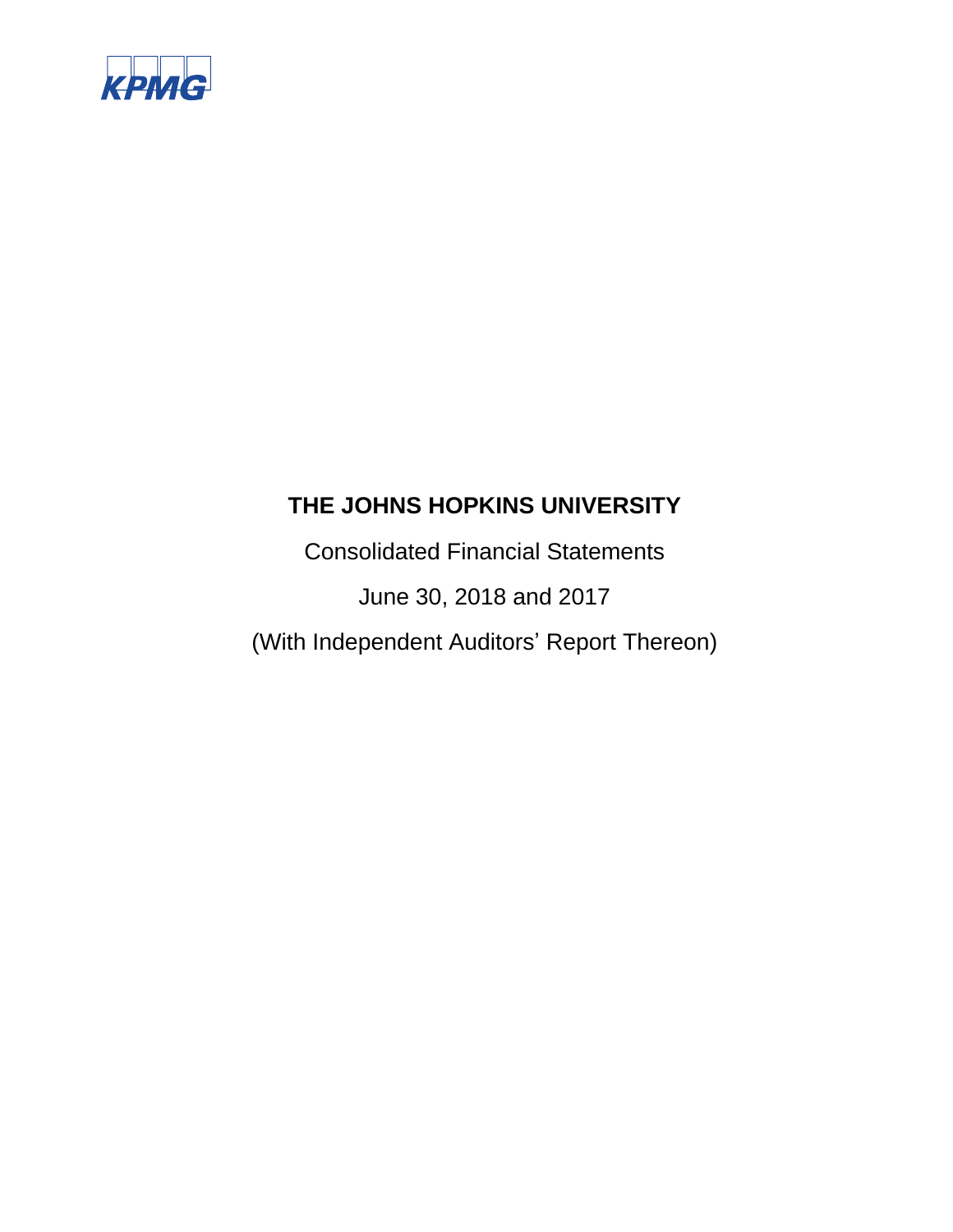

KPMG LLP 750 East Pratt Street, 18th Floor Baltimore, MD 21202

#### **Independent Auditors' Report**

The Board of Trustees The Johns Hopkins University:

We have audited the accompanying consolidated financial statements of The Johns Hopkins University (the University), which comprise the consolidated balance sheets as of June 30, 2018 and 2017, the related consolidated statements of activities and cash flows for the years then ended, and the related notes to the consolidated financial statements.

## *Management's Responsibility for the Consolidated Financial Statements*

Management is responsible for the preparation and fair presentation of these consolidated financial statements in accordance with U.S. generally accepted accounting principles; this includes the design, implementation, and maintenance of internal control relevant to the preparation and fair presentation of consolidated financial statements that are free from material misstatement, whether due to fraud or error.

## *Auditors' Responsibility*

Our responsibility is to express an opinion on these consolidated financial statements based on our audits. We conducted our audits in accordance with auditing standards generally accepted in the United States of America. Those standards require that we plan and perform the audit to obtain reasonable assurance about whether the consolidated financial statements are free from material misstatement.

An audit involves performing procedures to obtain audit evidence about the amounts and disclosures in the consolidated financial statements. The procedures selected depend on the auditors' judgment, including the assessment of the risks of material misstatement of the consolidated financial statements, whether due to fraud or error. In making those risk assessments, the auditor considers internal control relevant to the entity's preparation and fair presentation of the consolidated financial statements in order to design audit procedures that are appropriate in the circumstances, but not for the purpose of expressing an opinion on the effectiveness of the entity's internal control. Accordingly, we express no such opinion. An audit also includes evaluating the appropriateness of accounting policies used and the reasonableness of significant accounting estimates made by management, as well as evaluating the overall presentation of the consolidated financial statements.

We believe that the audit evidence we have obtained is sufficient and appropriate to provide a basis for our audit opinion.

#### *Opinion*

In our opinion, the consolidated financial statements referred to above present fairly, in all material respects, the financial position of The Johns Hopkins University as of June 30, 2018 and 2017, and the changes in its net assets and its cash flows for the years then ended, in accordance with U.S. generally accepted accounting principles.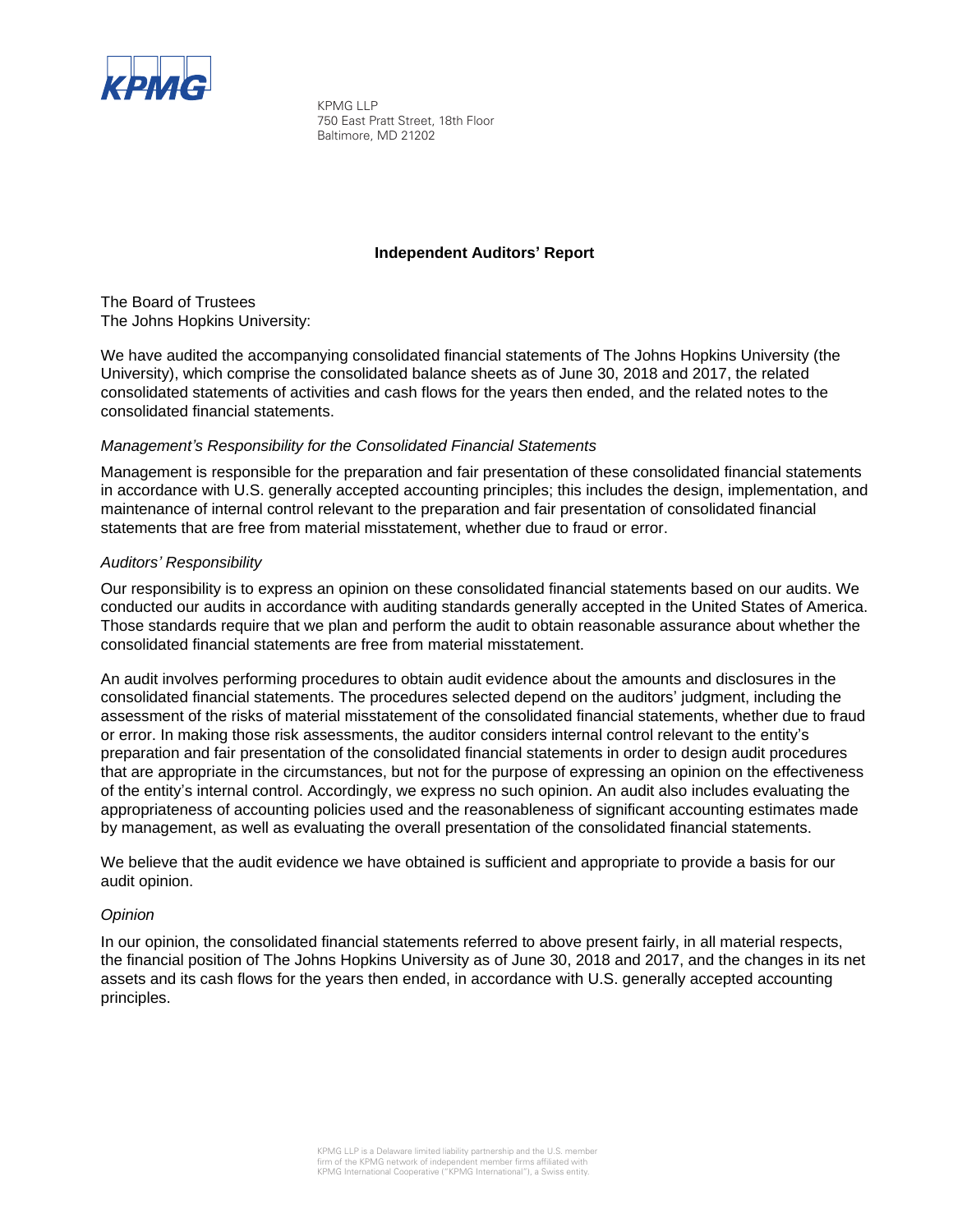

#### *Emphasis of Matter*

As discussed in note 1(u) to the consolidated financial statements, in 2018, the University adopted Accounting Standards Update (ASU) No. 2016-14, *Not-for-Profit Entities (Topic 958): Presentation of Financial Statements of Not-for-Profit Entities.* Our opinion is not modified with respect to this matter.



Baltimore, Maryland October 11, 2018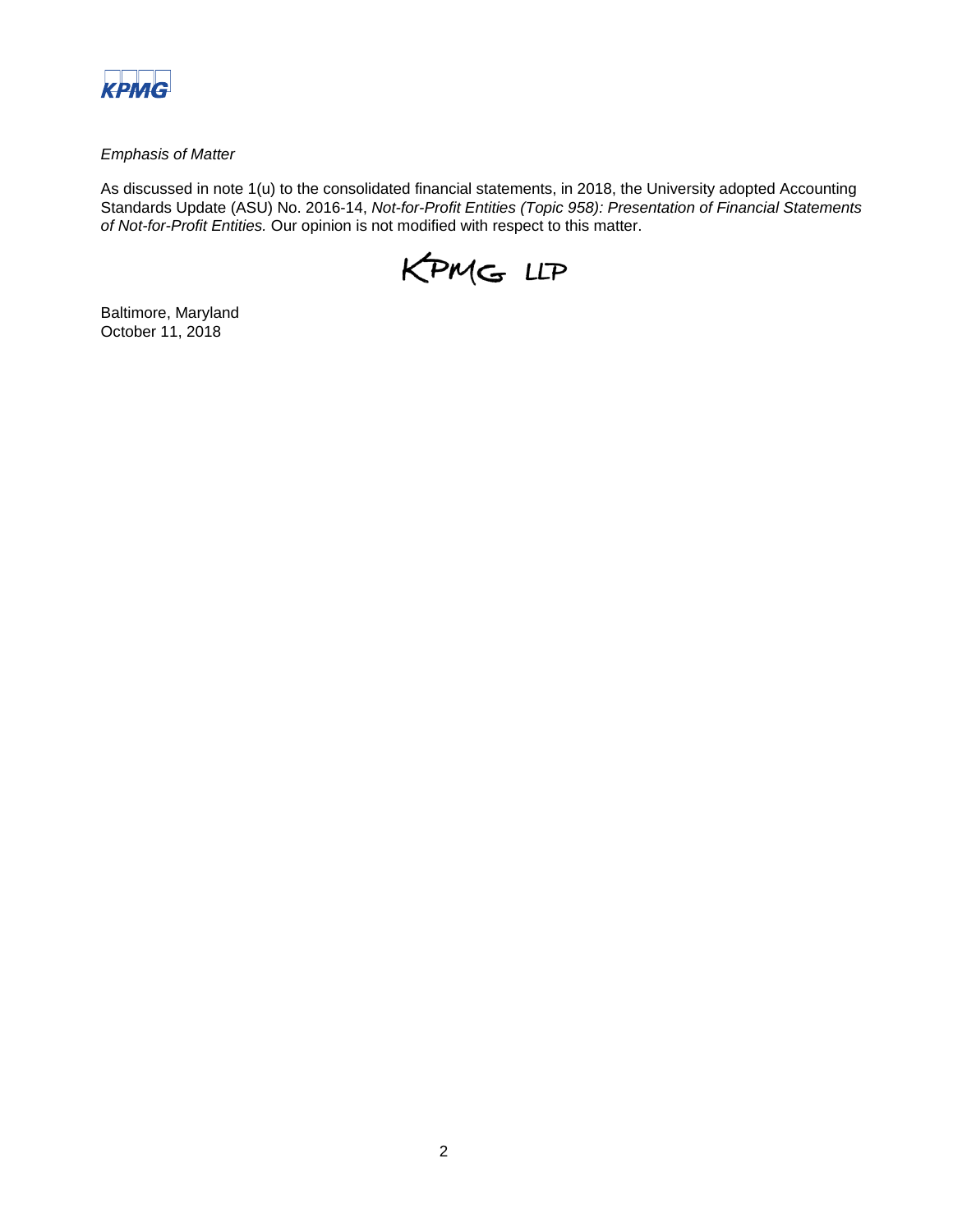# Consolidated Balance Sheets

June 30, 2018 and 2017

## (In thousands)

| <b>Assets</b>                                                                                                                                                                                                                                                                                                                                       | 2018                                                                                                         | 2017                                                                                                         |
|-----------------------------------------------------------------------------------------------------------------------------------------------------------------------------------------------------------------------------------------------------------------------------------------------------------------------------------------------------|--------------------------------------------------------------------------------------------------------------|--------------------------------------------------------------------------------------------------------------|
| Cash and cash equivalents<br>Operating investments                                                                                                                                                                                                                                                                                                  | \$<br>262,356<br>1,217,481                                                                                   | 345,367<br>1,178,338                                                                                         |
| Cash, cash equivalents and operating investments                                                                                                                                                                                                                                                                                                    | 1,479,837                                                                                                    | 1,523,705                                                                                                    |
| Sponsored research accounts receivable, net<br>Accounts receivable, net<br>Contributions receivable, net<br>Prepaid expenses and deferred charges<br>Student loans receivable, net<br>Investments<br>Property and equipment, net<br>Investment in and loans to affiliates<br>Other assets<br>Interests in trusts and endowment funds held by others | 456,291<br>186,888<br>500,150<br>63,150<br>30,834<br>5,144,881<br>2,126,913<br>300,579<br>242,347<br>116,098 | 404,544<br>202,045<br>470,350<br>68,911<br>34,673<br>4,651,545<br>2,093,090<br>258,248<br>232,233<br>114,085 |
| <b>Total assets</b>                                                                                                                                                                                                                                                                                                                                 | \$<br>10,647,968                                                                                             | 10,053,429                                                                                                   |
| <b>Liabilities and Net Assets</b>                                                                                                                                                                                                                                                                                                                   |                                                                                                              |                                                                                                              |
| Accounts payable and accrued expenses<br>Sponsored research deferred revenues<br>Other deferred revenues<br>Debt<br>Other long-term liabilities<br>Pension and postretirement obligations<br>Liabilities under split-interest agreements<br>Endowment and similar funds held for others                                                             | \$<br>636,682<br>353,265<br>124,435<br>1,246,992<br>306,567<br>100,717<br>78,085<br>621,769                  | 586,881<br>371,769<br>153,113<br>1,298,530<br>311,739<br>192,972<br>80,155<br>584,218                        |
| <b>Total liabilities</b>                                                                                                                                                                                                                                                                                                                            | 3,468,512                                                                                                    | 3,579,377                                                                                                    |
| Net assets:<br>Without donor restrictions<br>With donor restrictions                                                                                                                                                                                                                                                                                | 2,989,309<br>4,190,147                                                                                       | 2,766,530<br>3,707,522                                                                                       |
| Total net assets<br>Total liabilities and net assets                                                                                                                                                                                                                                                                                                | \$<br>7,179,456<br>10,647,968                                                                                | 6,474,052<br>10,053,429                                                                                      |
|                                                                                                                                                                                                                                                                                                                                                     |                                                                                                              |                                                                                                              |

See accompanying notes to consolidated financial statements.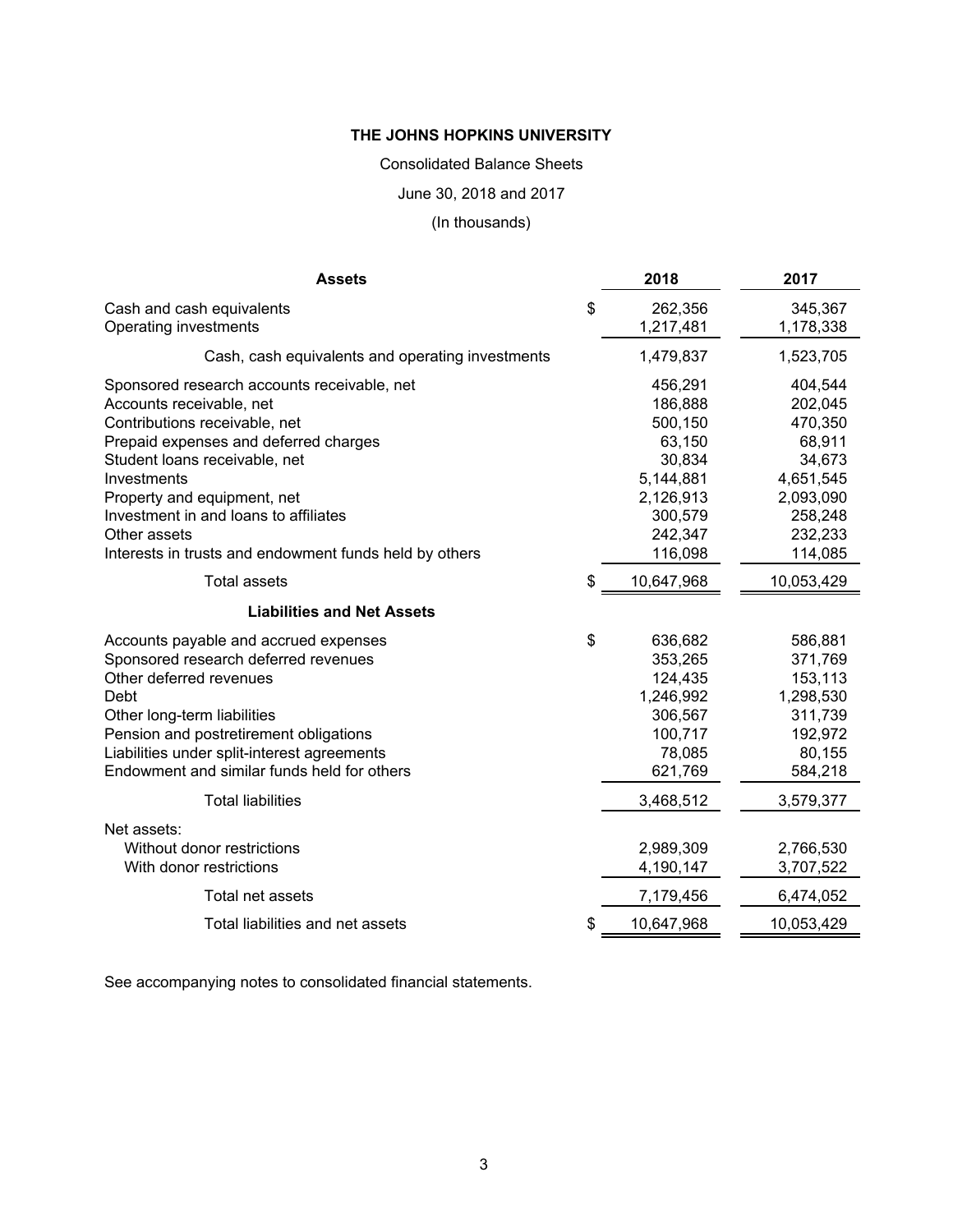Consolidated Statements of Activities

Years ended June 30, 2018 and 2017

(In thousands)

|                                                                                                                                                | 2018                                                          | 2017                                                          |
|------------------------------------------------------------------------------------------------------------------------------------------------|---------------------------------------------------------------|---------------------------------------------------------------|
| Changes in net assets without donor restrictions:<br>Operating revenues:                                                                       |                                                               |                                                               |
| Tuition and fees<br>Less financial aid                                                                                                         | \$<br>991,240<br>(333, 558)                                   | 918,804<br>(307, 319)                                         |
| Tuition and fees, net of financial aid                                                                                                         | 657,682                                                       | 611,485                                                       |
| Grants, contracts, and similar agreements<br>Facilities and administrative cost recoveries<br>Applied Physics Laboratory contract revenues     | 1,506,621<br>360,106<br>1,504,224                             | 1,456,693<br>350,910<br>1,430,126                             |
| Sponsored research revenues                                                                                                                    | 3,370,951                                                     | 3,237,729                                                     |
| Contributions<br>Net assets released from restrictions                                                                                         | 135,812<br>94,317                                             | 118,015<br>101,041                                            |
| Contributions and donor support                                                                                                                | 230,129                                                       | 219,056                                                       |
| <b>Clinical services</b><br>Reimbursements from affiliated institutions<br>Other revenues<br>Endowment payout used to support operations       | 708,693<br>570,649<br>143,611<br>183,486                      | 674,433<br>553,636<br>120,321<br>175,223                      |
| Auxiliary enterprises<br>Maryland State aid<br>Investment return                                                                               | 104,056<br>22,857<br>28,862                                   | 102,314<br>21,535<br>20,826                                   |
| Total operating revenues                                                                                                                       | 6,020,976                                                     | 5,736,558                                                     |
| Operating expenses:<br>Compensation<br><b>Benefits</b>                                                                                         | 2,738,093<br>865,426                                          | 2,600,865<br>813,529                                          |
| Compensation and benefits                                                                                                                      | 3,603,519                                                     | 3,414,394                                                     |
| Subcontractors and subrecipients<br><b>Contractual services</b><br>Supplies, materials, and other<br>Depreciation<br><b>Travel</b><br>Interest | 474,121<br>781,861<br>603,358<br>211,193<br>153,604<br>47,583 | 458,370<br>743,268<br>592,169<br>214,240<br>150,749<br>51,052 |
| Total operating expenses                                                                                                                       | 5,875,239                                                     | 5,624,242                                                     |
| Excess of operating revenues over operating<br>expenses                                                                                        | 145,737                                                       | 112,316                                                       |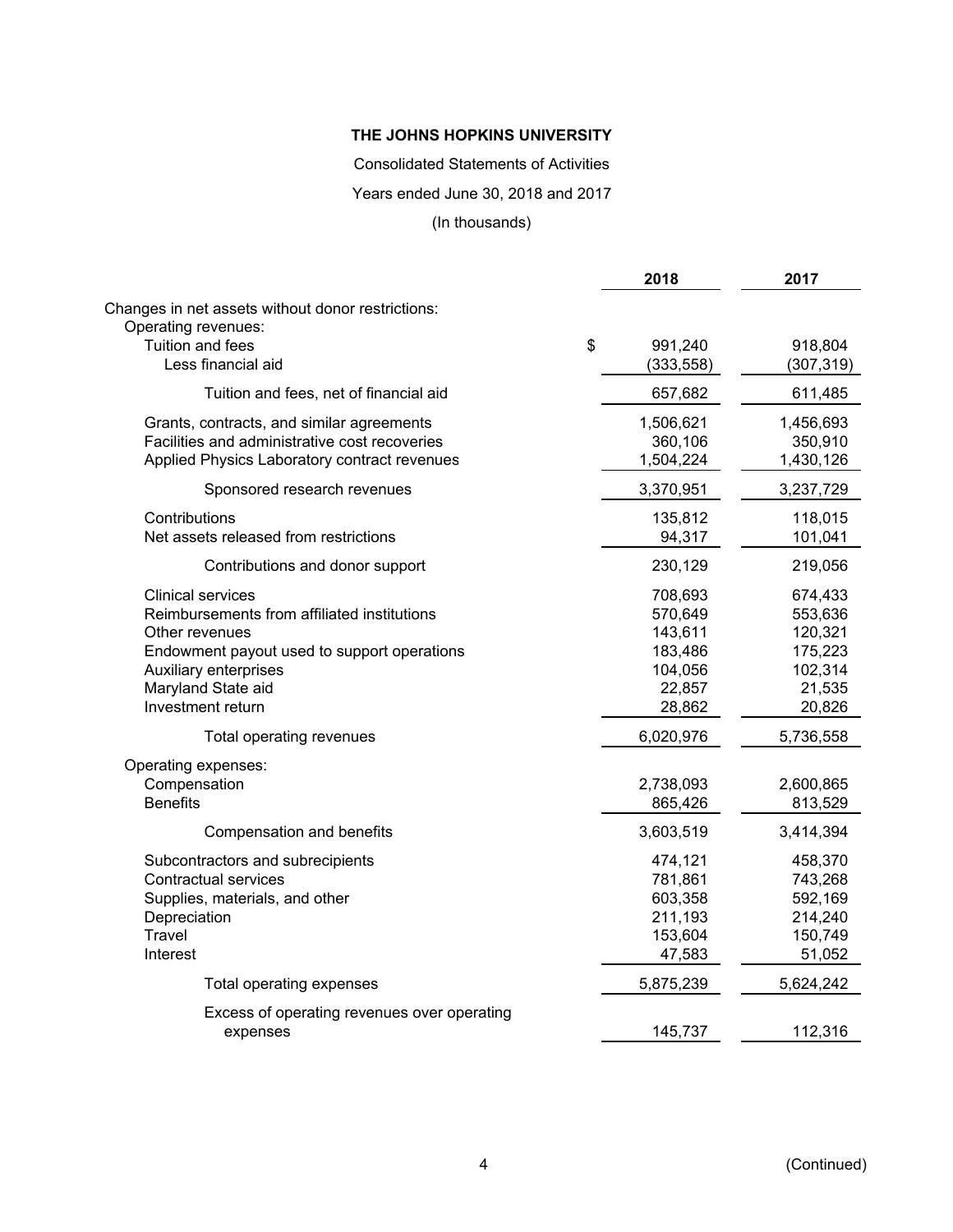Consolidated Statements of Activities

Years ended June 30, 2018 and 2017

(In thousands)

|                                                                | 2018            | 2017      |
|----------------------------------------------------------------|-----------------|-----------|
| Other changes in net assets without donor restrictions:        |                 |           |
| Investment return in excess of endowment payout                | \$<br>38,360    | 72,460    |
| Change in benefits plan funded status, excluding benefits cost | 83,572          | 145,082   |
| Other net periodic benefit cost                                | (321)           | (12, 884) |
| Change in fair value on interest rate swap agreements          | 5,978           | 11,667    |
| Net assets reclassified                                        | (110, 892)      |           |
| Other, net                                                     | 21,125          | 5,000     |
| Net assets released from restrictions                          | 39,220          | 9,383     |
| Other changes in net assets without donor restrictions         | 77,042          | 230,708   |
| Total changes in net assets without donor restrictions         | 222,779         | 343,024   |
| Changes in net assets with donor restrictions:                 |                 |           |
| Contributions                                                  | 383,068         | 472,009   |
| Investment return in excess of endowment payout                | 122,202         | 169,081   |
| Net assets reclassified                                        | 110,892         |           |
| Net assets released from restrictions                          | (133,537)       | (110,424) |
| Total changes in net assets with donor restrictions            | 482,625         | 530,666   |
| Total change in net assets                                     | 705,404         | 873,690   |
| Net assets at beginning of year                                | 6,474,052       | 5,600,362 |
| Net assets at end of year                                      | \$<br>7,179,456 | 6,474,052 |

See accompanying notes to consolidated financial statements.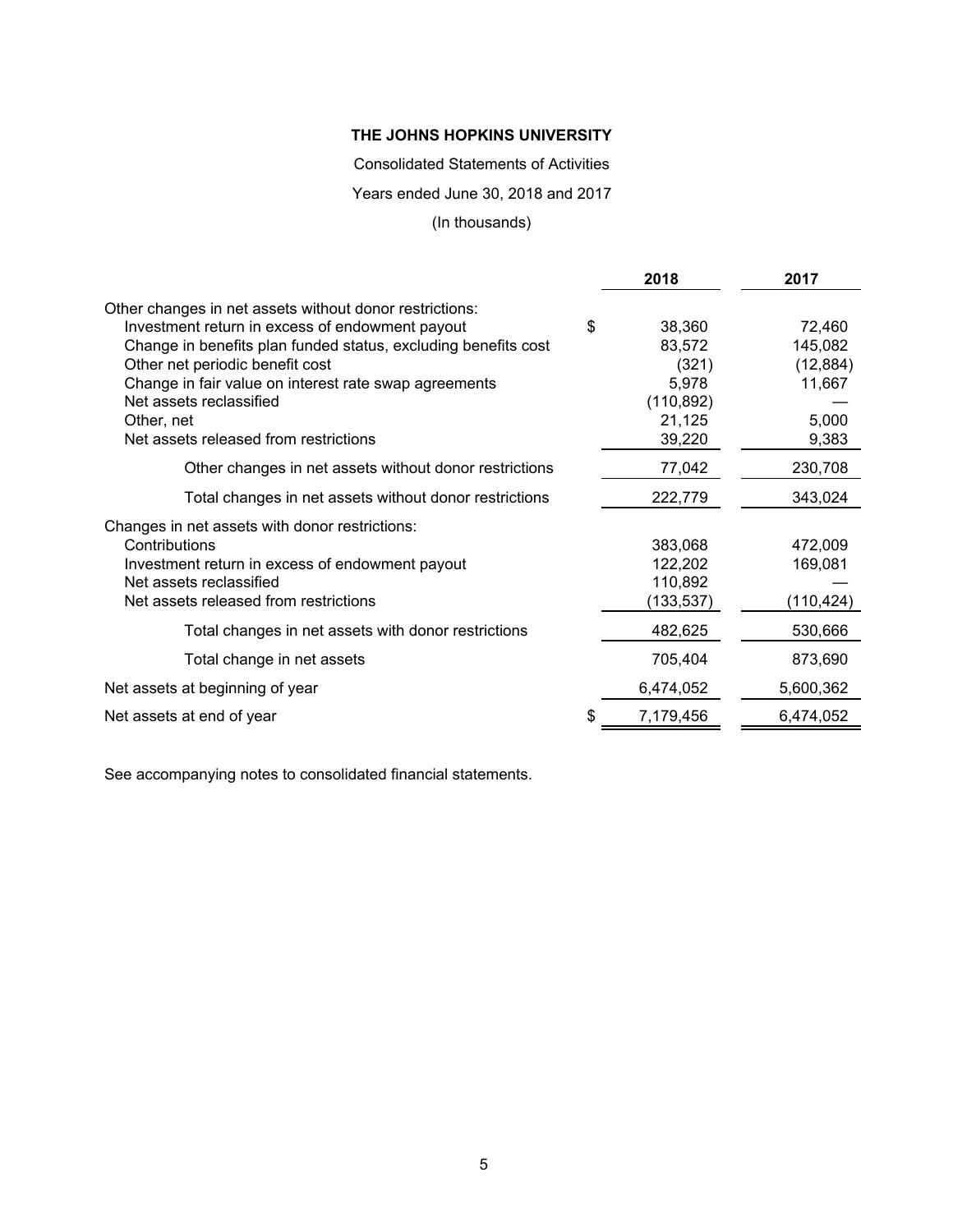#### Consolidated Statements of Cash Flows

Years ended June 30, 2018 and 2017

#### (In thousands)

|                                                            | 2018          | 2017        |
|------------------------------------------------------------|---------------|-------------|
| Cash flows from operating activities:                      |               |             |
| Changes in net assets                                      | \$<br>705,404 | 873,690     |
| Adjustments to reconcile changes in net assets to net cash |               |             |
| provided by operating activities:                          |               |             |
| Depreciation, amortization, and loss on asset disposals    | 208,311       | 214,169     |
| Contributions restricted for long-term investment          | (289, 935)    | (201, 792)  |
| Net realized and unrealized gains from investments         | (305, 888)    | (377, 189)  |
| Net unrealized gains from swaps                            | (5,978)       | (11,667)    |
| Earnings from joint ventures                               | (17, 041)     | (24, 334)   |
| Change in benefit plans funded status                      | (92, 255)     | (141, 984)  |
| Changes in operating assets and liabilities:               |               |             |
| Sponsored research and accounts receivable, net            | (36, 590)     | (68, 234)   |
| Contributions receivable, net                              | (29, 800)     | (203, 224)  |
| Prepaid expenses and deferred charges                      | 5,761         | (11, 346)   |
| Other assets                                               | 1,336         | 296         |
| Accounts payable and accrued expenses                      | 40,868        | 14,043      |
| Sponsored research and other deferred revenues and         |               |             |
| other long-term liabilities                                | (57, 826)     | 44,328      |
| Interests and liabilities related to trusts and            |               |             |
| split-interest agreements                                  | 6,442         | 8,038       |
|                                                            |               |             |
| Net cash provided by operating activities                  | 132,809       | 114,794     |
| Cash flows from investing activities:                      |               |             |
| Purchases of investments                                   | (4,351,587)   | (3,602,665) |
| Proceeds from sales and maturities of investments          | 4,164,667     | 3,543,249   |
| Purchases of property and equipment                        | (237, 888)    | (279,064)   |
| Repayments of student loans, net of disbursements          | 3,839         | 3,233       |
| Loans to affiliates                                        | (39, 895)     | (775)       |
| Repayments of loans to affiliates                          | 41,956        | 23,424      |
| Capital contributions to joint ventures, net of dividends  | (27, 351)     | (6, 338)    |
| Change in endowment and similar funds held for others      | (12, 645)     | (11, 171)   |
| Net cash used in investing activities                      | (458, 904)    | (330, 107)  |
| Cash flows from financing activities:                      |               |             |
| Contributions restricted for long-term investment          | 289,935       | 201,792     |
| Proceeds from borrowings                                   | 145,000       | 65,000      |
| Early retirement and refinancings of debt                  | (134, 880)    | (90, 945)   |
| Scheduled debt payments                                    | (56, 971)     | (12, 250)   |
|                                                            |               |             |
| Net cash provided by financing activities                  | 243,084       | 163,597     |
| Net decrease in cash and cash equivalents                  | (83,011)      | (51, 716)   |
| Cash and cash equivalents at beginning of year             | 345,367       | 397,083     |
| Cash and cash equivalents at end of year                   | \$<br>262,356 | 345,367     |

See accompanying notes to consolidated financial statements.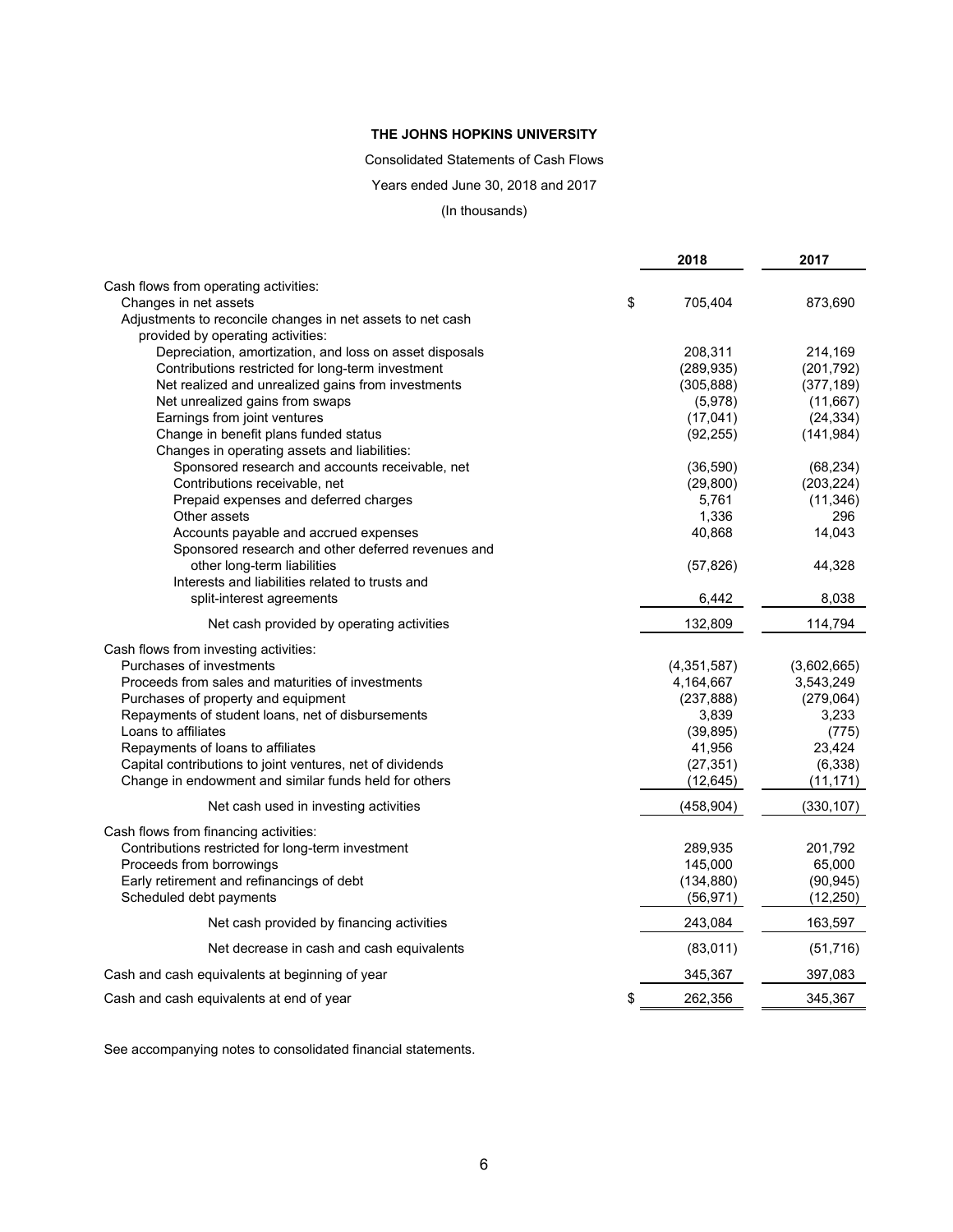Notes to Consolidated Financial Statements June 30, 2018 and 2017 (Dollars in thousands)

## **Basis of Presentation and Summary of Significant Accounting Policies**

#### *(a) General*

The Johns Hopkins University (the University) is a premier, privately endowed institution that provides education and related services to students and others, research and related services to sponsoring organizations, and professional medical services to patients. The University is based in Baltimore, Maryland, but also maintains facilities and operates education programs elsewhere in Maryland, in Washington, D.C. and in certain foreign locations. The University is internationally recognized as a leader in research, teaching, and medical care.

Education and related services (e.g., room, board, etc.) are provided to approximately 25,000 students, including 14,200 full-time students and 10,800 part-time students, and on a net basis provided approximately 11% of the University's operating revenues in fiscal 2018 and 2017. Approximately 60% of the full-time students are graduate level (including postdoctoral) and 40% are undergraduate level. Students are drawn from a broad geographic area, including most of the states in the United States and numerous foreign countries. The majority of the part-time students are graduate level students from the Baltimore-Washington, D.C. area.

Research and related services (e.g., research training) are provided through approximately 2,100 government and private sponsors. Sponsored research revenues provided approximately 56% of the University's operating revenues in fiscal years 2018 and 2017. Approximately 86% and 87% of those revenues were from departments and agencies of the United States government in fiscal 2018 and 2017, respectively. Major government sponsors include the Department of Health and Human Services, the Department of Defense, the National Aeronautics and Space Administration, and the Agency for International Development.

Professional clinical services are provided by members of the University's faculty to patients at The Johns Hopkins Hospital (the Hospital) and other hospitals and outpatient care facilities in the Baltimore area and produced approximately 12% of the University's operating revenues in both fiscal 2018 and 2017. Services are predominantly provided to patients in the Baltimore area, other parts of Maryland, or surrounding states.

#### *(b) Basis of Presentation and Use of Estimates*

The consolidated financial statements include the accounts of the various academic and support divisions, the Applied Physics Laboratory (APL), Johns Hopkins University Press, and certain other controlled affiliated organizations, including Jhpiego Corporation and Peabody Institute of the City of Baltimore (collectively, the consolidated financial statements). All significant inter-entity activities and balances are eliminated for financial reporting purposes. Investments in organizations that the University does not control, including Dome Corporation, FSK Land Corporation, Johns Hopkins Healthcare LLC, Johns Hopkins Home Care Group, Inc., Johns Hopkins Medical Institutions Utilities LLC (JHMI Utilities LLC), Johns Hopkins Medicine International LLC, and other affiliated entities, are accounted for using the equity method.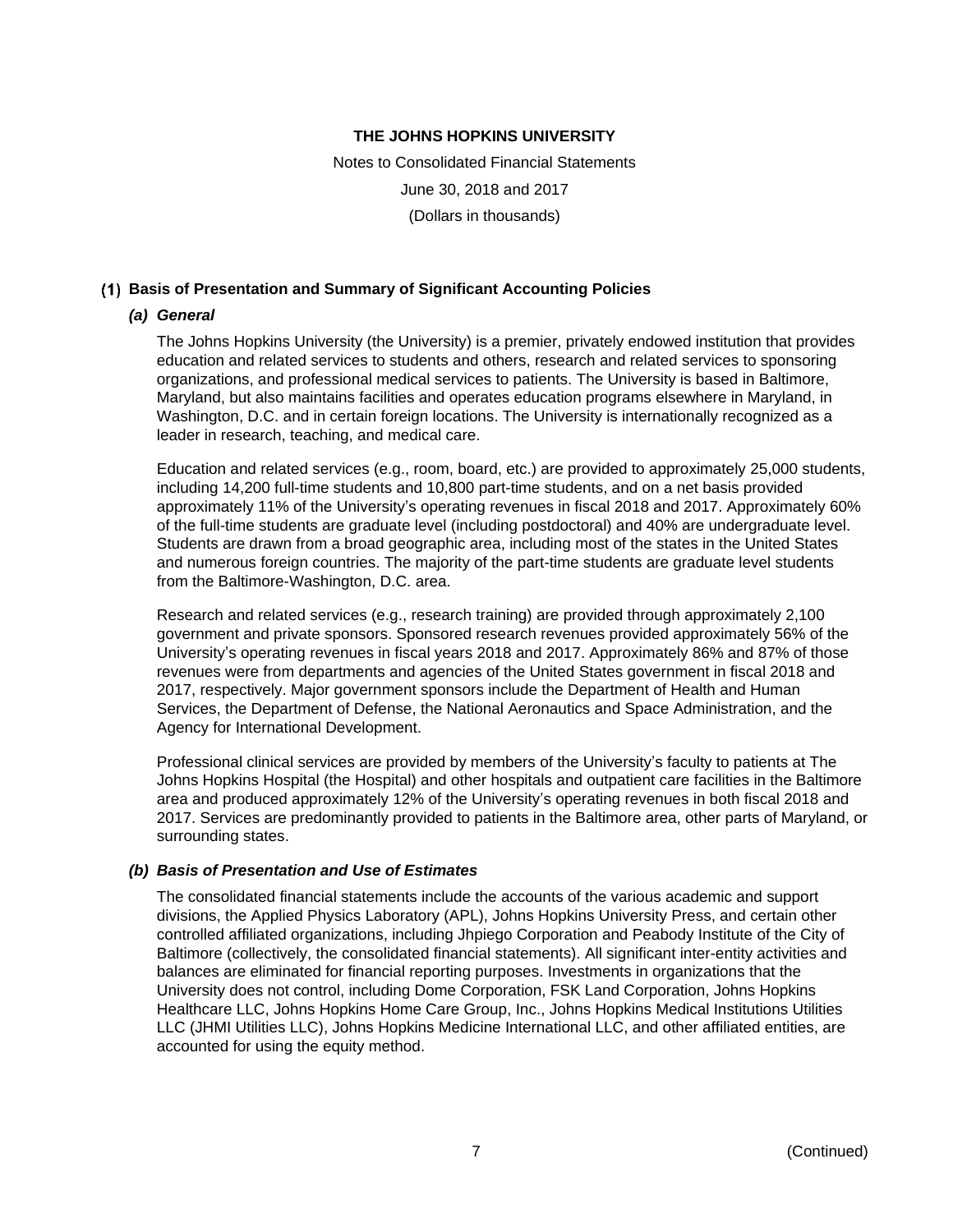Notes to Consolidated Financial Statements June 30, 2018 and 2017 (Dollars in thousands)

The preparation of consolidated financial statements in conformity with U.S. generally accepted accounting principles requires management to make estimates and judgments that affect the reported amounts of assets and liabilities and disclosures of contingencies at the dates of the consolidated financial statements and revenues and expenses recognized during the reporting periods. Actual results could differ from those estimates.

Net assets, revenues, and gains and losses are classified based on the existence or absence of donor-imposed restrictions into two classes of net assets. Accordingly, net assets of the University are classified and reported as follows:

- *Without donor restrictions –* Net assets that are not subject to donor-imposed stipulations.
- *With donor restrictions* Net assets subject to donor-imposed stipulations that are more specific than broad limits resulting from a not-for-profit's nature, environment in which it operates, and incorporating documents. Some donors impose restrictions that are temporary in nature, for example, stipulating that resources be used only after a specified date, for particular programs or services, or to acquire buildings or equipment. Other donors impose restrictions that are perpetual in nature, for example, donor-restricted endowment funds stipulating that resources be maintained in perpetuity. For such funds held by the University, the Maryland-enacted version of the Uniform Prudent Management of Investment Funds (UPMIFA) extends those restrictions to related investment returns and to other enhancements (diminishments) for general and specific purposes, primarily divisional and departmental support and student financial aid.

Revenues are reported as increases in net assets without donor restrictions unless their use is limited by donor-imposed restrictions. Expenses are reported as decreases in net assets without donor restrictions. Gains and losses on investments are reported as increases or decreases in net assets without donor restrictions unless their use is restricted by explicit donor stipulations or by law. Under Maryland law, appreciation on donor-restricted endowments is classified as net assets with donor restrictions until appropriated for expenditure. Expirations of temporary restrictions on net assets (i.e., the donor-stipulated purpose has been fulfilled and/or the stipulated time period has elapsed) are reported as net assets released from restrictions and reclassified from net assets with donor restrictions to net assets without donor restrictions. Temporary restrictions on gifts to acquire long-lived assets are considered met in the period in which the assets are placed in service.

## *(c) Cash, Cash Equivalents, and Operating Investments*

The University utilizes cash, cash equivalents, and operating investments to fund daily cash needs. Investments with original maturities at the date of purchase of 90 days or less are classified as cash equivalents. Investments with longer maturities are classified as operating investments. Operating investments, which include U.S. Treasury securities and other highly liquid fixed income investments, are stated at fair value, generally based on quoted market prices, and are used for general operating purposes.

#### *(d) Contributions*

Contributions, including unconditional promises to give, are recognized at fair value in the appropriate category of net assets in the period received, except that contributions that impose restrictions met in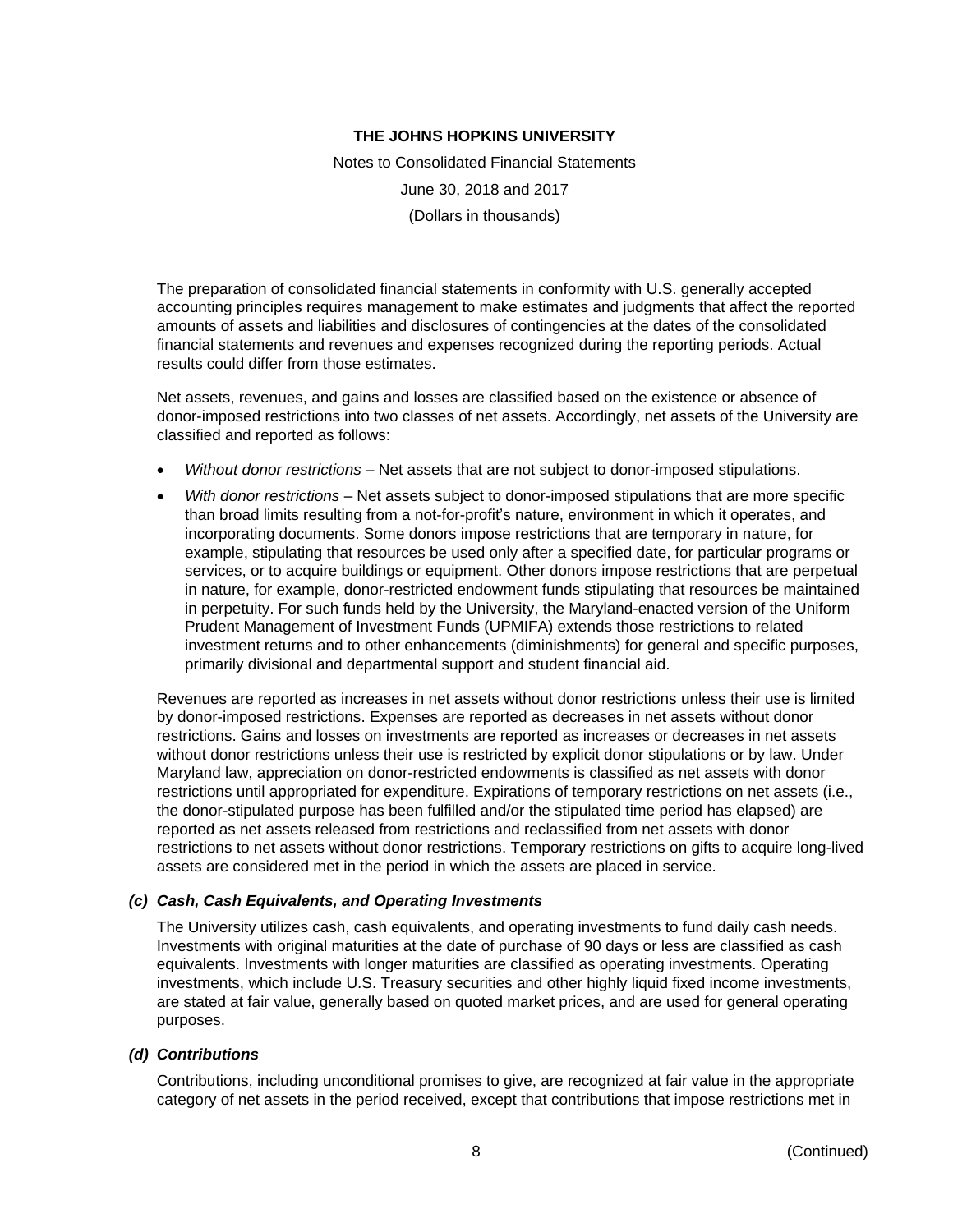Notes to Consolidated Financial Statements June 30, 2018 and 2017 (Dollars in thousands)

the same fiscal year are included in net assets without donor restrictions. Unconditional promises to give are recognized initially at fair value considering anticipated future cash receipts and discounting such amounts at a risk-adjusted rate. These inputs to the fair value estimate are considered Level 3 in the fair value hierarchy (see note 1(f)). Amortization of the discount is included in contributions revenue. Conditional promises to give are not recognized until the conditions on which they depend are substantially met. Contributions of assets are recorded at their estimated fair value at the date of gift, except that contributions of works of art, historical treasures, and similar assets held as part of collections are not recognized or capitalized. Allowance is made for uncollectible contributions receivable based upon management's judgment and analysis of the creditworthiness of the donors, past collection experience, and other relevant factors.

#### *(e) Investments and Investment Return*

Investments in United States government and agency obligations, debt securities, and directly held United States and certain international equities in common collective trust funds (CCTFs) are stated at fair value, which are determined primarily based on quoted market prices. Fair values of CCTFs, similar to mutual funds that are deemed to have a readily determinable fair value (RDFV) are based on published net asset values (NAV). Investments in private equity and venture capital, certain real estate, natural resources, certain international equities in CCTFs and marketable alternatives, (collectively, alternative investments) are stated at estimated fair value based on the funds' net asset values, or their equivalents (collectively NAV) as a practical expedient. If it is probable that alternative investments will be sold for an amount different than NAV, measurement of the alternative investments will be adjusted to fair value. As of June 30, 2018 and 2017, the University had no plans or intentions to sell investments at amounts different from NAV. The NAVs, which are estimated and reported by the general partners or investment managers, are reviewed and evaluated by the University's investment office. These estimated fair values may differ from the values that would have been used had a ready market existed for these investments, and the differences could be significant. Investments in certain real estate assets are recorded at fair value based upon independent third-party appraisals.

Investments are exposed to several risks, including interest rate, credit, liquidity, and overall market volatility. Due to the level of risk associated with certain investment securities, changes in the value of investment securities could occur in the near term, and these changes could materially affect the amounts reported in the accompanying consolidated financial statements. Liquidity risk represents the possibility that the University may not be able to rapidly adjust the size of its portfolio holdings in times of high volatility and financial stress at a reasonable price. If the University was forced to dispose of an illiquid investment at an inopportune time, it might be forced to do so at a substantial discount to fair value.

Investment return included in operating revenues consists of income and realized gains and losses on operating investments, including cash equivalents, and nonpooled endowment funds (except where restricted by donors). Endowment payout for pooled endowment and similar funds approved by the Board of Trustees is also recognized in operating revenues.

Unrealized gains and losses of operating investments and nonpooled endowment funds, any difference between the total return recognized and the payout for pooled endowment and similar funds, and income and realized gains restricted by donors are reported as nonoperating activities.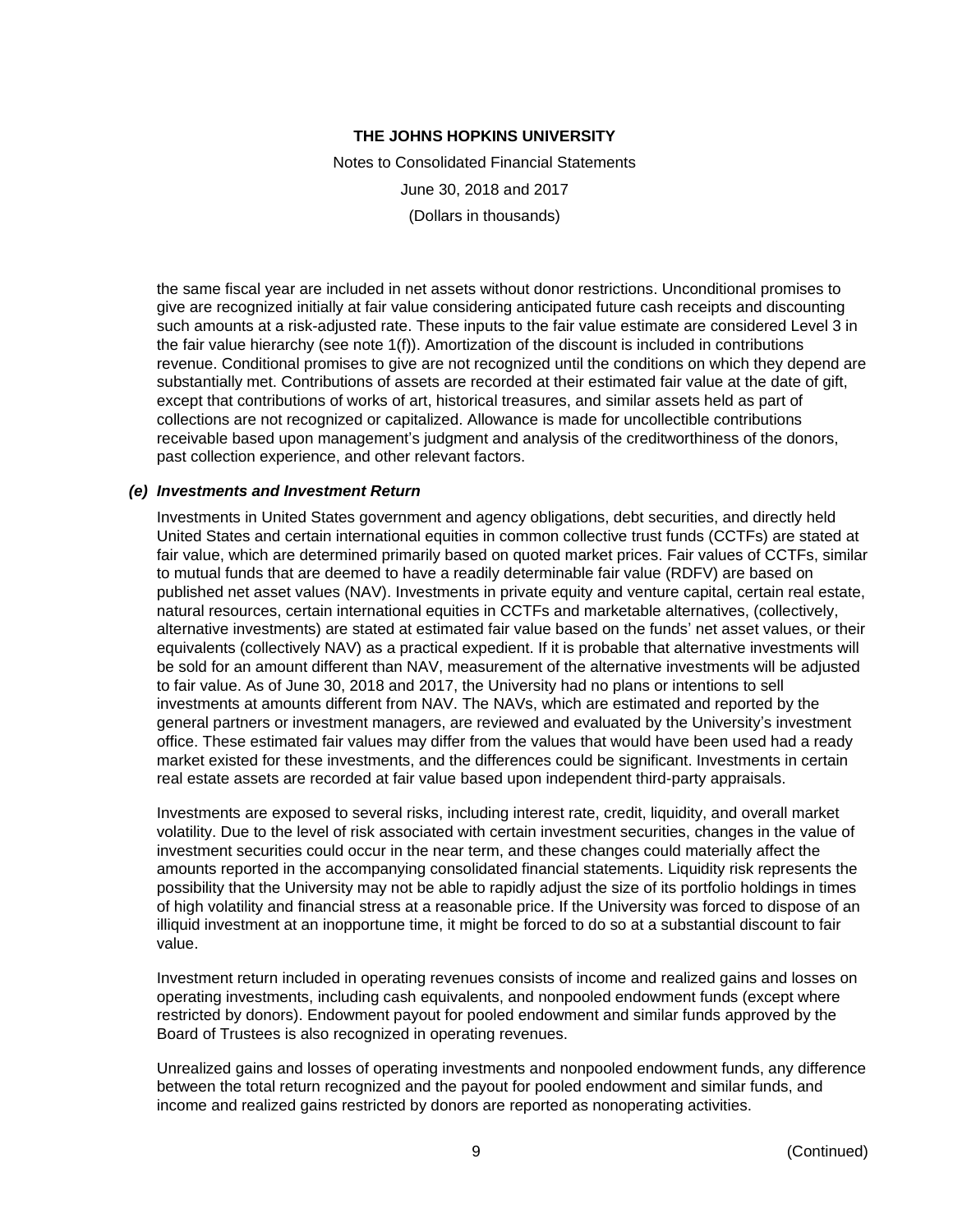Notes to Consolidated Financial Statements June 30, 2018 and 2017 (Dollars in thousands)

## *(f) Fair Value Measurements*

Assets and liabilities that are reported at fair value on a recurring basis are categorized into a fair value hierarchy. As described further in the notes to the consolidated financial statements, such assets include investments, deferred compensation assets, and interests in trusts and endowment funds held by others, and such liabilities include interest rate swaps, obligations under deferred compensation arrangements, and endowment and similar funds held for others. Fair value is defined as the price that would be received to sell an asset or paid to transfer a liability in an orderly transaction between market participants at the measurement date. The three levels of the fair value hierarchy are as follows:

- Level 1: Quoted prices in active markets for identical assets or liabilities.
- Level 2: Observable inputs other than Level 1 prices such as quoted prices for similar assets or liabilities; quoted prices in markets that are not active; or other inputs that are observable or can be corroborated by observable market data for substantially the full term of the assets or liabilities.
- Level 3: Unobservable inputs that are supported by little or no market activity and that are significant to the fair value of the asset or liabilities.

When observable prices are not available, certain real asset investments are valued using one or more of the following valuation techniques: market approach – this approach uses prices and other relevant information generated by market transactions involving identical or comparable assets or liabilities; income approach – this approach determines a valuation by discounting future cash flows; or cost approach – this approach is based on the principle of substitution and the concept that a market participant would not pay more than the amount that would currently be required to replace the asset. These valuation techniques may include inputs such as price information, operating statistics, specific and broad credit data, recent transactions, earnings forecasts, discount rates, reserve reports, and other factors.

#### *(g) Split-Interest Agreements and Interests in Trusts*

The University's split-interest agreements with donors consist primarily of irrevocable charitable remainder trusts and charitable gift annuity agreements for which the University serves as trustee. Assets held under these arrangements are included in investments and are recorded at fair value. Contribution revenues are recognized at the date the trusts or agreements are established after recording liabilities for the present value of the estimated future payments to be made to the donors and/or other beneficiaries. The liabilities are adjusted during the terms of the trusts for changes in the values of the assets, accretion of the discounts, and other changes in estimates of future benefits.

The University is also the beneficiary of certain perpetual and remainder trusts held and administered by others. The fair values of the trusts are recognized as assets and contribution revenues at the dates the trusts are established. The assets held in these trusts are included in interests in trusts and endowment funds held by others and are adjusted for changes in the fair value of the trust assets through nonoperating investment return. Interests in trusts and endowments held by others have a fair value measurement of Level 3. The value of interests in trusts and endowments held by others as of June 30, 2018 and 2017 is \$116,098 and \$114,085, respectively.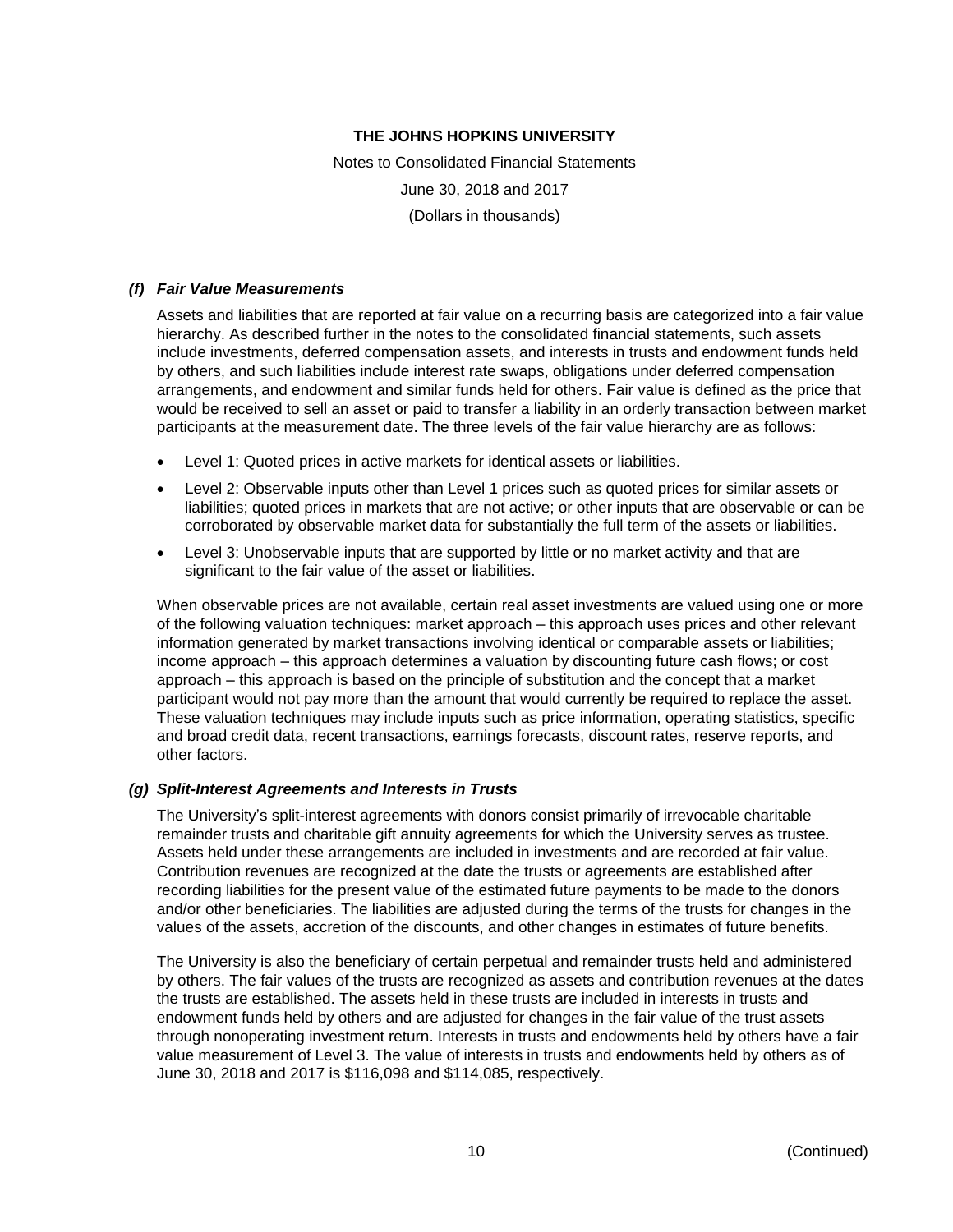Notes to Consolidated Financial Statements June 30, 2018 and 2017 (Dollars in thousands)

## *(h) Property and Equipment*

Property and equipment are stated at cost if purchased, or at estimated fair value at the date of gift if donated, less accumulated depreciation and amortization. Depreciation of buildings, equipment, and library collections and amortization of leasehold improvements are computed using the straight-line method over the estimated useful lives of the assets. Land and certain historic buildings are not subject to depreciation. Title to certain equipment purchased using funds provided by government sponsors is vested in the University and is included in property and equipment on the consolidated balance sheets. Certain equipment used by the APL in connection with its performance under agreements with the United States government is owned by the government. These facilities and equipment are not included in the consolidated balance sheets; however, the University is accountable to the government for them. Repairs and maintenance costs are expensed as incurred.

Costs of purchased software are capitalized along with internal and external costs incurred during the application development stage (i.e., from the time the software is selected until it is ready for use). Capitalized costs are amortized on a straight-line basis over the expected life of the software. Computer and software maintenance costs are expensed as incurred.

Costs relating to retirement, disposal, or abandonment of assets for which the University has a legal obligation to perform certain activities are accrued using either site-specific surveys or square foot estimates, as appropriate.

#### *(i) Tuition and Fees Revenue and Student Financial Aid*

Student tuition and fees are recorded as revenue during the year the related academic services are rendered. Tuition and fees received in advance of services are recorded as other deferred revenues. The University provides financial aid to eligible students, generally in an "aid package" that includes loans, compensation under work-study programs, and/or grant and scholarship awards. The loans are provided primarily through programs of the United States government (including direct and guaranteed loan programs) under which the University is responsible only for certain administrative duties. The grants and scholarships include awards provided from gifts and grants from private donors, income earned on endowment funds restricted for student aid, and University funds.

#### *(j) Sponsored Research Activities*

Revenues under grants, contracts, and similar agreements with sponsors are recognized as expenditures are incurred. These revenues include recoveries of facilities and administrative costs, which are generally determined as a negotiated or agreed-upon percentage of direct costs, with certain exclusions. Funds received from sponsors in advance of expenditures incurred are reported as sponsored research deferred revenues.

Approximately 76% and 69% of receivables related to reimbursement of costs incurred under grants and contracts as of June 30, 2018 and 2017, respectively, were from agencies or departments of the United States government. There is no assurance that sponsored research activities can and will continue to be made at current levels.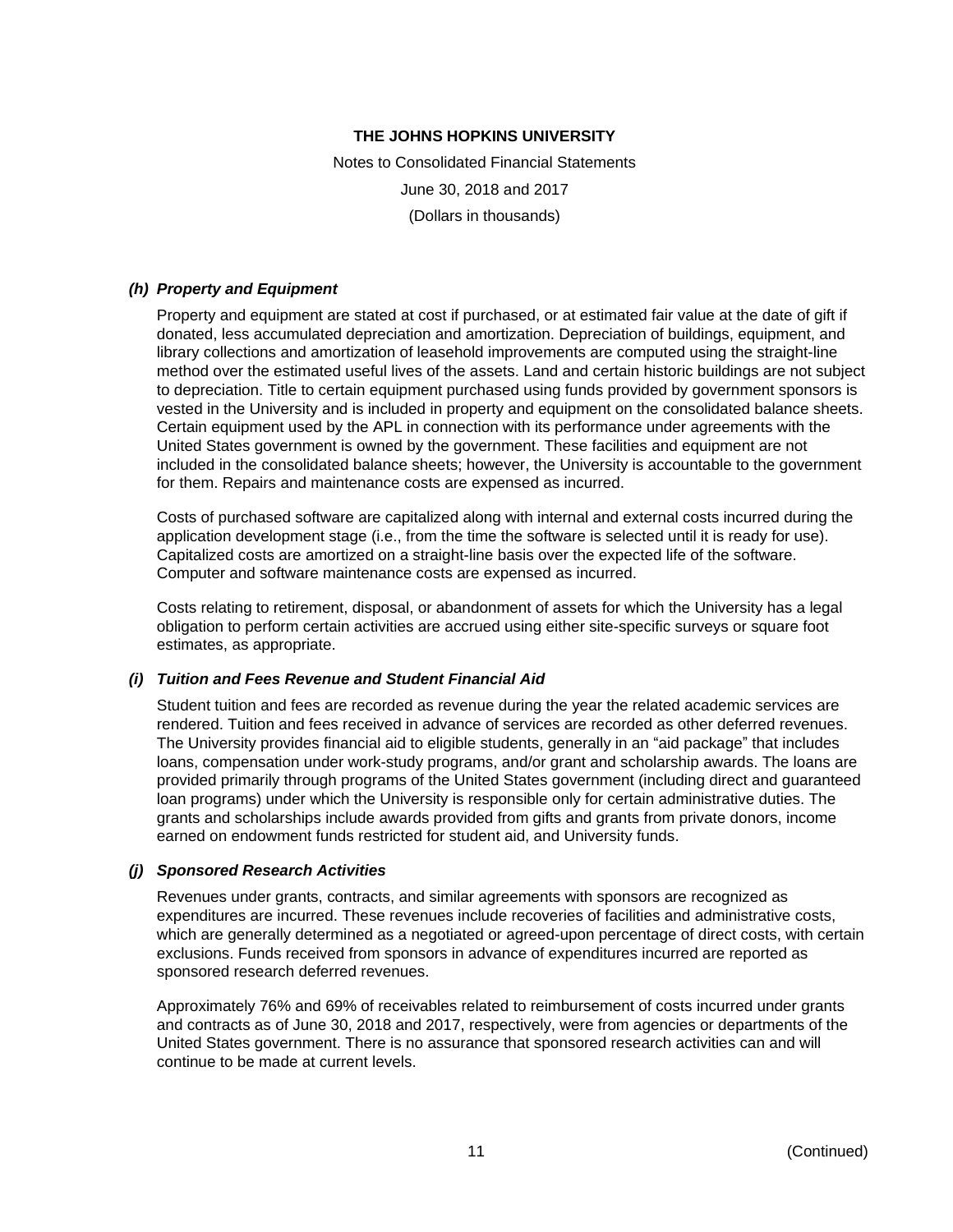Notes to Consolidated Financial Statements June 30, 2018 and 2017 (Dollars in thousands)

#### *(k) Clinical Services*

Clinical services revenues are recognized in the period in which services are rendered and are reported at the estimated net realizable amounts from patients, third-party payors, and others. Allowance is made for uncollectible accounts based primarily on past collection experience and analyses of outstanding receivables. Contractual allowances are estimated based on actual claims paid by third-party payors.

## *(l) Affiliated Institutions*

The University has separate administrative agreements for the exchange of services with the Hospital and other medical and educational institutions. Costs incurred by the University in providing services to these institutions and the related reimbursements are reported as operating expenses and revenues, respectively, in the appropriate classifications.

The University holds several endowment and similar funds, which are designated for purposes or activities that are carried out by the Hospital and The Johns Hopkins Hospital Endowment Fund Incorporated (JHHEFI). The assets of these funds are included in investments. The carrying values of the funds are adjusted for earnings from and changes in the fair values of the investments and reduced for any distributions paid and are classified as liabilities on the consolidated balance sheets as endowment and similar funds held for others.

#### *(m) Auxiliary Enterprises*

Auxiliary enterprises, including residence halls, food service, parking, the press, and telecommunications, provide services to students, faculty, and staff. Fees for such services are recognized as revenue as the services are provided.

#### *(n) Insurance and Self Insurance*

The University, together with other institutions, has formed captive insurance companies that arrange and provide professional liability, general liability, and property damage insurance for their shareholders. Defined portions of claims paid by these companies are self-insured. The University's claims liabilities are recognized as claims are incurred using actuarial studies based upon historical claims data, cost trends, and other actuarial estimates. Insurance expenses are recognized as operating expenses as incurred. In addition, the University is self-insured for certain other risks, primarily health and workers' compensation. Professional insurance liabilities associated with providing clinical services are reflected as gross claims on the consolidated balance sheets. In addition, medical malpractice insurance recoveries of \$53,832 and \$55,845 as of June 30, 2018 and 2017, respectively, are reported on the consolidated balance sheets as other assets. Accrued self-insurance liabilities, including medical malpractice insurance, aggregated \$75,645 and \$76,760 as of June 30, 2018 and 2017, respectively.

#### *(o) Refundable Advances from the United States Government*

Funds provided by the United States government under the Federal Perkins, Nursing and Health Professions Student Loan programs are loaned to qualified students, administered by the University, and may be reloaned after collections. These funds are ultimately refundable to the government and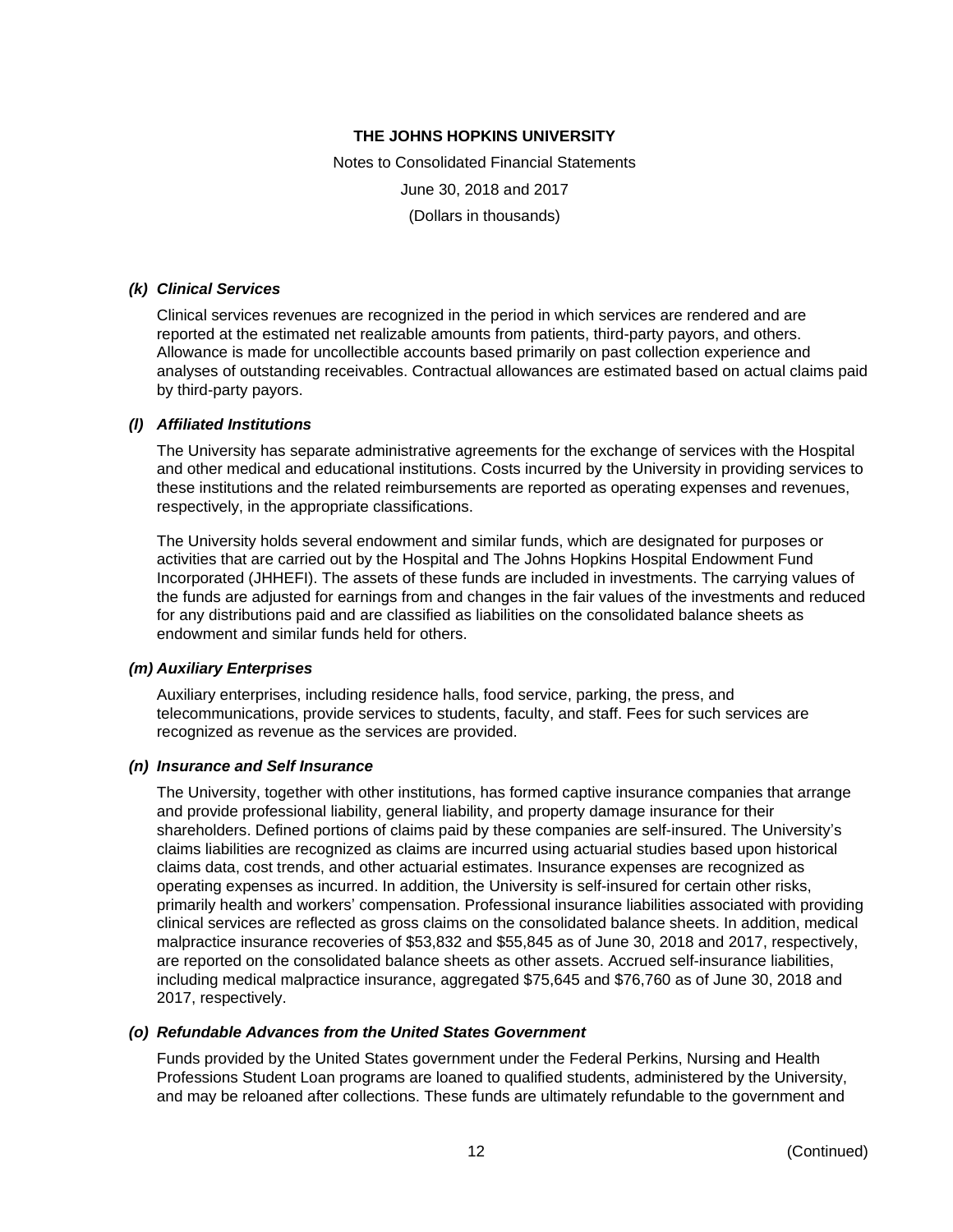Notes to Consolidated Financial Statements June 30, 2018 and 2017 (Dollars in thousands)

are included in other long-term liabilities. These advances totaled \$22,682 and \$29,937 as of June 30, 2018 and 2017, respectively.

## *(p) Income Taxes*

The University is qualified as a not-for-profit organization under Section 501(c)(3) of the Internal Revenue Code, as amended. Accordingly, it is not subject to income taxes except to the extent it has taxable income from activities that are not related to its exempt purpose. The University annually reviews its tax positions and has determined that there are no material uncertain tax positions that require recognition in the consolidated financial statements.

#### *(q) Leases*

The University conducts certain operations in leased facilities, which have minimum lease obligations under noncancelable operating leases. Certain leases contain rent escalations, renewal options, and require payments for taxes, insurance, and maintenance. Rent expense is recognized in operations as incurred, except for escalating rents, which are recognized on a straight-line basis over the life of the lease.

The University also enters into lease agreements that are classified as capital leases. Buildings and equipment under capital leases are initially recorded at the lower of the net present value of the minimum lease payments or the value of the leased asset at the inception of the lease. Depreciation expense related to capital leases totaled \$5,624 in both fiscal 2018 and 2017.

#### *(r) Derivative Financial Instruments*

The University and its external investment managers are authorized to use specified derivative financial instruments in managing the assets under their control, subject to restrictions and limitations adopted by the Board of Trustees. The University uses interest rate swap agreements to manage interest rate risk associated with certain variable rate debt or to adjust its debt structure. Derivative financial instruments are measured at fair value and recognized in the consolidated balance sheets as assets or liabilities, with changes in fair value recognized in the consolidated statements of activities.

#### *(s) Deferred Compensation Plans*

The University maintains deferred compensation plans for certain employees. As of June 30, 2018 and 2017, other investments, included in other assets on the consolidated balance sheets, represent investments held by the University under these deferred compensation agreements. Such amounts approximate the University's related liability to the employees and are included in other long-term liabilities. The assets and liabilities of the deferred compensation plans have a fair value measurement of Level 1. The value of the deferred compensation plans' assets as of June 30, 2018 and 2017 is \$130,232 and \$118,782, respectively.

#### *(t) Statement of Cash Flows Supplemental Information*

Property and equipment additions included in accounts payable and accrued expenses increased \$8,933 and \$3,299 as of June 30, 2018 and 2017, respectively.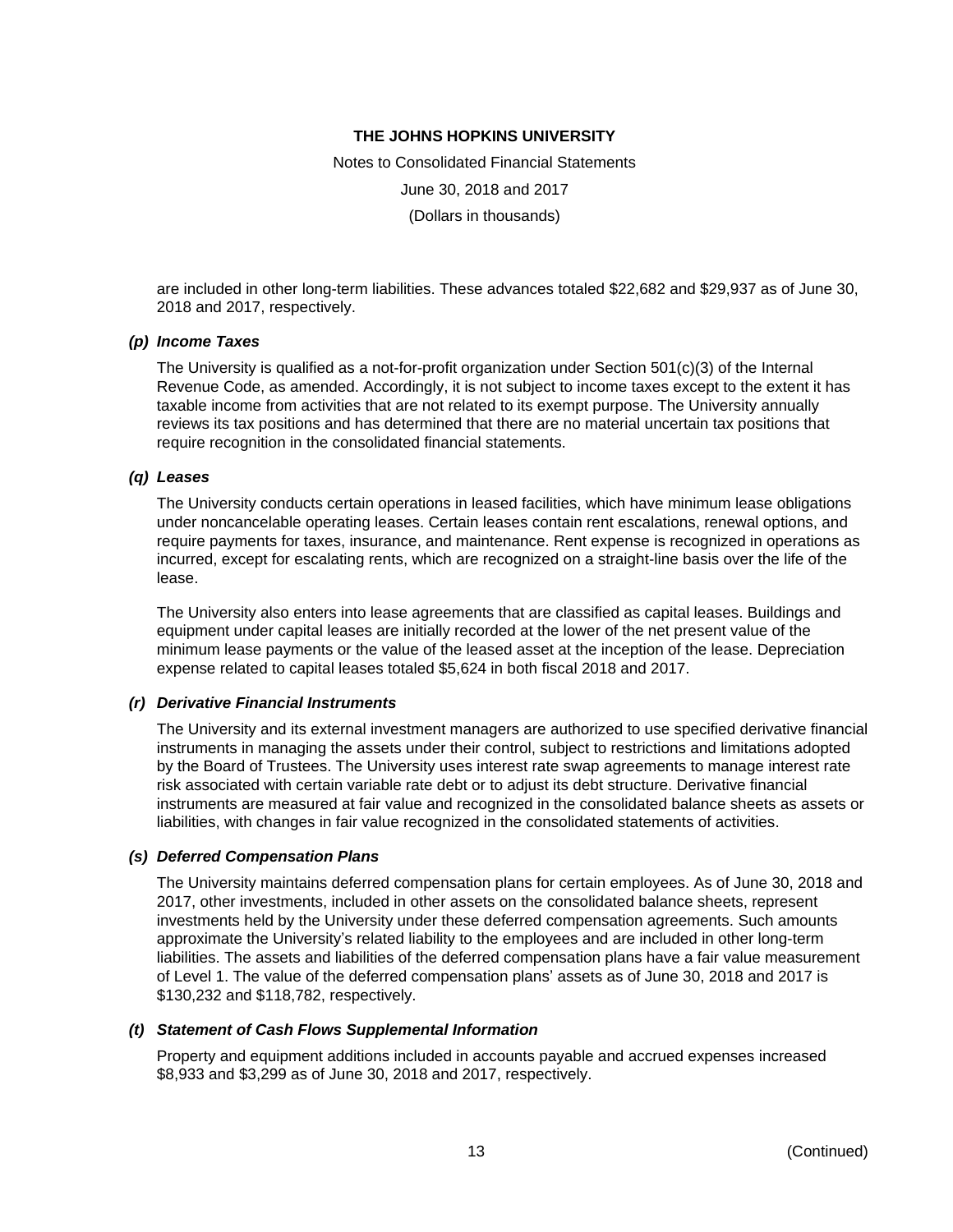Notes to Consolidated Financial Statements June 30, 2018 and 2017 (Dollars in thousands)

#### *(u) New Accounting Standard*

In August 2016, the Financial Accounting Standards Board (FASB) issued Accounting Standards Update (ASU) 2016-14, *Presentation of Financial Statements of Not-for-Profit Entities*. The University early adopted ASU 2016-14 in fiscal year 2018. The standard is intended principally to improve the net asset classification requirements and the information presented in the consolidated financial statements and notes about liquidity and financial performance. The primary changes affecting the University include: presentation of two classes of net assets versus the previously required three; recognition of underwater endowment funds as a reduction in net assets with donor restrictions versus unrestricted net assets as previously required; enhanced disclosures for board designated amounts, composition of net assets without donor restrictions, and liquidity; and disclosure of expenses by both their natural and functional classification in a matrix format. As a result of adopting this standard, certain prior year amounts have been reclassified.

Net asset reclassifications as of July 1, 2016 driven by the adoption of ASU 2016-14 in 2018 are as follows:

|                                             | <b>ASU 2016-14 Classifications</b> |                                      |                            |                            |  |  |  |
|---------------------------------------------|------------------------------------|--------------------------------------|----------------------------|----------------------------|--|--|--|
| Net assets classifications                  |                                    | <b>Without donor</b><br>restrictions | With donor<br>restrictions | <b>Total net</b><br>assets |  |  |  |
| As previously presented:                    |                                    |                                      |                            |                            |  |  |  |
| Unrestricted                                | \$                                 | 2,402,328                            |                            | 2,402,328                  |  |  |  |
| <b>Temporarily Restricted</b>               |                                    |                                      | 1,183,475                  | 1,183,475                  |  |  |  |
| <b>Permanently Restricted</b>               |                                    |                                      | 2,014,559                  | 2,014,559                  |  |  |  |
|                                             |                                    | 2,402,328                            | 3,198,034                  | 5,600,362                  |  |  |  |
| Reclassifications to implement ASU 2016-14: |                                    |                                      |                            |                            |  |  |  |
| Underwater endowments                       |                                    | 21,178                               | (21,178)                   |                            |  |  |  |
| Net assets, as reclassified                 | S                                  | 2,423,506                            | 3,176,856                  | 5,600,362                  |  |  |  |

#### *(v) Recent Accounting Pronouncements*

In August 2016, the FASB issued ASU 2016-15, *Statement of Cash Flows (Topic 230)*, *Classification of Certain Receipts and Cash Payments* (a consensus of the Emerging Issues Task Force). This update attempts to reduce diversity in practice by providing guidance on the classification of certain cash receipts and payments in the statement of cash flows. The new standard is effective for the University for fiscal years beginning after December 15, 2017. Early adoption is permitted. The University is evaluating the expected impact of this standard on its consolidated financial statements.

In February 2016, the FASB issued 2016-02, *Leases (Topic 842)*. Under the new provisions, all lessees will report on the balance sheet a right-of-use asset and a liability for the obligation to make payments with the exception of those leases with a term of 12 months or less. The new provisions will be effective for fiscal years beginning after December 15, 2018. Early adoption is permitted. The University is evaluating the expected impact of this standard on its consolidated financial statements.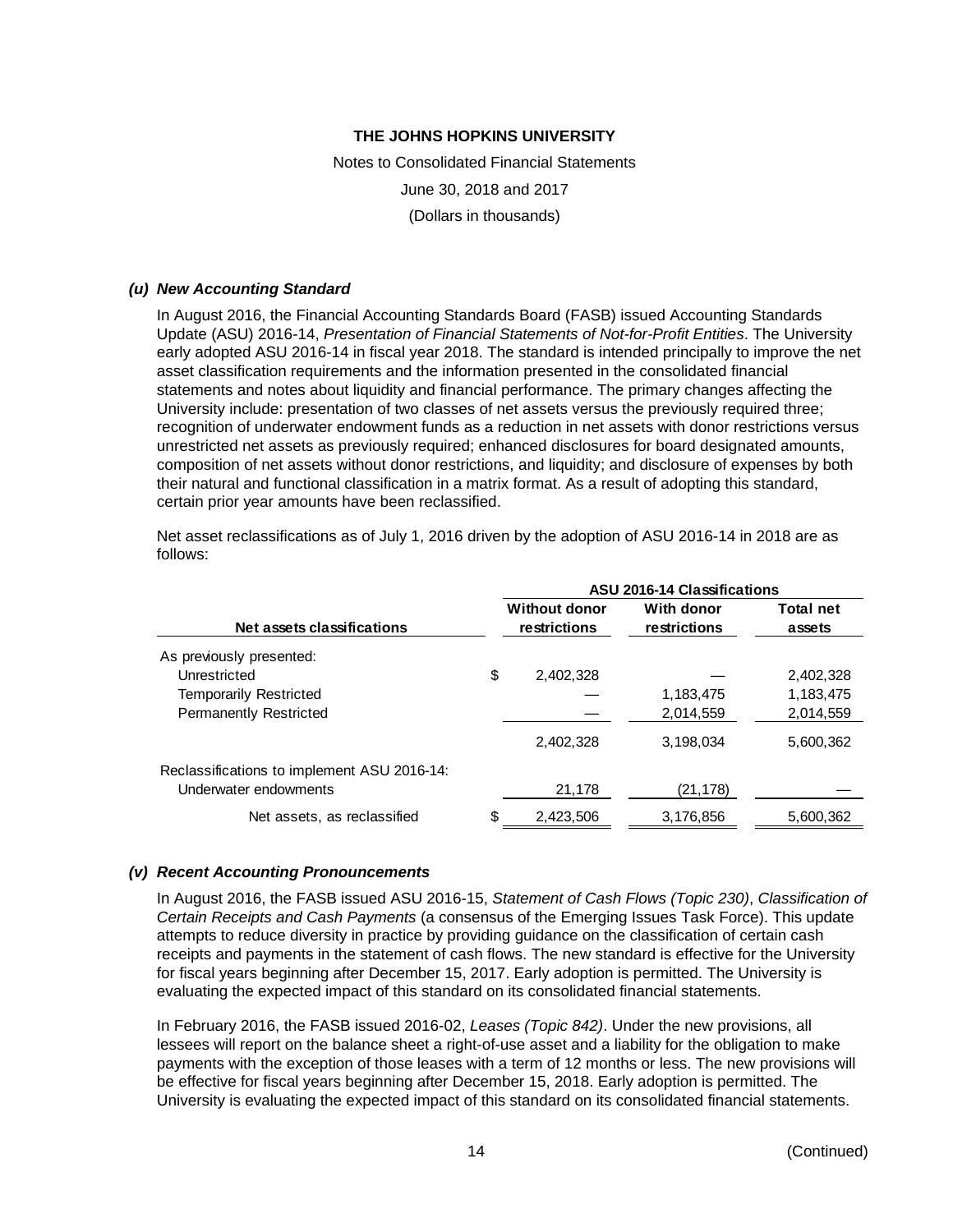Notes to Consolidated Financial Statements June 30, 2018 and 2017 (Dollars in thousands)

In May 2014, the FASB amended Accounting Standards Codification (ASC) (Topic 605), Revenue Recognition and created ASC *(Topic 606) Revenue from Contracts with Customers,* as amended. The ASU implements a single framework for revenue recognition ensuring that revenue is recognized in a manner that reflects the consideration to which the entity expects to be entitled for goods and services. The new requirements may be implemented either retrospectively for all periods presented (i.e., the full retrospective approach), or retrospectively with a cumulative-effect adjustment at the date of the initial application (i.e., the modified retrospective approach). In June 2018, the FASB issued ASU 2018-08, *Not-for-Profit Entities (Topic 958), Clarifying the Scope and Accounting Guidance for Contributions Received and Contributions Made*. ASU 2018-08 assists entities in evaluating whether transactions should be accounted for as contributions (nonreciprocal transactions) within the scope of Topic 958, *Not-for-Profit Entities*, or as exchange (reciprocal) transactions subject to other guidance and in determining whether a contribution is conditional. This ASU should be applied on a modified prospective basis with retrospective application permitted. The guidance will be applicable in fiscal years beginning after June 15, 2018. The University is evaluating the expected impact of the aforementioned standards and related emerging guidance on its consolidated financial statements.

## *(w) Reclassifications*

Certain 2017 amounts have been reclassified in order to conform to the 2018 financial statement presentation.

## **Applied Physics Laboratory**

The Applied Physics Laboratory (APL), located in Howard County, Maryland, was established during World War II with funding from the United States government. APL functions as a research facility and conducts research and development primarily in national defense and space sciences. The University owns and operates the facility and conducts research under a multiple task order contract with the United States Navy (the Navy Contract) and separate contracts with other government agencies. APL is organized as a Limited Liability Company (LLC), wholly owned by the University, and operates as a division of the University.

In accordance with an agreement between the United States government and the University, APL has been designated a national resource. Under the agreement, if the University determines that it can no longer sponsor APL or the Secretary of the Navy determines that the Navy can no longer contract with the University with respect to APL on mutually satisfactory terms, the University is required to establish a charitable trust to provide for the continued availability of the APL. The trust would be administered by five trustees and the corpus would consist of the University's interest in the APL facilities, including land to the extent necessary, and the balances in the University's APL stabilization, contingency, and research fund on the date the trust is established, less certain costs. Upon termination of the trust, the corpus, in whole or in part, as determined by the trustees, would be returned to and held and used by the University for such educational or research purposes and in such manner as the trustees and University agree.

The University works under an omnibus contract with the U.S. Navy. The most recent contract provides for a five-year initial term ending in September 2017, plus a five-year renewal option, which was exercised in February 2017 and establishes an aggregate purchase limit of \$4,766,558 over the ten-year contract period ending September 2022, although the ordering ceiling is expected to be consumed in March 2020.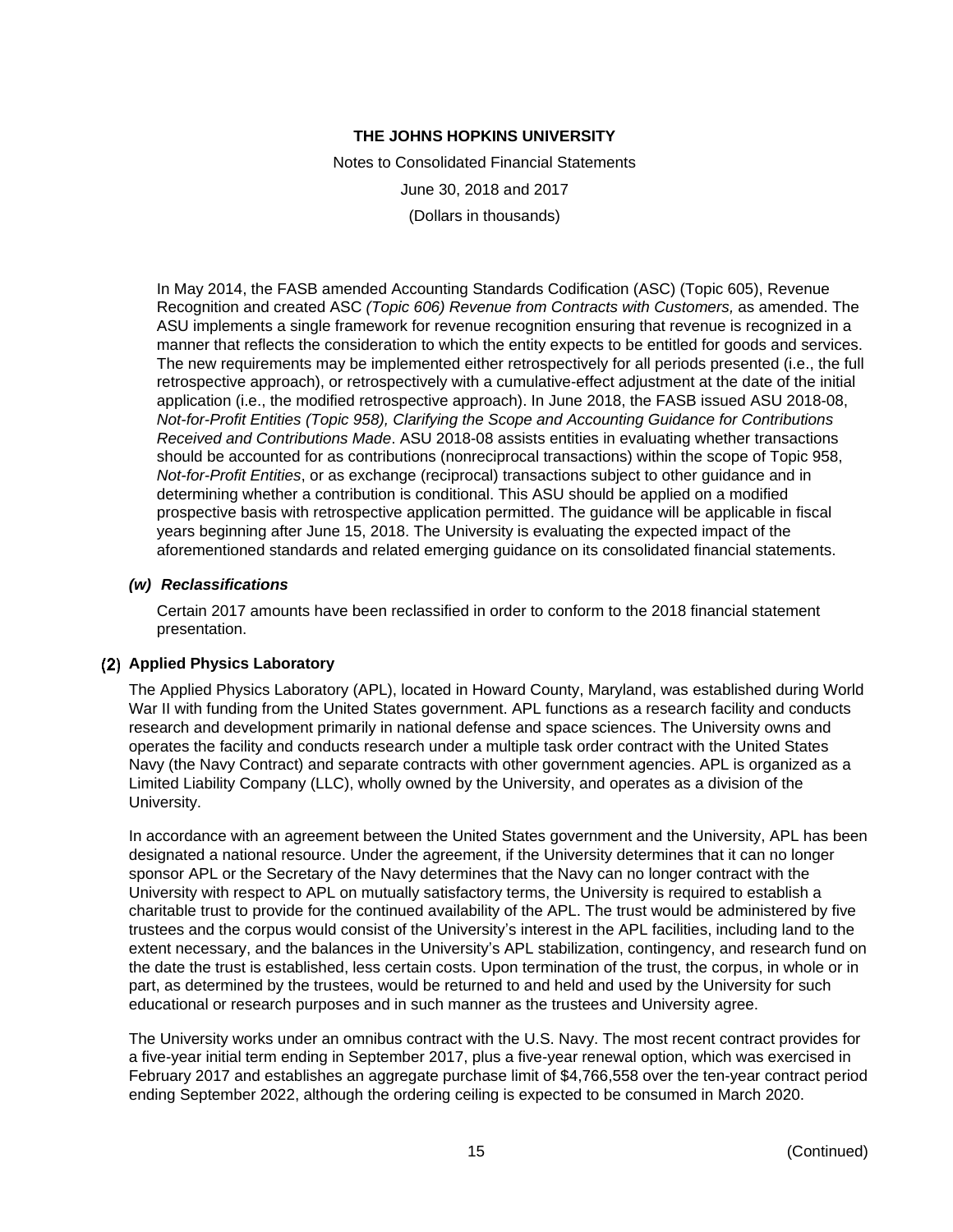Notes to Consolidated Financial Statements June 30, 2018 and 2017 (Dollars in thousands)

Approximately 73% and 18% of APL's revenues in fiscal 2018 were from the Department of Defense (primarily under the Navy Contract) and the National Aeronautics and Space Administration, respectively. In fiscal 2017, those percentages were 75% and 17%, respectively. Contract work includes evaluation and design of various types of missile systems and command, control, and communication systems, assessment of submarine technologies, design of space systems for precision tracking, location and navigation, and conduct of space experiments. The contracts define costs for which reimbursements may be received and provide a management fee to the University. The Navy Contract requires that a portion of the fees earned under the Navy Contract be retained and used for various purposes, including, among other things, working capital, capital projects, and reserves.

## **Accounts Receivable**

Accounts receivable, net are summarized as follows as of June 30, 2018 and 2017:

|                                                                    |    | 2018    | 2017    |
|--------------------------------------------------------------------|----|---------|---------|
| Affiliated institutions, primarily the Hospital (note 11)          | \$ | 37,445  | 47,353  |
| <b>Students</b>                                                    |    | 19,959  | 21,702  |
| <b>Others</b>                                                      |    | 45,495  | 44,201  |
| Total, net of allowances of \$8,656 in 2018 and<br>\$7,476 in 2017 |    | 102,899 | 113,256 |
| Receivables for clinical professional fees, net of contractual and |    |         |         |
| bad debt allowances of \$153,484 in 2018 and \$166,108 in 2017     |    | 83,989  | 88,789  |
|                                                                    | S  | 186,888 | 202,045 |

The mix of gross accounts receivable for clinical professional fees from patients and third-party payors consisted of the following as of June 30, 2018 and 2017: commercial third parties 44% and 45%, respectively; Medicare 21% for both years; Medicaid 15% and 14%, respectively; Blue Cross/Blue Shield 6% and 5%, respectively; and patients 14% and 15%, respectively.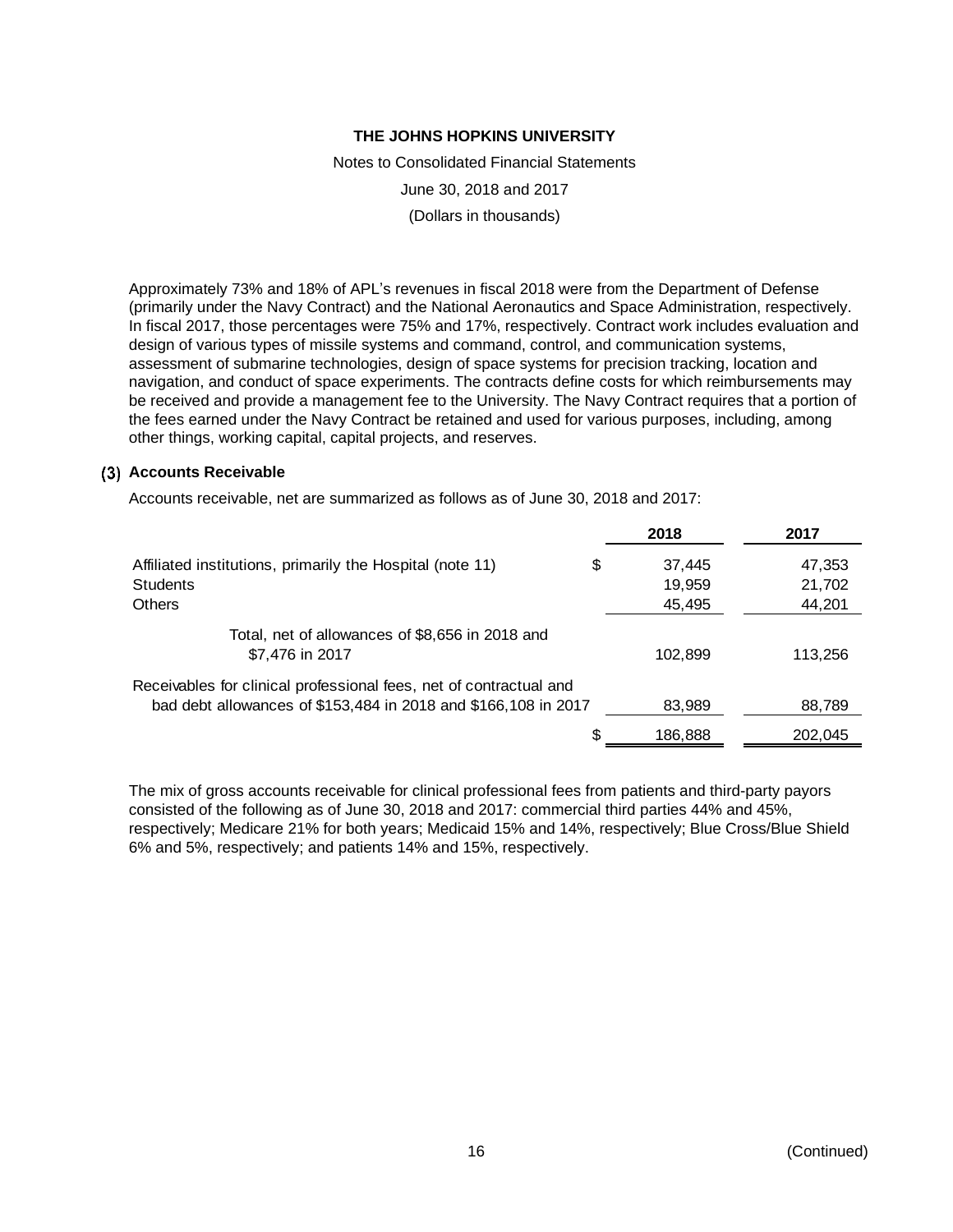Notes to Consolidated Financial Statements

June 30, 2018 and 2017

(Dollars in thousands)

#### **Contributions Receivable**

Contributions receivable, net are summarized as follows as of June 30, 2018 and 2017:

|                                                                      | 2018          | 2017    |
|----------------------------------------------------------------------|---------------|---------|
| Unconditional promises scheduled to be collected in:                 |               |         |
| Less than one year                                                   | \$<br>136,160 | 138,198 |
| One year to five years                                               | 401,188       | 357,718 |
| Over five years                                                      | 13,825        | 11,182  |
|                                                                      | 551,173       | 507,098 |
| Less unamortized discount (interest rates ranging from 0.7% to 5.1%) |               |         |
| and allowances for uncollectible contributions                       | 51,023        | 36,748  |
|                                                                      | \$<br>500,150 | 470,350 |

As of June 30, 2018 and 2017, 68% and 70%, respectively, of the gross contributions receivable were due from ten donors. Approximately 52% and 66% of contribution revenues for fiscal 2018 and 2017, respectively, were from ten donors. As of June 30, 2018, the University had also been informed of bequest intentions and conditional promises to give aggregating in excess of \$600,000, which have not been recognized as assets or revenues. If received, these gifts will generally be restricted for specific purposes stipulated by the donors, primarily endowments for faculty support, scholarships, or general operating support of a particular department or division of the University.

#### **Investments and Investment Return**

The overall investment objective of the University is to invest its assets in a prudent manner that will achieve a long-term rate of return sufficient to fund a portion of its annual operating activities and increase investment value after inflation. The University diversifies its investments among various asset classes incorporating multiple strategies and managers. The Committee on Investments of the Board of Trustees oversees the University's investment program in accordance with established guidelines, which cover asset allocation and performance objectives and impose various restrictions and limitations on the managers. These restrictions and limitations are specific to each asset classification and cover concentrations of market risk (at both the individual issuer and industry group levels), credit quality of fixed-income and short-term investments, use of derivatives, investments in foreign securities, and various other matters. The managers may make use of exchange-traded interest rate futures contracts, forward currency contracts, and other derivative instruments.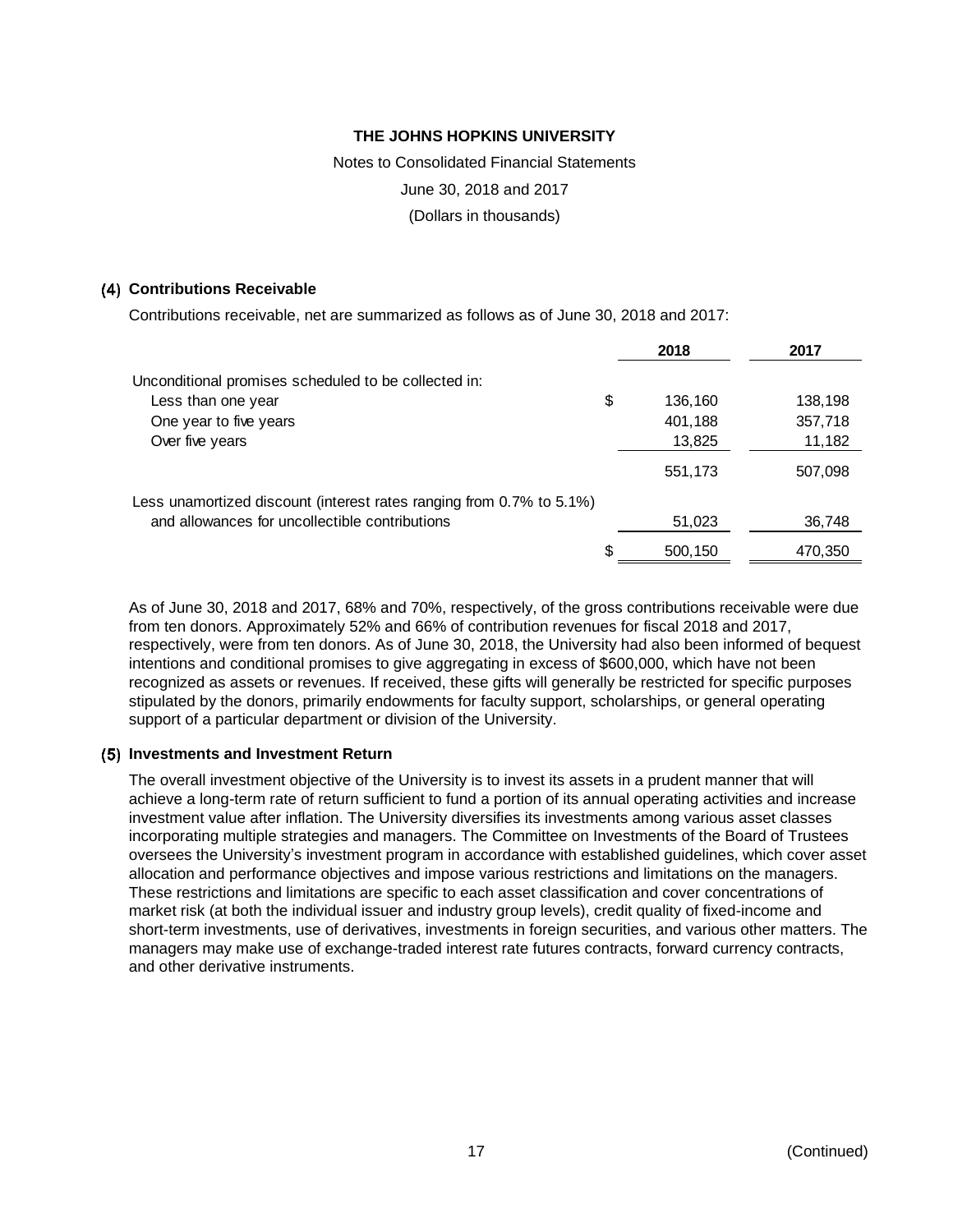Notes to Consolidated Financial Statements

June 30, 2018 and 2017

(Dollars in thousands)

Investments are summarized as follows as of June 30, 2018 and 2017:

|                                                 |    | 2018                   | 2017                   |
|-------------------------------------------------|----|------------------------|------------------------|
| Operating investments<br><b>Investments</b>     | \$ | 1,217,481<br>5,144,881 | 1,178,338<br>4,651,545 |
|                                                 | Ж, | 6,362,362              | 5,829,883              |
| Cash and cash equivalents                       | \$ | 2,354                  | 72,893                 |
| United States government and agency obligations |    | 1,469,911              | 1,577,483              |
| Debt securities                                 |    | 361,565                | 352,922                |
| <b>United States equities</b>                   |    | 699,824                | 446,718                |
| International equities                          |    | 934.030                | 1,227,310              |
| Private equity and venture capital              |    | 792,624                | 636,110                |
| Real estate                                     |    | 451,520                | 432,987                |
| Natural resources                               |    | 300,104                | 289,898                |
| Marketable alternatives                         |    | 1,350,430              | 793,562                |
|                                                 | \$ | 6,362,362              | 5,829,883              |

The following table summarizes the University's investments as of June 30, 2018 and 2017 for which NAV was used as a practical expedient to estimate fair value:

|                              | Fair value determined<br>using NAV |           | Unfunded<br>commitments |         | <b>Redemption</b><br>frequency               | <b>Redemption</b><br>notice period |
|------------------------------|------------------------------------|-----------|-------------------------|---------|----------------------------------------------|------------------------------------|
|                              | 2018                               | 2017      | 2018                    | 2017    | 2018                                         | 2018                               |
| International equities<br>\$ | 629.794                            | 829.774   |                         |         | 71% Monthly<br>13% Quarterly<br>16% Annually | 1 to 120 days                      |
| Private equity and           |                                    |           |                         |         |                                              |                                    |
| venture capital              | 792.624                            | 636.110   | 406.185                 | 388.519 | <b>N/A</b>                                   | <b>N/A</b>                         |
| Real estate                  | 308.334                            | 295.425   | 298,039                 | 248.436 | <b>N/A</b>                                   | <b>N/A</b>                         |
| Natural resources            | 292.566                            | 283.473   | 117.350                 | 109.947 | <b>N/A</b>                                   | <b>N/A</b>                         |
| Marketable alternatives      | 1,350,430                          | 793,562   | 129.472                 | 98,463  | See chart below                              | 20 to 90 days $(1)$                |
| \$                           | 3.373.748                          | 2.838.344 | 951.046                 | 845.365 |                                              |                                    |

(1) Investments that are not redeemable total \$212,266 and \$176,685 as of June 30, 2018 and 2017, respectively

The commitments may be drawn down over the next several years upon request by the general partners and fund managers. The University expects to finance these commitments with available cash and expected proceeds from the sales of securities.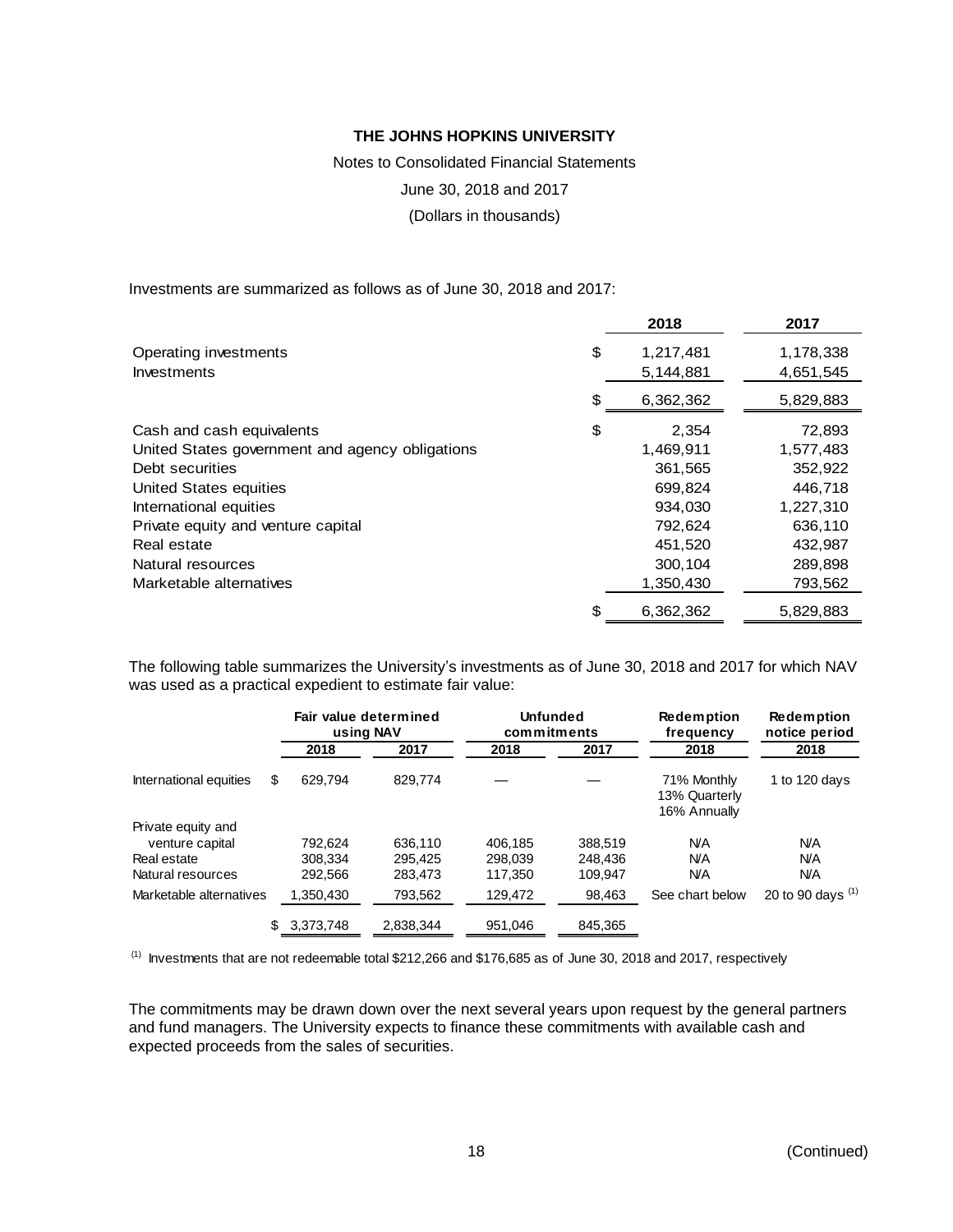Notes to Consolidated Financial Statements

June 30, 2018 and 2017

(Dollars in thousands)

Marketable alternatives have the following redemption periods as of June 30, 2018 and 2017:

|                                               |     | 2018      | 2017    |
|-----------------------------------------------|-----|-----------|---------|
| Annual redemptions                            | \$  | 223.213   | 274.541 |
| Monthly to annual over $1 -$ to 3-year period |     | 759,067   | 203,334 |
| Rolling $3 -$ to 5-year redemption            |     | 155,884   | 139,002 |
| Drawdown funds over 10-year period            |     | 212,266   | 176,685 |
|                                               | \$. | 1,350,430 | 793,562 |

Information with respect to investee strategies and redemptions for those investments in funds whose fair value is estimated based upon reported NAVs follow:

#### *(a) International Equities*

This includes commingled funds that invest in publicly traded common stock of developed and emerging market companies. One fund offers annual liquidity while all other funds allow monthly or quarterly redemptions with various notice requirements ranging from 1 to 120 days.

#### *(b) Private Equity and Venture Capital*

This includes funds making investments in leveraged buyouts of both public and private companies, as well as investments in venture capital, growth-stage investing, and distressed debt. These are limited partnerships where distributions are made to investors through the liquidation of the underlying assets. It is expected to take up to 10 years to fully distribute these assets.

#### *(c) Real Estate*

This includes limited partnerships making investments in real estate. These investments make distributions to investors through the liquidation of underlying assets. It is expected to take up to 15 years to fully distribute these assets.

#### *(d) Natural Resources*

This includes limited partnerships making investments in oil and gas, timber, agriculture, minerals, and other commodities. These investments make distributions to investors through the liquidation of the underlying assets. It is expected to take up to 15 years to fully distribute these assets.

## *(e) Marketable Alternatives*

This includes multi-strategy, credit and distressed debt, relative value, and event-driven funds in hedge fund and drawdown formats. Hedge funds have various redemption periods as summarized in the table above, with notice requirements ranging from 20 to 90 days. Drawdown funds are limited partnerships where distributions are made to investors through the liquidation of the underlying assets. It is expected to take up to 10 years to fully distribute these drawdown funds.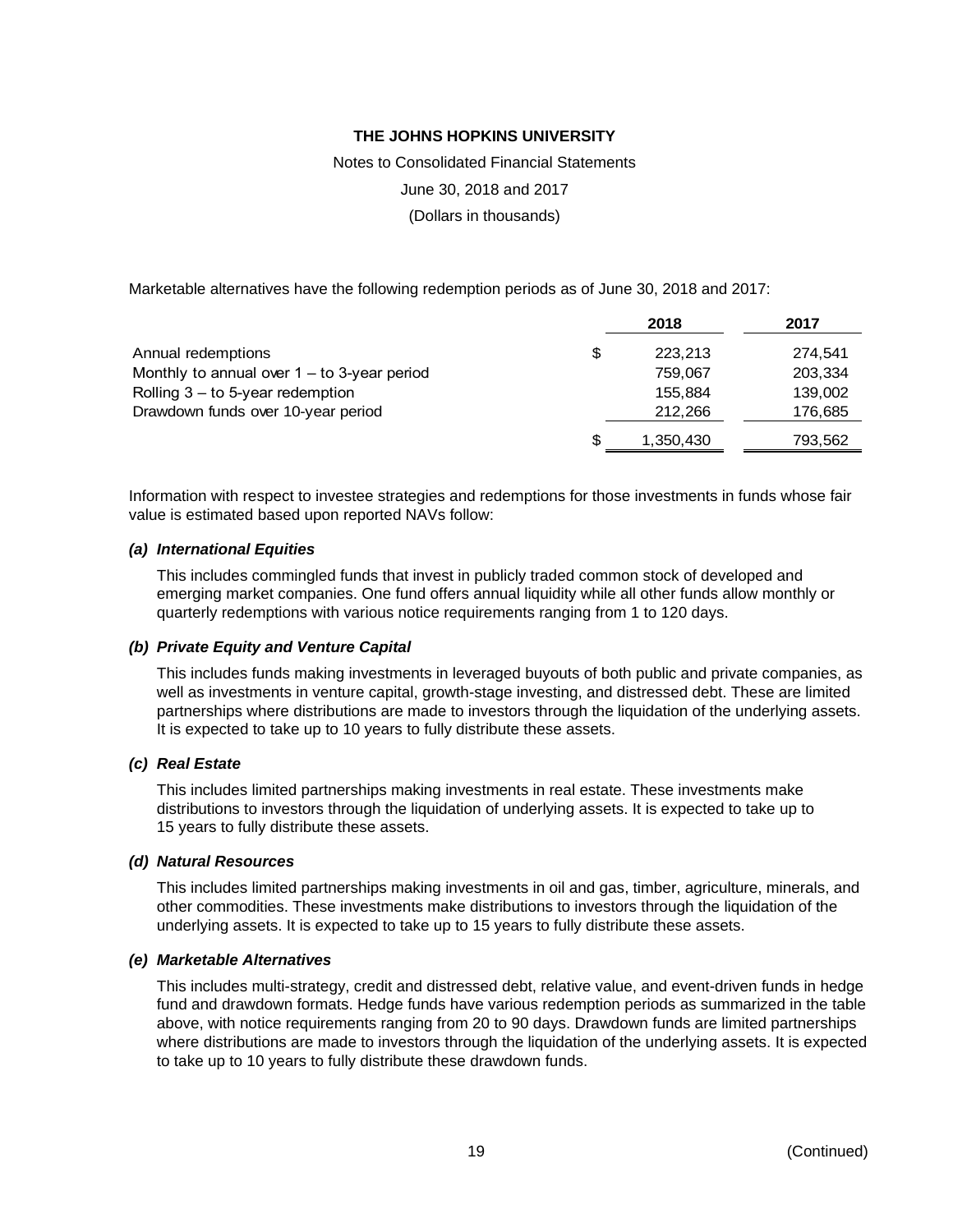Notes to Consolidated Financial Statements

June 30, 2018 and 2017

(Dollars in thousands)

Investment return is classified in the consolidated statements of activities as follows for the years ended June 30, 2018 and 2017:

|                                       |   | 2018    | 2017    |
|---------------------------------------|---|---------|---------|
| <b>Without Donor Restrictions:</b>    |   |         |         |
| Operating, including endowment payout | S | 212.348 | 196,049 |
| Nonoperating                          |   | 38,360  | 72.460  |
| <b>With Donor Restrictions</b>        |   | 122,202 | 169,081 |
|                                       | S | 372.910 | 437,590 |

## **Fair Value Measurements**

The following table presents investments that are measured at fair value on a recurring basis as of June 30, 2018:

|                              | <b>Fair value</b><br>as of<br>June 30, 2018 | Level 1   | Level 2 | Level 3 | <b>Funds at</b><br><b>NAV</b> |
|------------------------------|---------------------------------------------|-----------|---------|---------|-------------------------------|
| Operating investments:       |                                             |           |         |         |                               |
| United States government and |                                             |           |         |         |                               |
| agency obligations           | \$<br>874,372                               | 874,372   |         |         |                               |
| Debt securities              | 343,109                                     | 143,994   | 199,115 |         |                               |
| Total operating              |                                             |           |         |         |                               |
| investments                  | 1,217,481                                   | 1,018,366 | 199,115 |         |                               |
| Investments, at fair value:  |                                             |           |         |         |                               |
| Cash and cash equivalents    | 2,354                                       | 2,354     |         |         |                               |
| United States government and |                                             |           |         |         |                               |
| agency obligations           | 595,539                                     | 595,539   |         |         |                               |
| Debt securities              | 18,456                                      | 18,456    |         |         |                               |
| United States equities       | 699,824                                     | 699,824   |         |         |                               |
| International equities       | 934.030                                     | 304.236   |         |         | 629,794                       |
| Private equity and venture   |                                             |           |         |         |                               |
| capital                      | 792,624                                     |           |         |         | 792,624                       |
| Real estate                  | 451,520                                     | 18,871    |         | 124,315 | 308,334                       |
| Natural resources            | 300.104                                     | 7,538     |         |         | 292.566                       |
| Marketable alternatives      | 1,350,430                                   |           |         |         | 1,350,430                     |
| Total investments,           |                                             |           |         |         |                               |
| at fair value                | 5,144,881                                   | 1,646,818 |         | 124,315 | 3,373,748                     |
| Total investments            | 6,362,362<br>S                              | 2,665,184 | 199,115 | 124,315 | 3,373,748                     |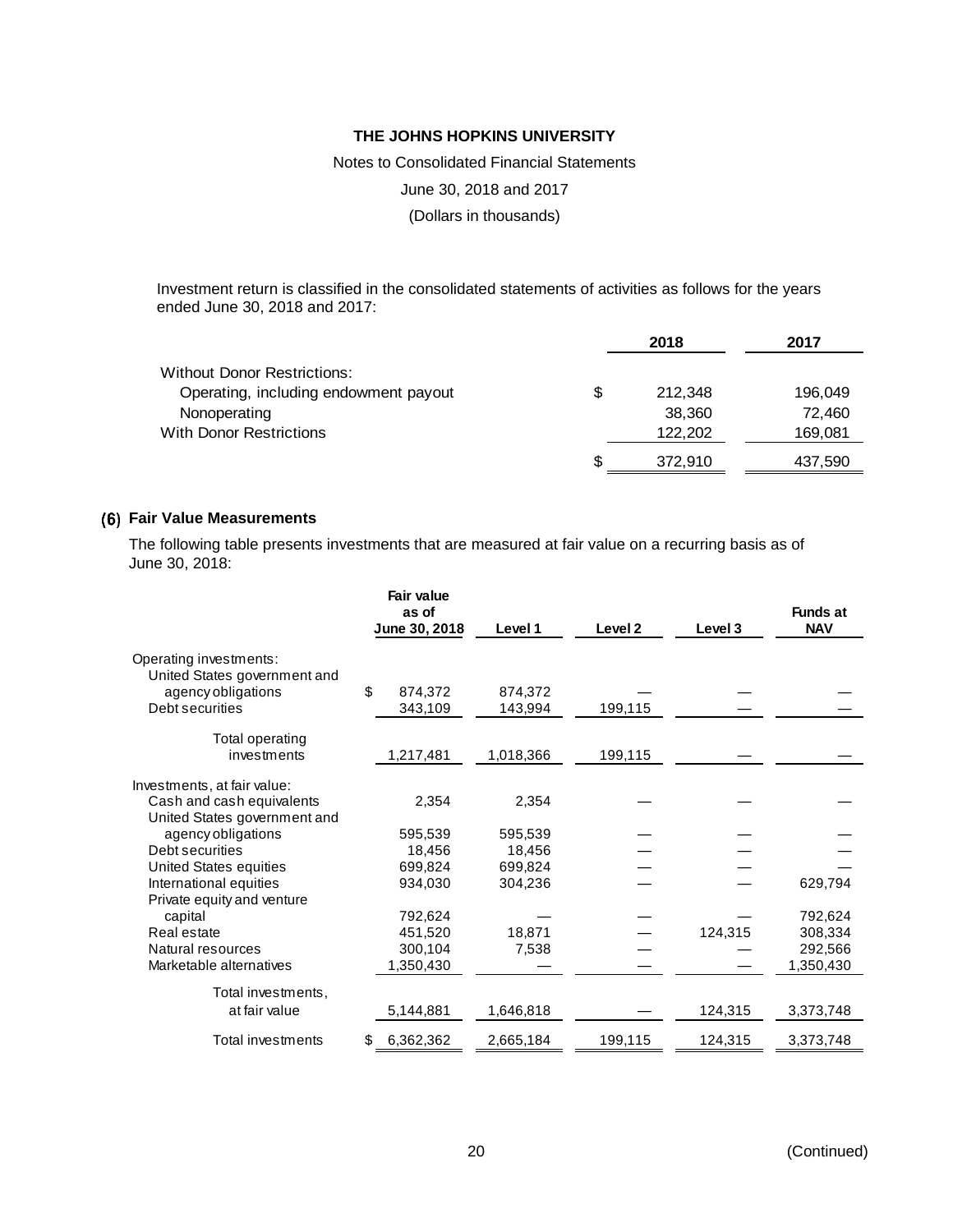Notes to Consolidated Financial Statements

June 30, 2018 and 2017

(Dollars in thousands)

The following table presents investments that are measured at fair value on a recurring basis as of June 30, 2017:

|                              | <b>Fair value</b><br>as of |           |                    |         | <b>Funds at</b> |
|------------------------------|----------------------------|-----------|--------------------|---------|-----------------|
|                              | June 30, 2017              | Level 1   | Level <sub>2</sub> | Level 3 | <b>NAV</b>      |
| Assets:                      |                            |           |                    |         |                 |
| Operating investments:       |                            |           |                    |         |                 |
| United States government and |                            |           |                    |         |                 |
| agency obligations           | \$<br>845,447              | 845,447   |                    |         |                 |
| Debt securities              | 332,891                    | 129,166   | 203,725            |         |                 |
| <b>Total operating</b>       |                            |           |                    |         |                 |
| investments                  | 1,178,338                  | 974,613   | 203,725            |         |                 |
| Investments, at fair value:  |                            |           |                    |         |                 |
| Cash and cash equivalents    | 72,893                     | 72,893    |                    |         |                 |
| United States government and |                            |           |                    |         |                 |
| agency obligations           | 732,036                    | 732,036   |                    |         |                 |
| Debt securities              | 20,031                     | 20.031    |                    |         |                 |
| United States equities       | 446,718                    | 446,718   |                    |         |                 |
| International equities       | 1,227,310                  | 397,536   |                    |         | 829,774         |
| Private equity and venture   |                            |           |                    |         |                 |
| capital                      | 636,110                    |           |                    |         | 636,110         |
| Real estate                  | 432,987                    | 17,471    |                    | 120,091 | 295,425         |
| Natural resources            | 289.898                    | 6,425     |                    |         | 283,473         |
| Marketable alternatives      | 793,562                    |           |                    |         | 793,562         |
| Total investments            |                            |           |                    |         |                 |
| at fair value                | 4,651,545                  | 1,693,110 |                    | 120,091 | 2,838,344       |
| Total investments            | 5,829,883                  | 2,667,723 | 203,725            | 120,091 | 2,838,344       |

The methods and assumptions used to estimate the fair value of investments are defined in note 1(f).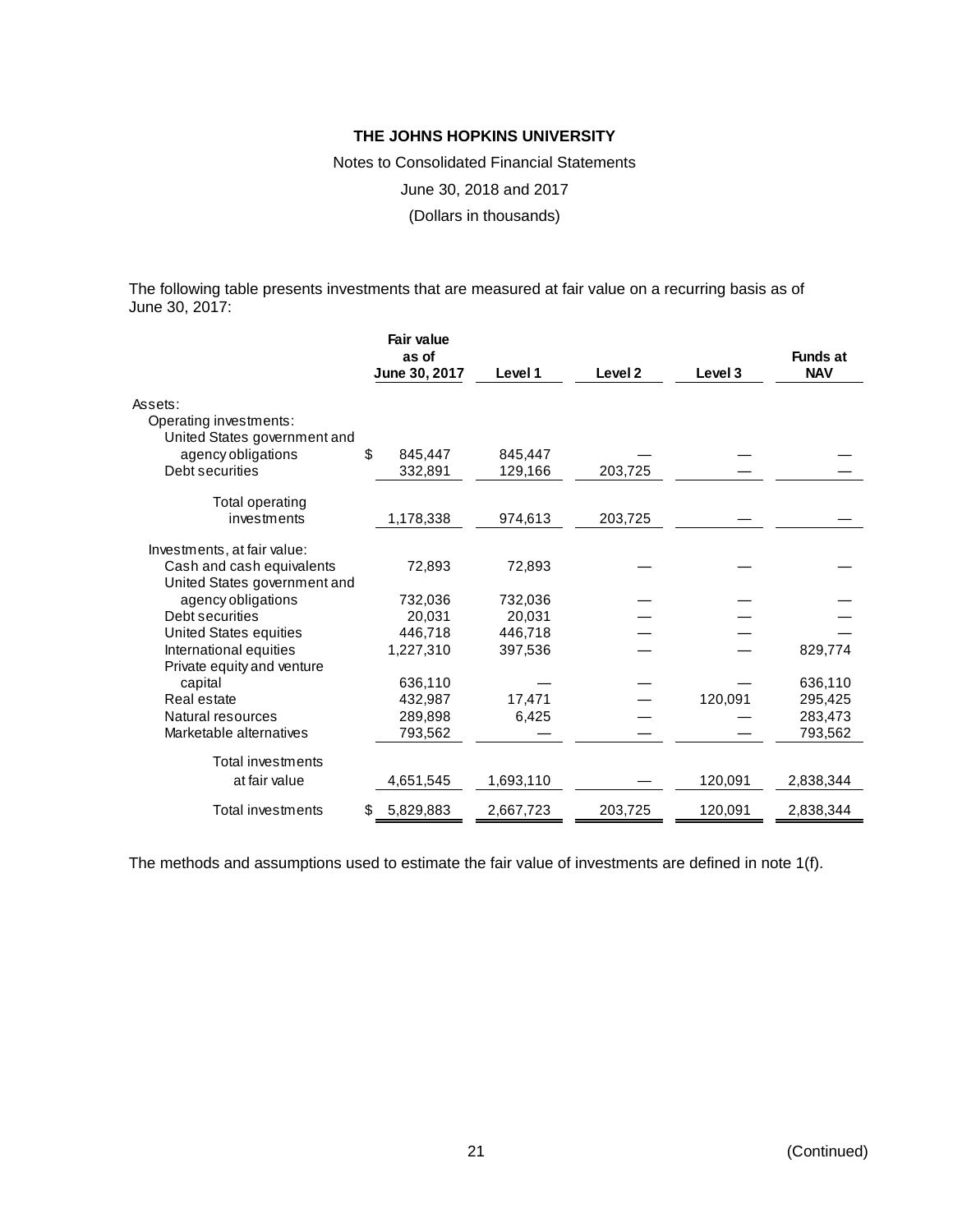Notes to Consolidated Financial Statements

June 30, 2018 and 2017

(Dollars in thousands)

The following table presents the University's activity for Level 3 investments measured at fair value on a recurring basis for the years ended June 30, 2018 and 2017:

|                                                                                              | <b>Real estate</b>                 | <b>Natural</b><br>resources |
|----------------------------------------------------------------------------------------------|------------------------------------|-----------------------------|
| Balance as of June 30, 2016<br>Net realized and unrealized losses<br>Sales and distributions | \$<br>132,211<br>(12,000)<br>(120) | 45,733<br>(5)<br>(45,728)   |
| Balance as of June 30, 2017                                                                  | 120,091                            |                             |
| Net realized and unrealized gains<br>Sales and distributions                                 | 4.224                              |                             |
| Balance as of June 30, 2018                                                                  | 124,315                            |                             |

For the years ended June 30, 2018 and 2017, the University did not have any transfers between fair value levels.

## **Property and Equipment**

Property and equipment, net, are summarized as follows as of June 30, 2018 and 2017:

|                                      | 2018            | 2017      | Range of<br>useful lives |
|--------------------------------------|-----------------|-----------|--------------------------|
| Land                                 | \$<br>115,815   | 110,035   | N/A                      |
| Land improvements                    | 112,192         | 111,260   | 15 years                 |
| Buildings and leasehold improvements | 3,338,224       | 3,185,282 | $10-40$ years            |
| Equipment                            | 1,008,385       | 963,179   | $7-15$ years             |
| Capitalized software costs           | 125,453         | 122,393   | 3-10 years               |
| Library collections                  | 330,602         | 314,359   | 25 years                 |
| Construction in progress             | 144,753         | 158,333   | N/A                      |
|                                      | 5,175,424       | 4.964.841 |                          |
| Less accumulated depreciation and    |                 |           |                          |
| amortization                         | 3,048,511       | 2,871,751 |                          |
|                                      | \$<br>2,126,913 | 2,093,090 |                          |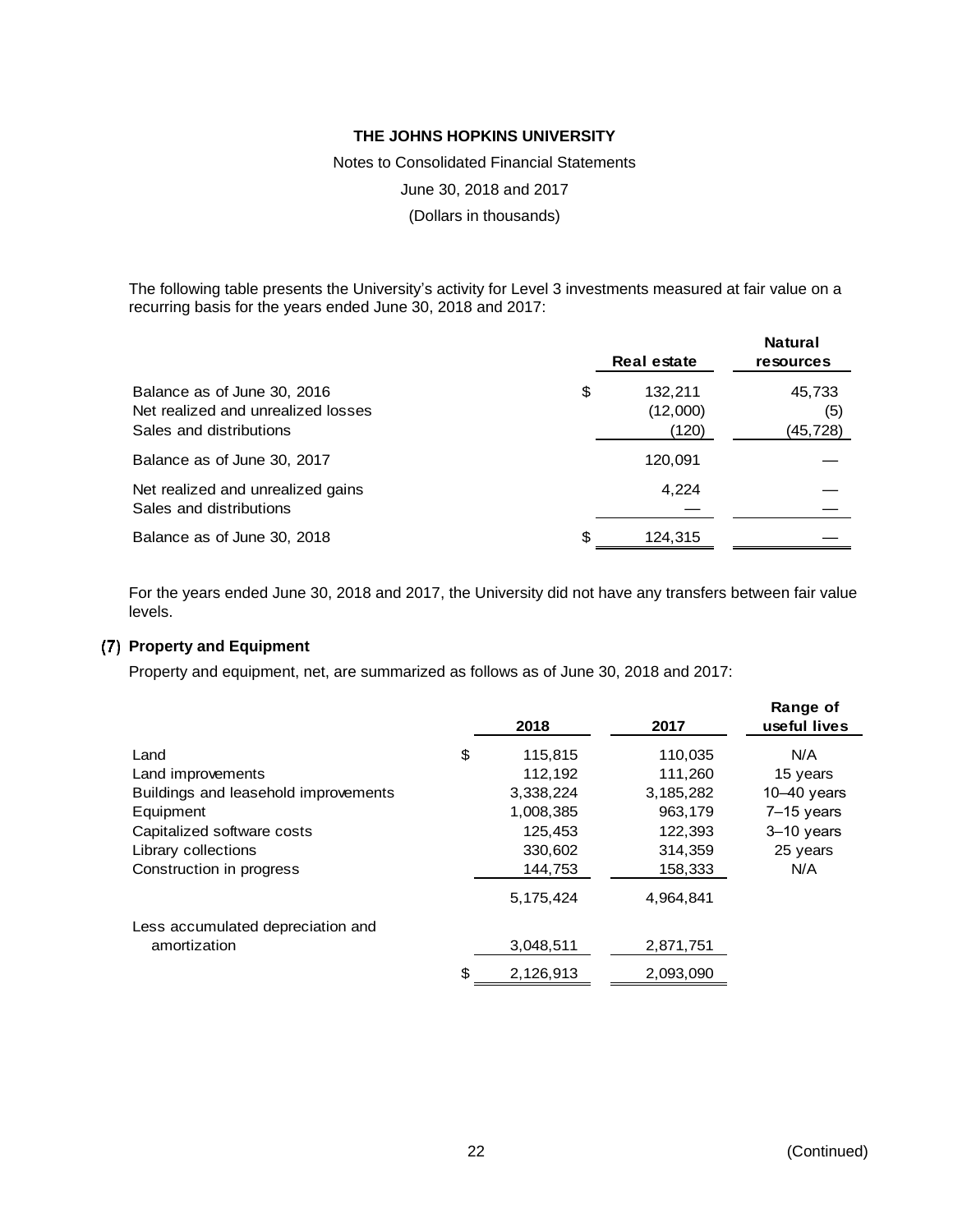Notes to Consolidated Financial Statements

June 30, 2018 and 2017

(Dollars in thousands)

#### **Debt**

Debt is summarized as follows as of June 30, 2018 and 2017:

|                                             |    | 2018      | 2017      |
|---------------------------------------------|----|-----------|-----------|
| Bonds payable                               | \$ | 896,438   | 1,031,005 |
| Notes payable - taxable                     |    | 214,799   | 96,839    |
| Commercial paper revenue notes - tax-exempt |    | 67,169    | 77,169    |
| Commercial paper revenue notes - taxable    |    |           | 20,000    |
| Capital lease obligations (note 15)         |    | 68,586    | 73,517    |
|                                             | S. | 1.246.992 | 1,298,530 |

## *(a) Bonds Payable*

Bonds payable were 1) issued by the Maryland Health and Higher Educational Facilities Authority (MHHEFA) or 2) Taxable Bonds issued directly, and consist of the following as of June 30, 2018 and 2017:

|                                                                               |    | 2018    | 2017              |
|-------------------------------------------------------------------------------|----|---------|-------------------|
| Revenue Bonds Series 2005A, variable effective rate (1.48%),<br>due July 2036 | \$ | 69,265  | 69,265            |
| Revenue Bonds Series 2008A, 5.00% to 5.25%, due                               |    |         |                   |
| <b>July 2038</b><br>Taxable Bonds 2009 Series A, 5.25%, due July 2019         |    | 50,000  | 114,880<br>50,000 |
| Revenue Bonds Series 2012A, 4.00% to 5.00%, due                               |    |         |                   |
| <b>July 2041</b>                                                              |    | 153,150 | 153,150           |
| Taxable Bonds 2013 Series A, 4.08%, due July 2053                             |    | 355,000 | 355,000           |
| Revenue Bonds Series 2013B, 4.25% to 5.00%, due<br><b>July 2041</b>           |    | 99,625  | 99,625            |
| Taxable Bonds 2015 Series A, 1.48% and 3.75%, due                             |    |         |                   |
| <b>July 2045</b>                                                              |    | 150,000 | 165,000           |
| Subtotal                                                                      |    | 877,040 | 1,006,920         |
| Premium and discount, net                                                     |    | 24,116  | 29,614            |
| Debt issuance cost, net                                                       |    | (4,718) | (5, 529)          |
|                                                                               | S. | 896,438 | 1,031,005         |

The bonds payable outstanding as of June 30, 2018 and 2017 are unsecured general obligations of the University. The loan agreements generally provide for semiannual payments of interest.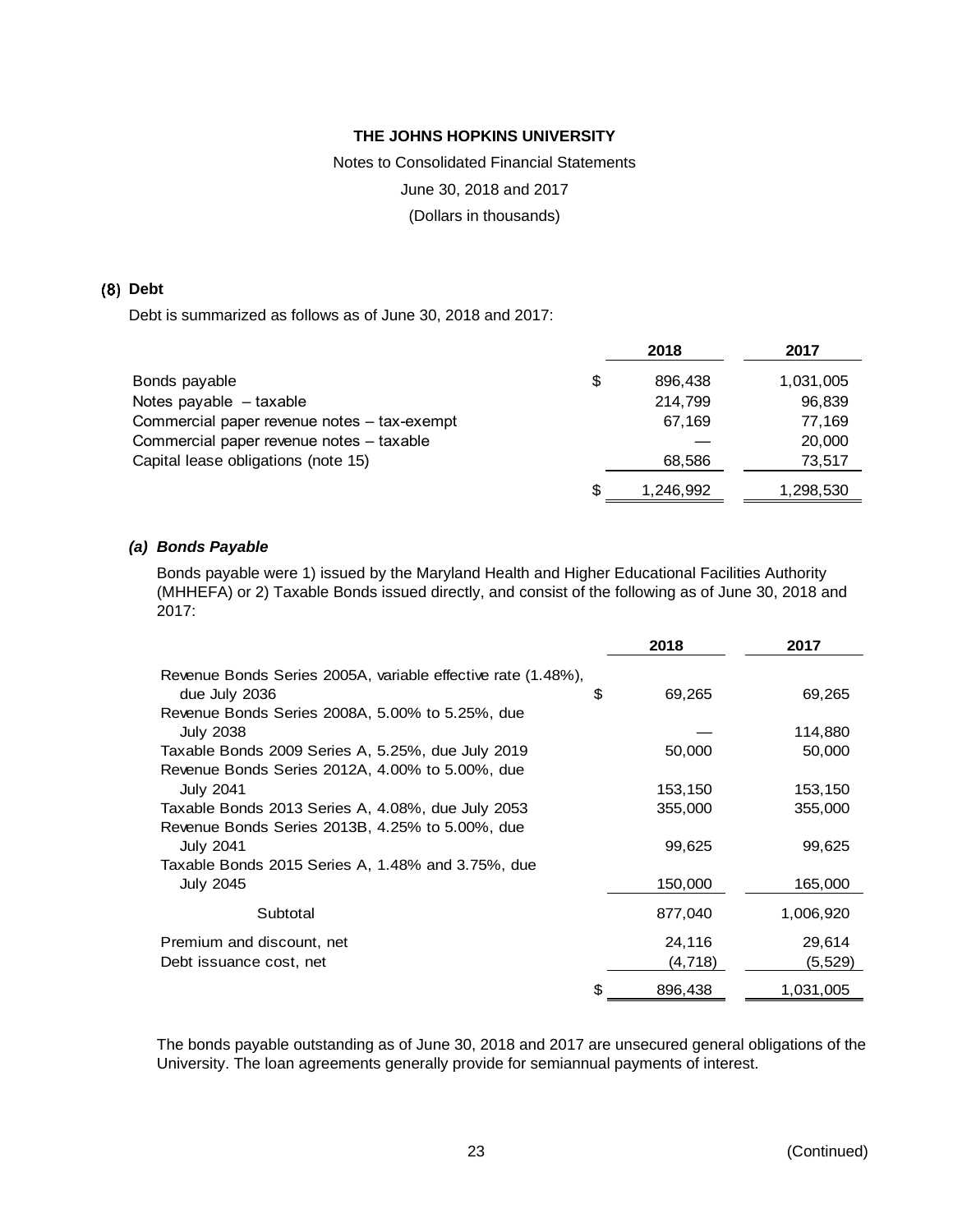Notes to Consolidated Financial Statements

June 30, 2018 and 2017

(Dollars in thousands)

#### *(b) Notes Payable – taxable*

Notes payable – taxable consist of the following as of June 30, 2018 and 2017:

|                        | 2018          | 2017   |
|------------------------|---------------|--------|
| Note due December 2019 | \$<br>15,169  | 21,839 |
| Note due April 2020    | 50,000        | 50,000 |
| Note due November 2023 | 25,000        | 25,000 |
| Note due November 2024 | 25,000        |        |
| Note due November 2024 | 24,630        |        |
| Note due November 2027 | 25,000        |        |
| Notes due May 2048     | 50,000        |        |
|                        | \$<br>214,799 | 96,839 |

The note due December 2019 is secured by certain of the University's property and bears interest at a fixed rate of 8.88%. The note is due in annual installments.

The note due April 2020, in the principal amount of \$50,000, is an unsecured general obligation of the University and bears interest at a variable rate, 2.42% and 1.49% as of June 30, 2018 and 2017, respectively.

The note due November 2023, in the principal amount of \$25,000, is an unsecured general obligation of the University and bears interest at a fixed rate of 2.74%.

The note due November 2024, in the principal amount of \$25,000, is an unsecured general obligation of the University and bears interest at a fixed rate of 2.89%.

The note due November 2024, in the principal amount of \$24,630, is an unsecured general obligation of the University and bears interest at a fixed rate of 2.90%.

The note due November 2027, in the principal amount of \$25,000, is an unsecured general obligation of the University and bears interest at a fixed rate of 2.94%.

The notes due May 2048, in the principal amount of \$50,000, are unsecured general obligations of the University and bear interest at a fixed rate of 4.16%.

#### *(c) Commercial Paper*

Under the commercial paper program, the University may have commercial paper outstanding of up to \$400,000. The notes are unsecured, bear interest at rates that are fixed at the date of issue and may have maturities up to 270 days from the date of issue. The notes outstanding as of June 30, 2018 bear interest at a weighted average rate of 1.34%.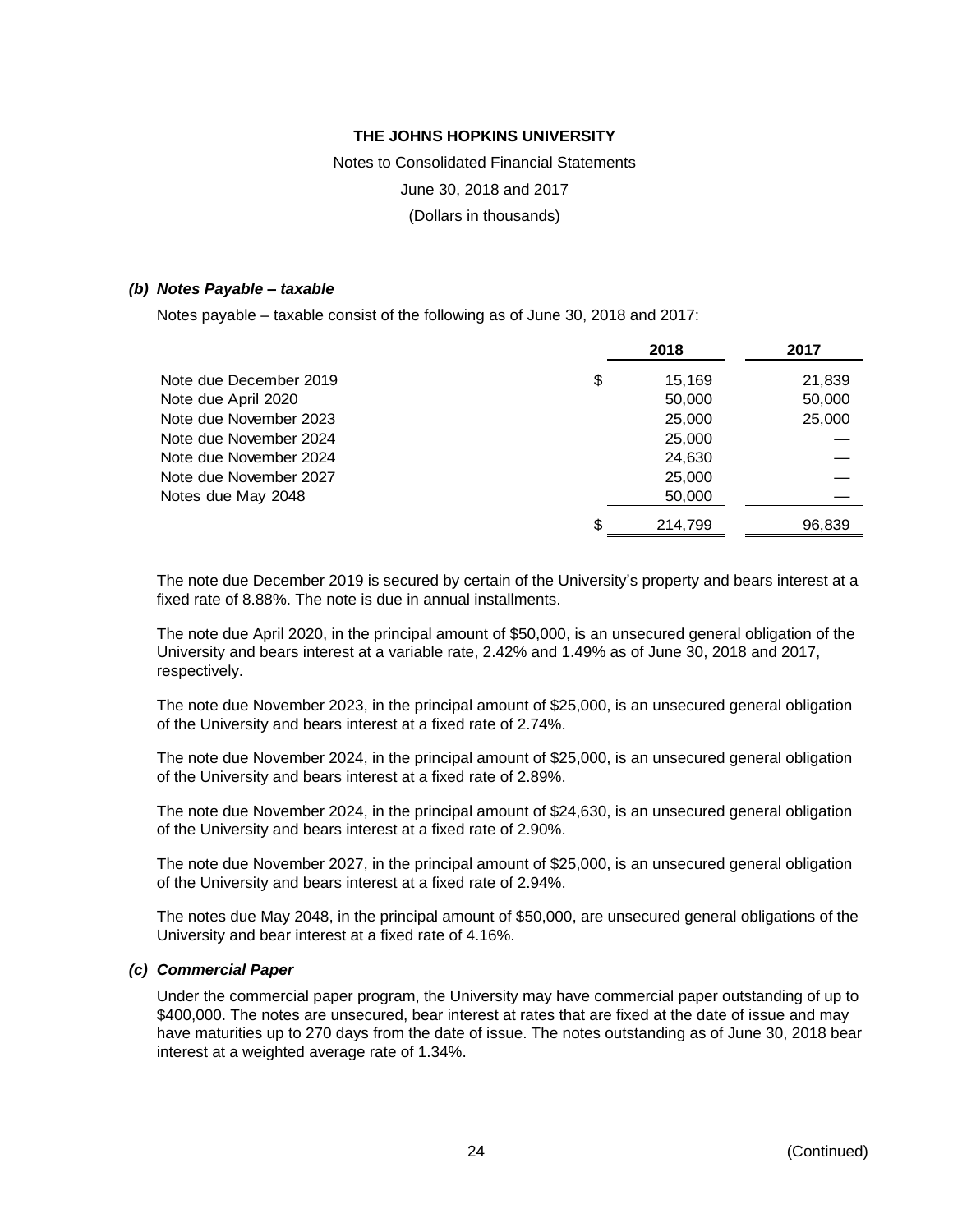Notes to Consolidated Financial Statements

June 30, 2018 and 2017

(Dollars in thousands)

The tax-exempt commercial paper revenue notes were issued by MHHEFA to finance and refinance the costs of qualified assets. It is anticipated that the University will continuously renew maturing notes for a period of up to 120% of the estimated useful lives of the related assets.

#### *(d) Interest Costs*

Total interest costs incurred and paid were \$53,519 in 2018 and \$54,248 in 2017, of which \$3,074 in 2018 and \$1,857 in 2017 were capitalized.

## *(e) Other Credit Agreements*

The University maintains standby liquidity and line of credit agreements with several commercial banks as follows:

| <b>Amount</b> | <b>Maturity</b>   | <b>Purpose</b>              |  |
|---------------|-------------------|-----------------------------|--|
| \$<br>100,000 | <b>March 2019</b> | Revolving line of credit    |  |
| 40,000        | September 2018    | Standby liquidity agreement |  |
| 100,000       | November 2020     | Standby liquidity agreement |  |
| 50,000        | December 2020     | Standby liquidity agreement |  |
| 150,000       | <b>March 2020</b> | Lines of credit             |  |
| 50,000        | <b>July 2020</b>  | Line of credit              |  |

To support liquidity under the bond and commercial paper revenue notes programs, the University has three standby liquidity agreements with commercial banks. These agreements are intended to enable the University to fund the purchase of variable rate demand bonds, which are tendered and not remarketed, and to pay the maturing principal of and interest on commercial paper notes in the event they cannot be remarketed. Advances under these agreements are unsecured, bear interest at a rate that varies based on certain market indices, and are due by the stated expiration date unless extended by a term loan. There were no borrowings under any of the University's credit facilities during fiscal 2018 and 2017.

The University may borrow up to \$100,000 under a revolving line of credit designated for working capital purposes at APL. Advances under the revolving line of credit are unsecured, due on demand, and bear interest at a rate that varies based on certain market indices. There were no borrowings outstanding on the revolving line of credit as of June 30, 2018 and 2017.

## *(f) Interest Rate Swap Agreements*

Under interest rate swap agreements, the University and the counterparties agree to exchange the difference between fixed rate and variable rate interest amounts calculated by reference to specified notional principal amounts during the agreement period. Notional principal amounts are used to express the volume of these transactions, but the cash requirements and amounts subject to credit risk are substantially less.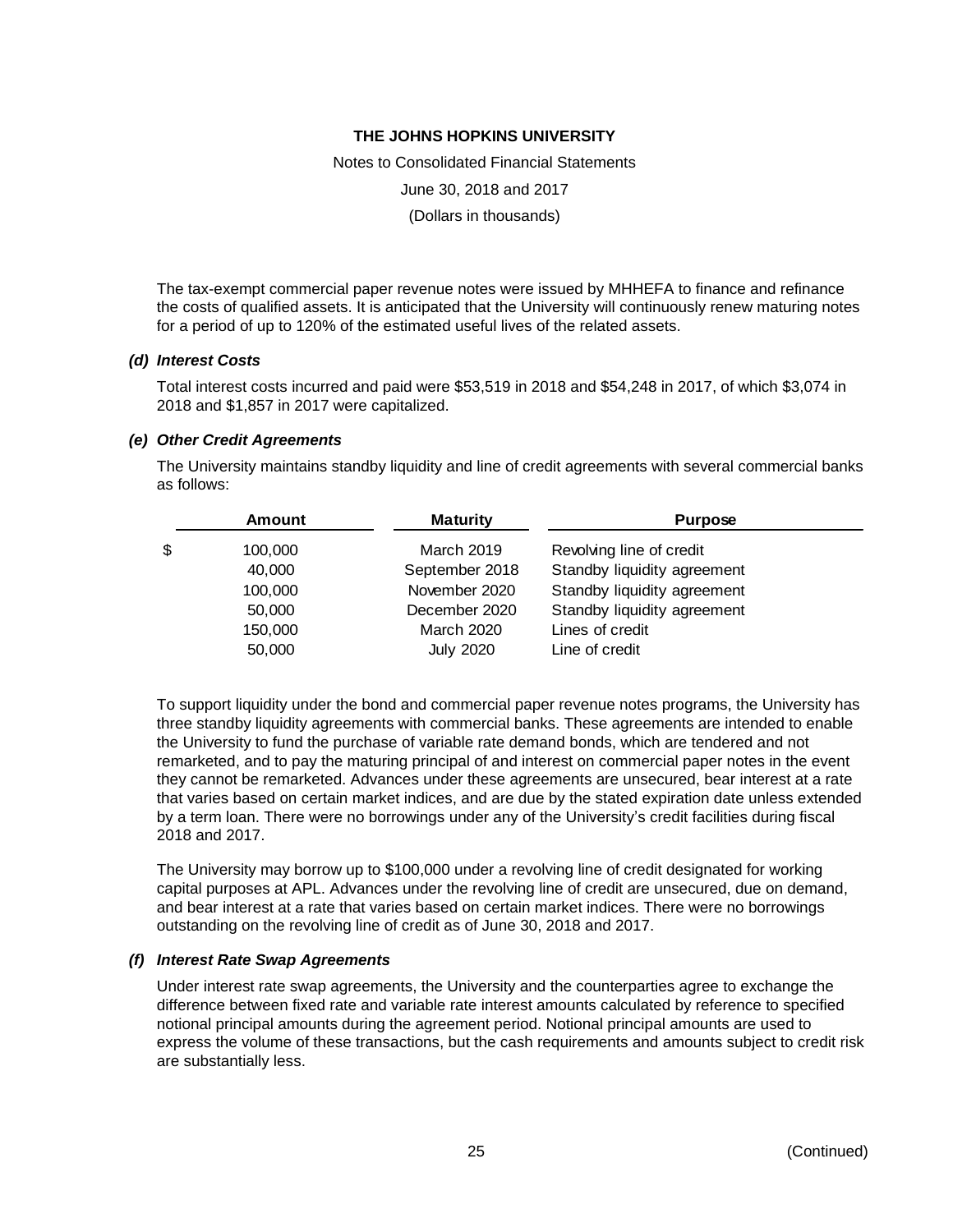Notes to Consolidated Financial Statements June 30, 2018 and 2017 (Dollars in thousands)

The following table summarizes the general terms of the University's fixed payor swap agreements as of June 30, 2018:

| <b>Effective date</b> | <b>Notional</b><br>amount | Termination<br>date | <b>Interest</b><br>rate paid | Interest<br>rate received                               |
|-----------------------|---------------------------|---------------------|------------------------------|---------------------------------------------------------|
| June 2005             | \$<br>69,265              | <b>July 2036</b>    | 3.87%                        | SIFMA, 1.51% as<br>of June 30, 2018                     |
| <b>July 2007</b>      | 7.900                     | <b>July 2027</b>    | 3.45                         | 67.0% of 1-month<br>LIBOR, 1.41% as<br>of June 30, 2018 |
| <b>July 2008</b>      | 40,350                    | <b>July 2020</b>    | 3.43                         | 67.0% of 1-month                                        |
| Total                 | \$<br>117,515             |                     |                              | LIBOR, 1.41% as<br>of June 30, 2018                     |

Parties to interest rate swap agreements are subject to market risk for changes in interest rates and risk of credit loss in the event of nonperformance by the counterparty.

The fair value of each swap is the estimated amount the University would receive or pay to terminate the swap agreement at the reporting date considering current interest rates and creditworthiness of the swap counterparties. The aggregate fair value of the University's interest rate swap agreements as of June 30, 2018 and 2017 was a liability of \$16,139 and \$22,117, respectively, excluding accrued interest, and is reported as other long-term liabilities. Changes in the fair value of the interest rate swap agreements are reported as nonoperating activities. The change in fair value was a gain of \$5,978 and \$11,667 in fiscal 2018 and 2017, respectively.

The University is required to post collateral under these agreements when certain thresholds are exceeded. As of June 30, 2018 and 2017, these thresholds were met and the required collateral was \$0.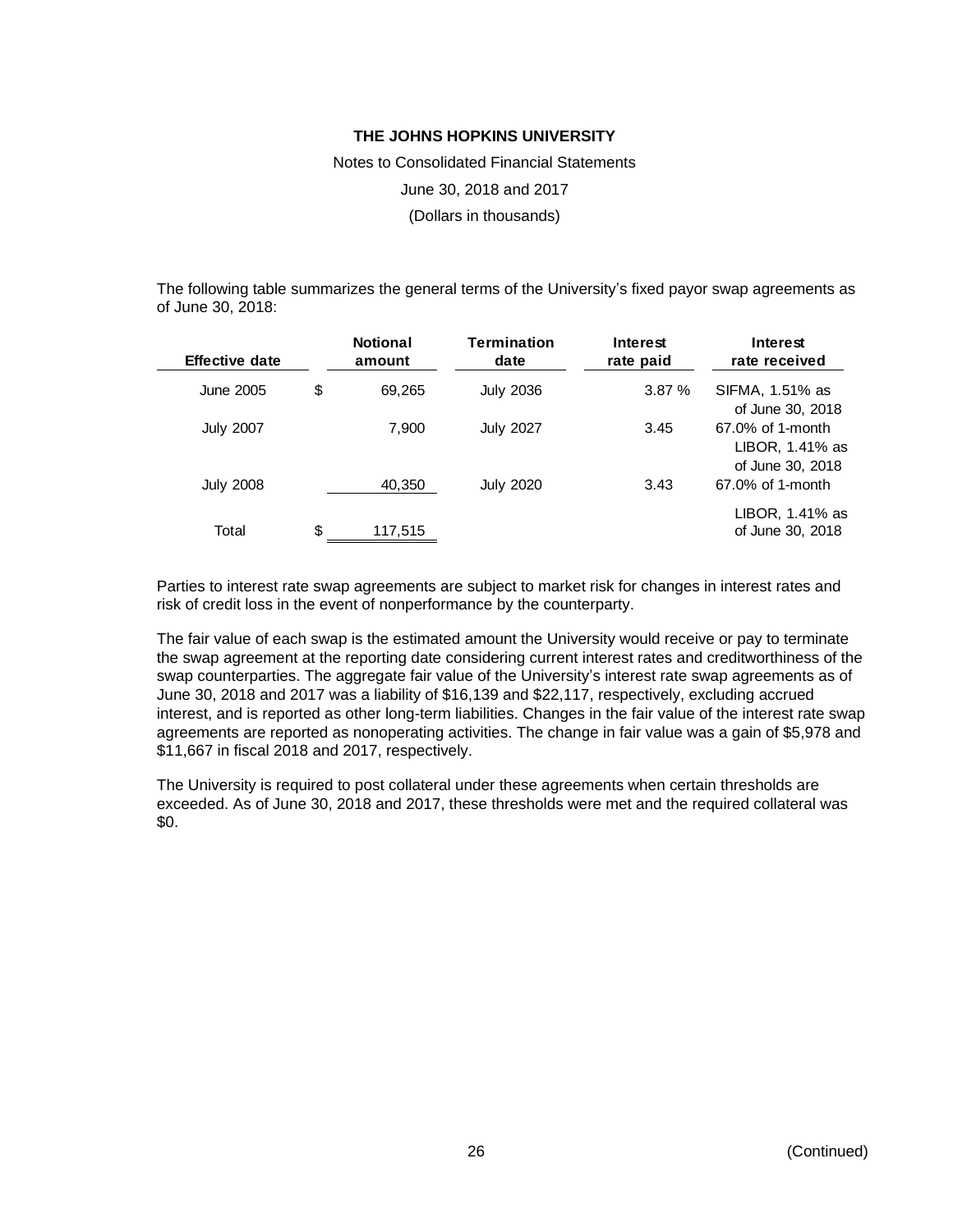Notes to Consolidated Financial Statements June 30, 2018 and 2017 (Dollars in thousands)

#### *(g) Annual Principal Payments*

The following table summarizes the aggregate annual maturities of bonds payable, notes payable, and the maturities of specific tax-exempt commercial paper revenue note tranches, for the five fiscal years subsequent to June 30, 2018:

| <b>Fiscal year</b> | <b>Bonds</b><br>payable | <b>Notes</b><br>payable | Commercial<br>paper notes | Total     |
|--------------------|-------------------------|-------------------------|---------------------------|-----------|
| 2019               | \$<br>50,000            | 8,876                   |                           | 58,876    |
| 2020               | 8,595                   | 59,630                  |                           | 68,225    |
| 2021               | 8,590                   | 1,774                   |                           | 10,364    |
| 2022               | 8,595                   | 1,821                   |                           | 10,416    |
| 2023               | 16,655                  | 2,753                   | -                         | 19,408    |
| Thereafter         | 784,605                 | 139,945                 | 67,169                    | 991,719   |
|                    | \$<br>877,040           | 214,799                 | 67,169                    | 1,159,008 |

Due to requirements to pay the trustee in advance of the payment due date, scheduled maturities in the table above are reflected in the fiscal year that they will be paid to the trustee.

## **Net Assets**

Net assets without donor restrictions consists of the following as of June 30, 2018 and 2017:

|                                  |     | 2018      | 2017      |
|----------------------------------|-----|-----------|-----------|
| Net investment in plant          | \$  | 879.921   | 794,560   |
| Board designated endowment funds |     | 958.270   | 1,002,871 |
| Undesignated                     |     | 1,151,118 | 969,099   |
|                                  | \$. | 2,989,309 | 2,766,530 |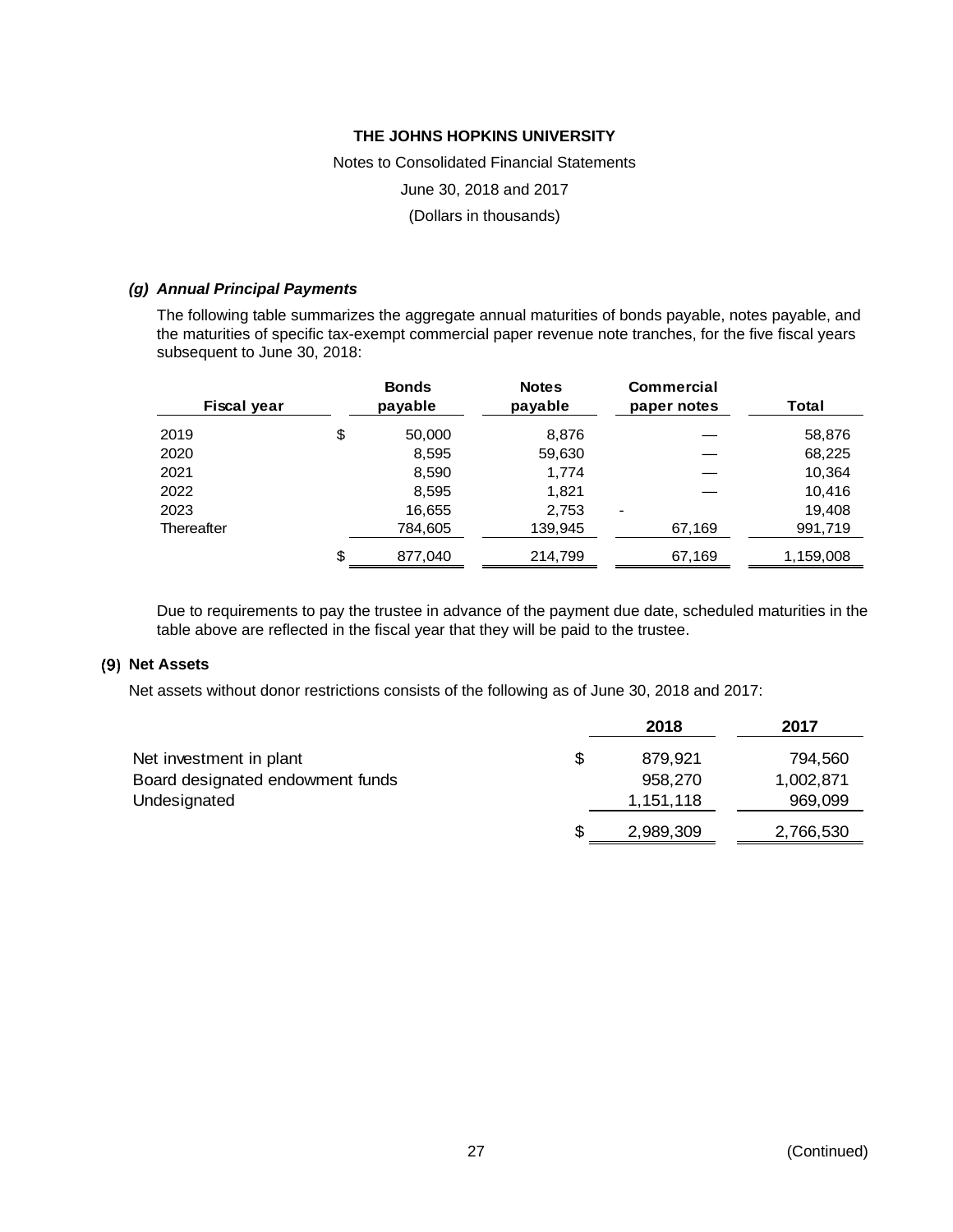Notes to Consolidated Financial Statements

June 30, 2018 and 2017

(Dollars in thousands)

Net assets with donor restrictions consists of the following as of June 30, 2018 and 2017:

|                                                           | 2018            | 2017      |
|-----------------------------------------------------------|-----------------|-----------|
| Donor-restricted endowment funds                          | \$<br>3,232,250 | 2,741,880 |
| Contributions receivable for endowment                    | 222.940         | 267,629   |
| Contributions receivable for operating                    | 197,910         | 186,557   |
| Contributions restricted for facilities                   | 96,232          | 74.399    |
| Land subject to time and purpose restrictions             | 71.000          | 71,000    |
| Perpetual trusts for scholarship and program support      | 60,322          | 57,713    |
| Other contributions, including annuities and other trusts | 309,493         | 308,344   |
|                                                           | \$<br>4,190,147 | 3,707,522 |

Other contributions, including annuities and other trusts are restricted for faculty support, research and program support.

#### **University Endowment**

The University's endowment consists of approximately 4,100 individual funds established for a variety of purposes and includes both donor-restricted endowment funds and funds designated by the Board of Trustees to function as endowments. Net assets associated with endowment funds are classified and reported based on the existence or absence of donor-imposed restrictions.

The Board of Trustees of the University has interpreted the Maryland enacted version of Uniform Prudent Management of Institutional Funds Act (UPMIFA) as allowing the University to appropriate for expenditure or accumulate so much of an endowment fund as the University determines is prudent for the uses, benefits, purposes, and duration for which the endowment fund is established, subject to the intent of the donor as expressed in the gift instrument.

The Board of Trustees of the University manages and invests the individual endowment funds in the exercise of ordinary business care and prudence under facts and circumstances and considering the purposes, factors, and other requirements of UPMIFA. The University classifies as net assets with donor restrictions (a) the original value of gifts donated, which are donated to the endowment, (b) the original value of subsequent gifts to the endowment, and (c) accumulations to the endowment, which are not expendable on a current basis in accordance with the directions of the applicable donor gift instrument at the time the accumulation is added to the fund. At times, the fair value of individual donor restricted endowment funds may be in an underwater position (fall below historical book value) and are reported in net assets with donor restrictions. With respect to underwater endowments the spending occurs only to the extent that the fair value of the endowment fund is 75% of historical book value.

The University has adopted investment policies for its endowment, including board-designated funds, which attempt to provide a predictable stream of funding in support of the operating budget, while seeking to preserve the real value of the endowment assets over time. The University relies on a total return strategy under which investment returns are achieved through both appreciation (realized and unrealized) and yield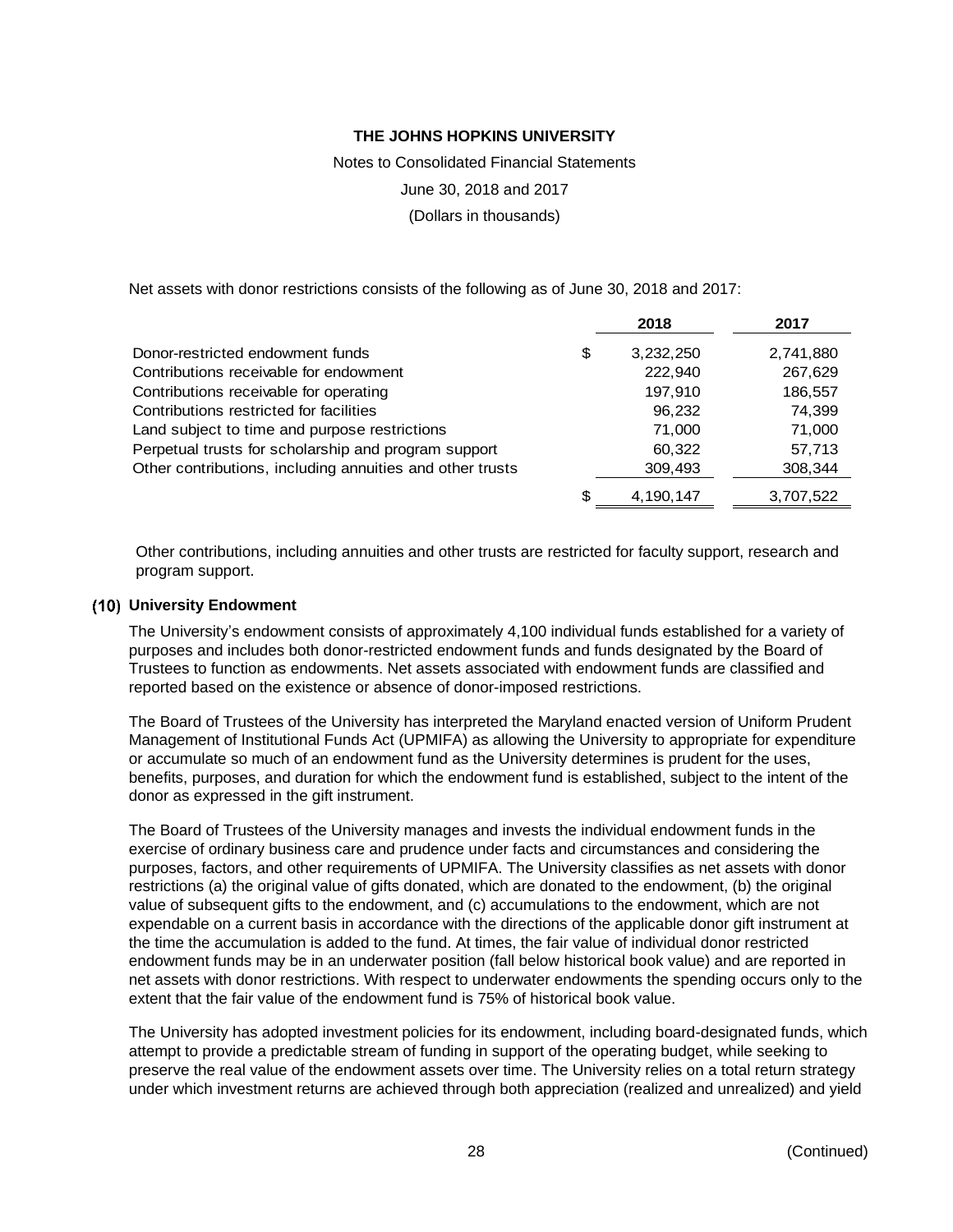Notes to Consolidated Financial Statements June 30, 2018 and 2017 (Dollars in thousands)

(interest and dividends). Investments are diversified by asset class, as well as by investment manager and style, with a focus on achieving long-term return objectives within prudent risk constraints.

Subject to the intent of the donor, the Board of Trustees appropriates for expenditure or accumulates funds in the endowments in the exercise of ordinary business care and prudence under the facts and circumstances and considering the purposes, factors, and other requirements of UPMIFA. The annual appropriation is determined in the context of the University's spending rate policy. The current policy, which is based on a long-term investment return assumption as well as an estimated inflation factor, targets the appropriation to be in a range of 4.5% to 5.5% of the prior three years' average value of the endowment.

Endowment net assets consist of the following as of June 30, 2018:

|                             | <b>Without donor</b><br>restrictions | With donor<br>restrictions | Total     |
|-----------------------------|--------------------------------------|----------------------------|-----------|
| Investments by type of fund |                                      |                            |           |
| Donor-restricted endowments |                                      |                            |           |
| Historical gift value       | \$                                   | 2,405,921                  | 2,405,921 |
| Appreciation                |                                      | 826,329                    | 826,329   |
| Board-designated endowments | 958,270                              |                            | 958,270   |
| Total endowment net assets  | \$<br>958,270                        | 3,232,250                  | 4,190,520 |

Endowment net assets consist of the following as of June 30, 2017:

|                             | <b>Without donor</b><br>restrictions | With donor<br>restrictions | Total     |
|-----------------------------|--------------------------------------|----------------------------|-----------|
| Investments by type of fund |                                      |                            |           |
| Donor-restricted endowments |                                      |                            |           |
| Historical gift value       | \$                                   | 2,041,644                  | 2,041,644 |
| Appreciation                |                                      | 700.236                    | 700,236   |
| Board-designated endowments | 1,002,871                            |                            | 1,002,871 |
| Total endowment net assets  | \$<br>1,002,871                      | 2,741,880                  | 3,744,751 |

As of June 30, 2018 and 2017, donor-restricted endowments with an original gift value of \$93,454 and \$59,692 were underwater by \$239 and \$1,077, respectively. These deficits resulted from unfavorable market fluctuations that occurred shortly after the investment of newly established endowments and authorized appropriation that was deemed prudent.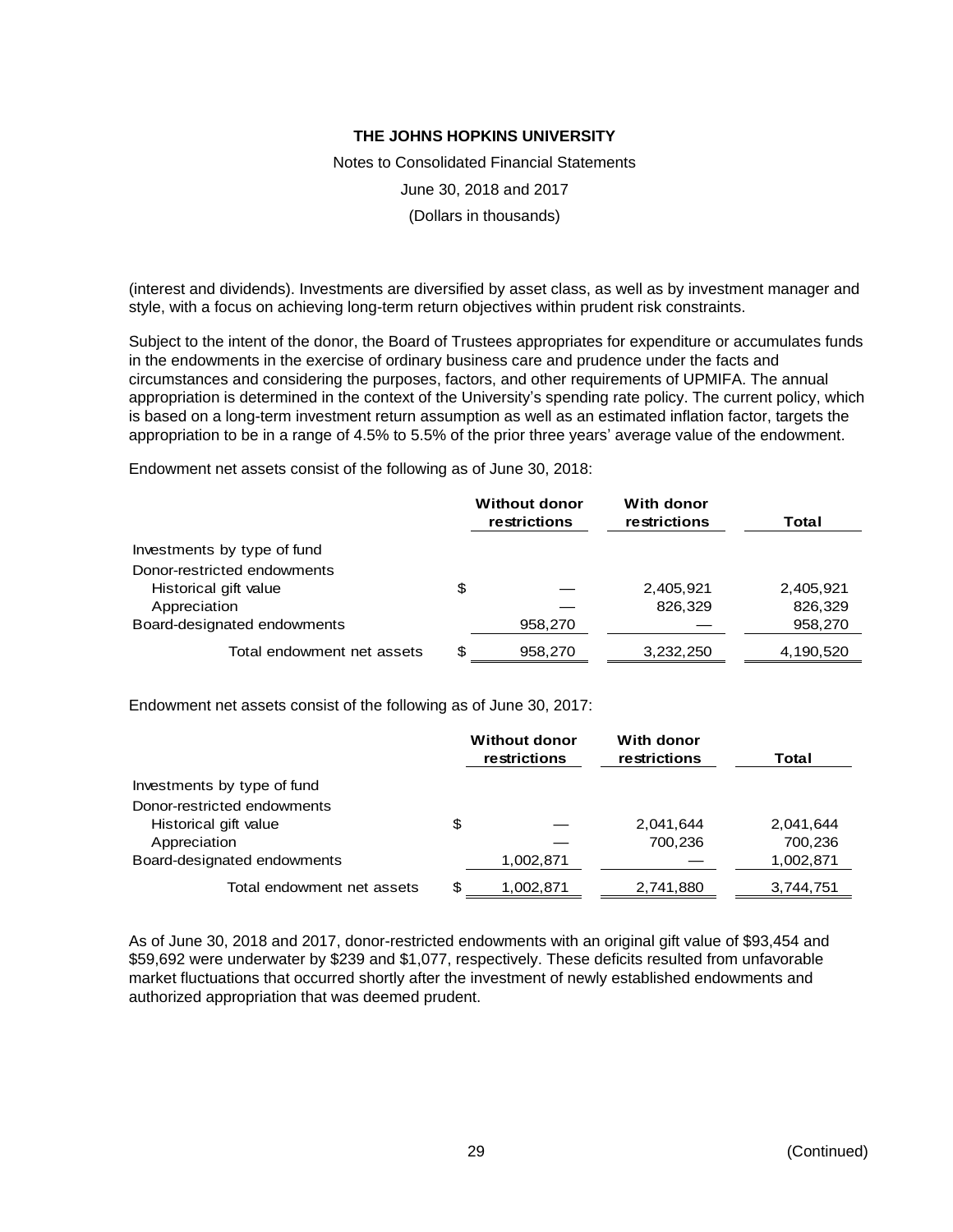Notes to Consolidated Financial Statements June 30, 2018 and 2017

(Dollars in thousands)

Changes in endowment net assets for the years ended June 30, 2018 and 2017 are as follows:

|                                     | <b>Without donor</b><br>restrictions | With donor<br>restrictions | Total      |
|-------------------------------------|--------------------------------------|----------------------------|------------|
| Endowment net assets, June 30, 2016 | \$<br>915.141                        | 2,391,846                  | 3,306,987  |
| Investment return                   | 135,344                              | 270,198                    | 405,542    |
| Contributions and designations      | 20,603                               | 209,842                    | 230,445    |
| Withdrawals                         | (23,000)                             |                            | (23,000)   |
| Appropriation for expenditure       | (45, 217)                            | (130,006)                  | (175,223)  |
| Endowment net assets, June 30, 2017 | 1,002,871                            | 2,741,880                  | 3,744,751  |
| Investment return                   | 77,609                               | 253,356                    | 330,965    |
| Contributions and designations      | 30,642                               | 267,648                    | 298,290    |
| Appropriation for expenditure       | (41,960)                             | (141,526)                  | (183, 486) |
| Endowment reclass                   | (110,892)                            | 110,892                    |            |
| Endowment net assets, June 30, 2018 | \$<br>958,270                        | 3,232,250                  | 4,190,520  |

The Board of Trustees authorized withdrawals for the purchase of land and other capital activities for the APL in fiscal 2017.

As a result of the adoption of ASU 2016-14, *Presentation of Financial Statements of Not-for-Profit Entities,*  the University conducted a review of endowments classified as without donor restrictions and determined some endowments were misclassified due to a policy change. This resulted in an endowment reclass of \$110,892 from without donor restrictions to with donor restrictions.

Endowments are to be utilized for the following purposes as of June 30, 2018:

|                        |    | <b>Without donor</b><br>restrictions | With donor<br>restrictions | Total     |
|------------------------|----|--------------------------------------|----------------------------|-----------|
| <b>Faculty Support</b> | \$ | 282,530                              | 1,567,012                  | 1,849,542 |
| Scholarship Support    |    | 165.977                              | 733,415                    | 899,392   |
| Program Support        |    | 392,343                              | 439,108                    | 831,451   |
| Research               |    | 117,420                              | 492,715                    | 610,135   |
|                        | S  | 958.270                              | 3.232.250                  | 4,190,520 |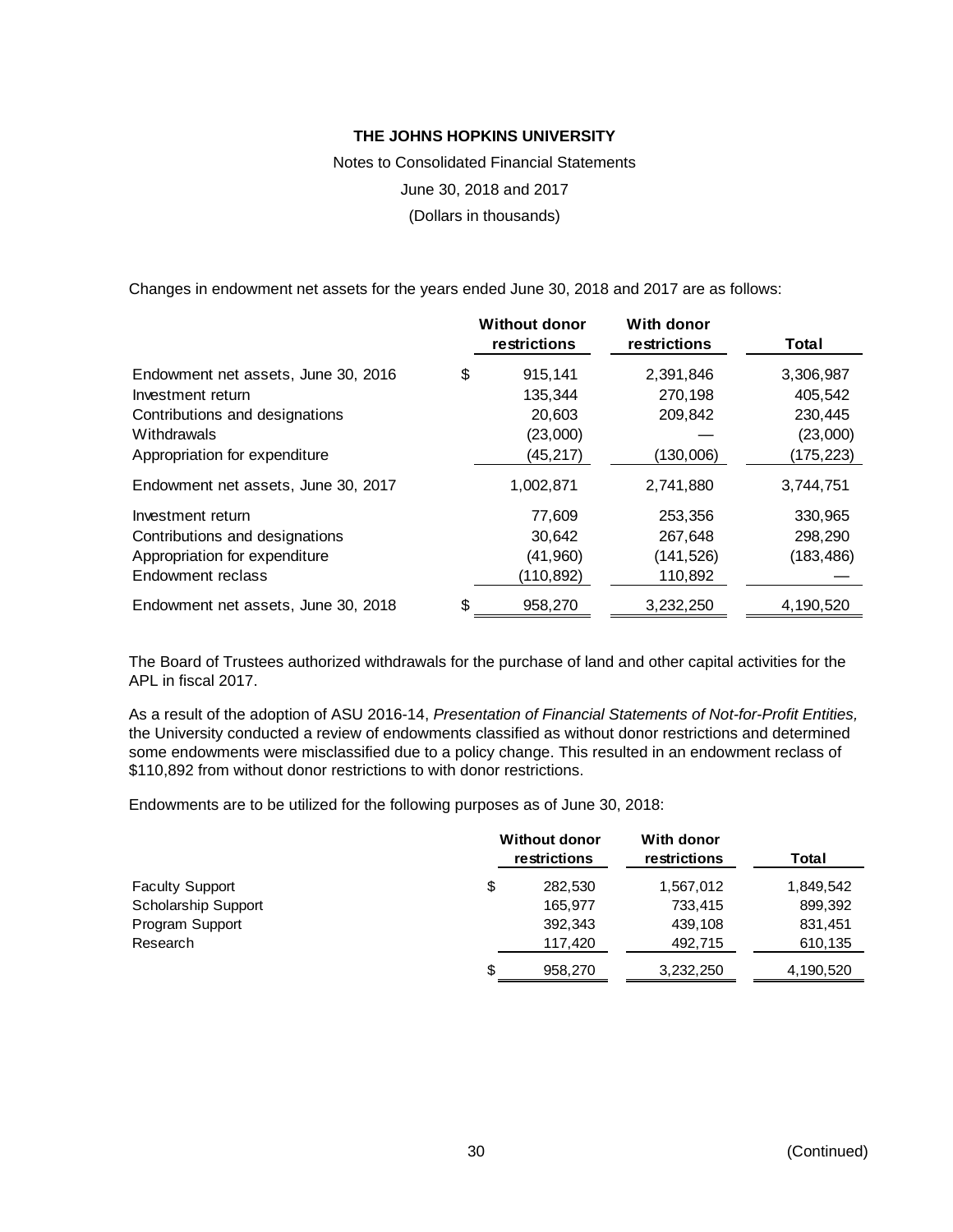Notes to Consolidated Financial Statements

June 30, 2018 and 2017

(Dollars in thousands)

Endowments are to be utilized for the following purposes as of June 30, 2017:

|                        | <b>Without donor</b><br>restrictions | With donor<br>restrictions | Total     |
|------------------------|--------------------------------------|----------------------------|-----------|
| <b>Faculty Support</b> | \$<br>312,606                        | 1,309,231                  | 1,621,837 |
| Scholarship Support    | 185.573                              | 592.764                    | 778,337   |
| Program Support        | 390,329                              | 389,828                    | 780,157   |
| Research               | 114,363                              | 450,057                    | 564,420   |
|                        | \$<br>1,002,871                      | 2,741,880                  | 3,744,751 |

## **Affiliated Institutions**

Reimbursements from affiliated institutions consist of the following for the years ended June 30, 2018 and 2017:

|                                       |    | 2018    | 2017    |
|---------------------------------------|----|---------|---------|
| Johns Hopkins Health System           | \$ | 50.588  | 52,378  |
| Johns Hopkins Hospital                |    | 293,478 | 292,097 |
| Johns Hopkins Bayview Medical Center  |    | 77.689  | 73,222  |
| Other Johns Hopkins entities          |    | 122.899 | 113,087 |
| Other affiliated medical institutions |    | 25,995  | 22,852  |
|                                       | S  | 570.649 | 553,636 |

#### *(a) The Johns Hopkins Health System (JHHS)*

JHHS is incorporated and governed separately from the University and is the parent entity of an academically based health system, which includes the Hospital, Johns Hopkins Bayview Medical Center, Howard County General Hospital, Suburban Hospital, Sibley Memorial Hospital, All Children's Hospital, and other related organizations. The University and JHHS have established a Board of Johns Hopkins Medicine (JHM) to direct, integrate, and coordinate the clinical activities of the two organizations. JHM does not have the authority to incur debt or issue guarantees and its annual budgets require the approval of the Boards of Trustees of both the University and JHHS.

Reimbursements from JHHS relate primarily to space and purchased services for clinical and nonclinical operations.

#### *(b) The Hospital*

The Hospital is a member of JHHS and serves as the primary teaching facility of the University's School of Medicine. Because of the closely related nature of their operations, the University and the Hospital share facilities and provide services to each other to fulfill their purposes more effectively. The sharing of facilities and services is negotiated annually and set forth in a Joint Administrative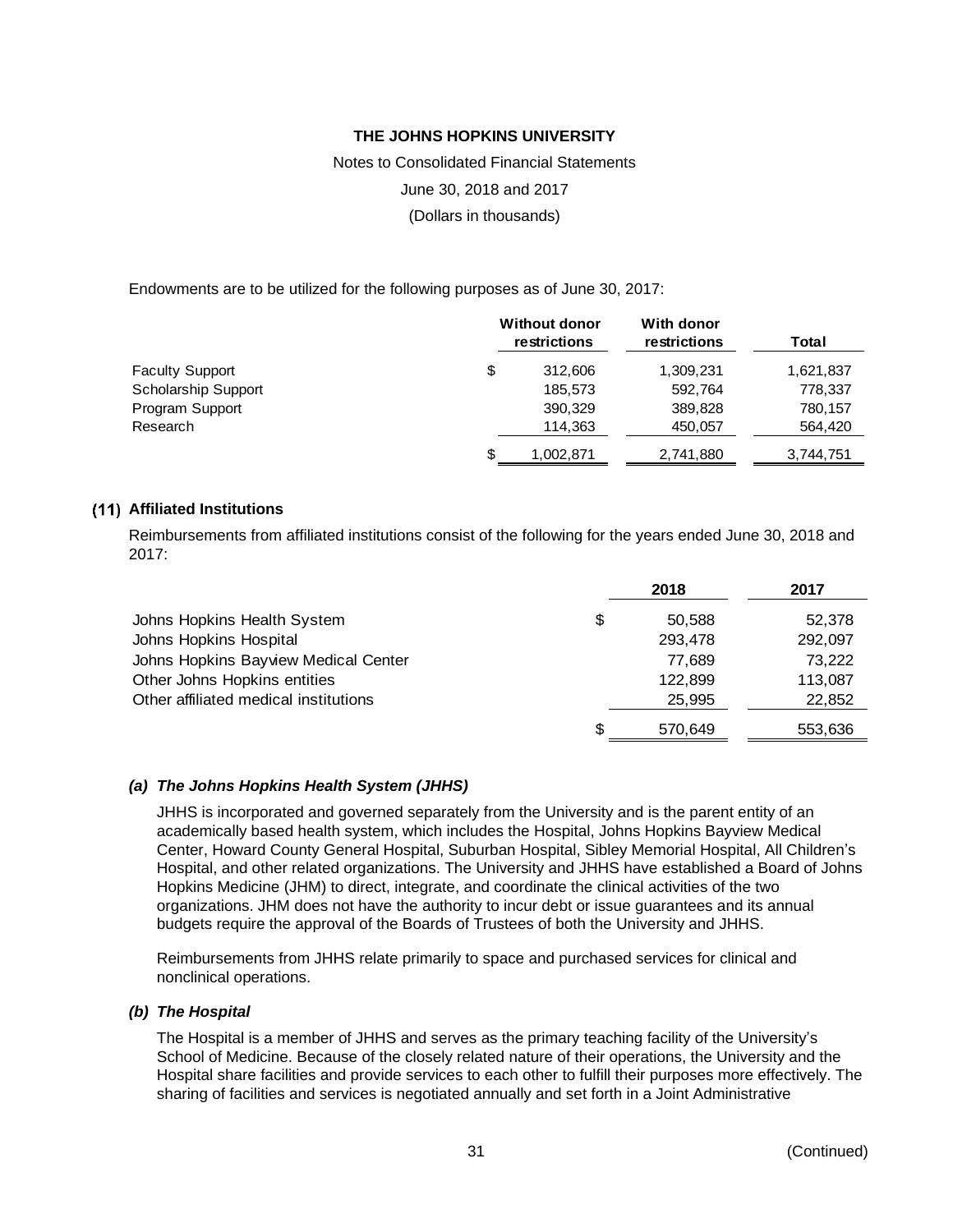Notes to Consolidated Financial Statements June 30, 2018 and 2017 (Dollars in thousands)

Agreement (JAA). Costs charged to the Hospital under the JAA, related primarily to the provision of professional medical services from the University, aggregated \$224,230 in fiscal 2018 and \$212,965 in fiscal 2017. Costs charged to the University under the JAA, related primarily to rental of space in Hospital facilities under a renewable one-year lease, aggregated \$47,089 in fiscal 2018 and \$47,594 in fiscal 2017, and are included in operating expenses in the consolidated statements of activities.

## *(c) Johns Hopkins Bayview Medical Center (JHBMC)*

JHBMC is a community-based teaching hospital and long-term care facility. The University and JHBMC also share facilities and provide services to each other and negotiate the costs annually under a JAA. Costs charged to JHBMC under the JAA, related primarily to the provision of professional medical services from the University, aggregated \$73,200 in fiscal 2018 and \$70,083 in fiscal 2017.

## *(d) The Johns Hopkins Hospital Endowment Fund Incorporated (JHHEFI)*

In July 2007, the University and JHHEFI entered into an agreement whereby JHHEFI transferred approximately \$381,000 to the University to invest in the University's EIP and have the University manage these assets on JHHEFI's behalf. The funds were invested with other University assets in the University's name and title, and in accordance with the University's EIP investment policies and objectives. JHHEFI receives payouts as determined by their Board of Trustees and may terminate the agreement upon 180 days' written notice with liquidations to be made over a three-year period as specified in the agreement. The assets are included in investments in the consolidated balance sheets, and a corresponding liability of \$501,217 and \$467,880 is included in endowment and similar funds held for others as of June 30, 2018 and 2017, respectively. The corresponding liability has a fair value measurement of Level 3. JHHEFI's assets represent approximately 10.3% of total funds invested of \$4,860,160 as of June 30, 2018.

## *(e) Jointly Owned Entities*

As of June 30, 2018 and 2017, the University and JHHS and its affiliates jointly own several entities that are accounted for on the equity method. The University's aggregate investments in and advances to these joint ventures was approximately \$294,320 and \$252,786 as of June 30, 2018 and 2017, respectively. Equity in operating earnings of affiliates aggregated approximately \$19,589 in fiscal 2018 and \$23,036 in fiscal 2017.

In 2005, one of these entities, JHMI Utilities LLC, was formed to provide utility services for the East Baltimore campus. The University and Hospital, each owning 50% of JHMI Utilities LLC, provide all of its funding, including debt service, through payments for services received. Utility and telecommunications services provided to the University in fiscal 2018 and 2017 were approximately \$32,136 and \$32,909, respectively. JHMI Utilities LLC entered into an agreement with the University to finance a portion of the costs of installation of an enterprise information technology system that will provide integrated patient care information and service across JHM. The majority of the project has been successfully implemented with the total project costs of approximately \$260,800 as of June 30, 2018. The total approved capital cost of the overall project inclusive of phases that are in the process of being implemented is \$270,200. The cost of implementing the enterprise information technology strategy was financed through a combination of loans from, or guarantees by, the University and JHHS. The University has committed to funding up to \$36,800 of the project. As of June 30, 2018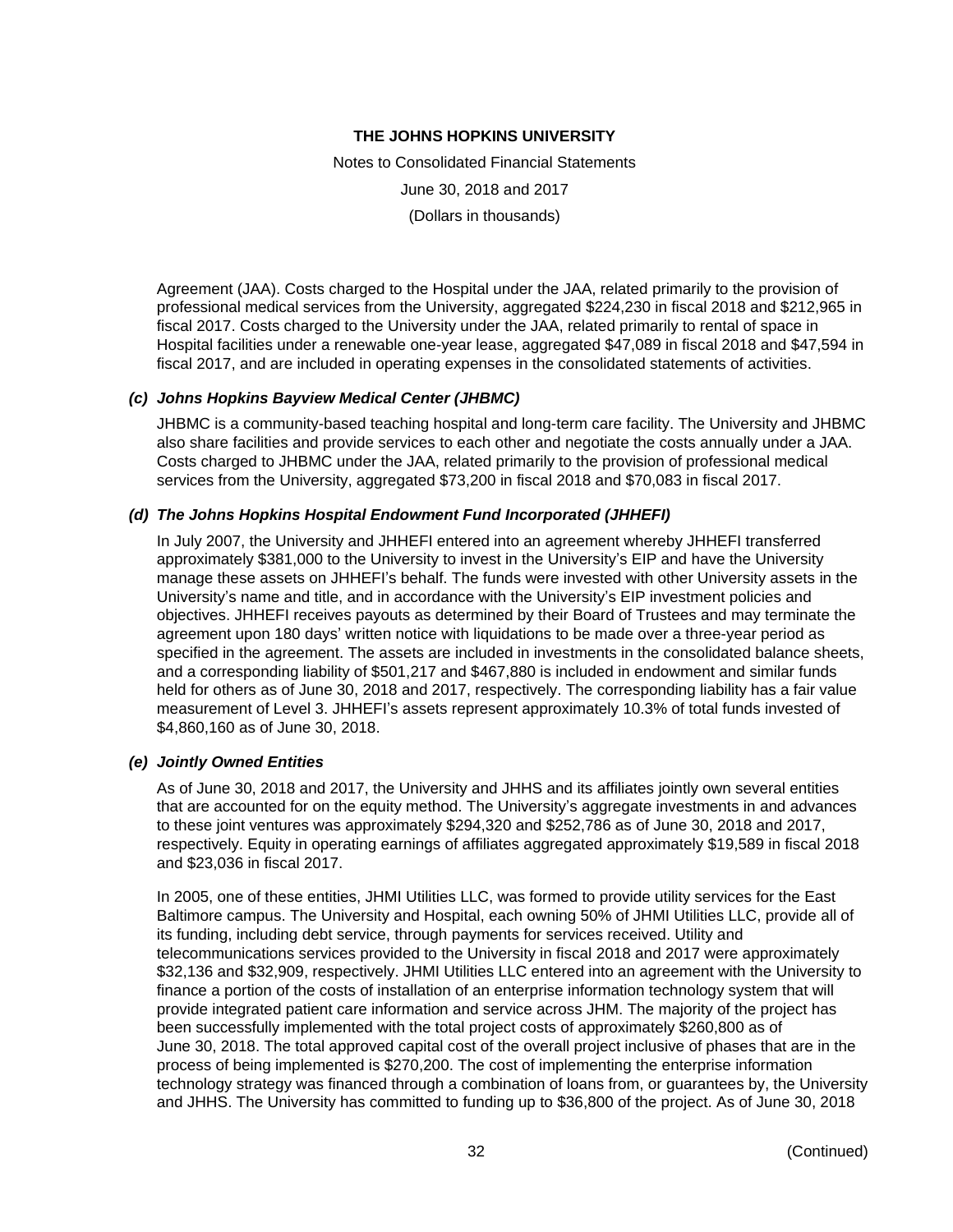Notes to Consolidated Financial Statements June 30, 2018 and 2017 (Dollars in thousands)

and 2017, \$20,952 and \$21,577, respectively, was outstanding on the loan. In addition, the University has agreed to guarantee a pooled loan of up to \$19,400.

Although the University's ownership interest in each of the jointly owned entities is generally 50%, the University and JHHS have entered into separate agreements whereby certain activities or lines of business within these entities are not shared equally.

The following table summarizes the aggregate condensed financial information of the jointly owned entities and the University's proportionate share of the entities as of and for the years ended June 30, 2018 and 2017, respectively:

|                    | 2018            |                               | 2017      |                               |  |
|--------------------|-----------------|-------------------------------|-----------|-------------------------------|--|
|                    | Total           | <b>University</b><br>interest | Total     | <b>University</b><br>interest |  |
| Assets             | \$<br>1,264,217 | 583,303                       | 1,189,737 | 524,108                       |  |
| Liabilities        | 812,429         | 376,808                       | 795.543   | 361,207                       |  |
| Operating revenues | 2,672,243       | 1,153,492                     | 2,479,653 | 1,094,260                     |  |
| Operating expenses | 2,614,578       | 1,133,902                     | 2,404,067 | 1,071,224                     |  |

## **Pension and Postretirement Benefit Plans**

The University has several benefit plans that are available to substantially all full-time employees. Most of these plans are defined contribution plans for which the University's policy is to fund benefit costs as earned. The University also has a defined benefit pension plan covering bargaining unit employees and those classified as support staff. Benefit plan expenses were \$242,787 in fiscal 2018 and \$238,499 in fiscal 2017, including \$215,957 and \$203,586, respectively, related to defined contribution plans. Of the total benefit expense, APL's defined contribution plan accounted for \$75,487 in fiscal 2018 and \$69,981 in fiscal 2017.

Effective July 1, 2011, the University closed the support staff pension plan to new participants other than bargaining unit employees. In addition, the University offered a choice to current participants between the current support staff pension plan and its 403(b) plan. The University has retiree benefits plans that provide postretirement medical benefits to employees, including those at APL, who meet specified minimum age and service requirements at the time they retire. The University pays a portion of the cost of participants' medical insurance coverage. The University's portion of the cost for an individual participant depends on various factors, including the age, years of service, and time of retirement or retirement eligibility of the participant. The University has established a trust fund for its retiree benefits plans and intends to make contributions to the fund approximately equal to the annual net postretirement benefit cost.

In 2010, the Patient Protection and Affordable Care Act and the Health Care and Education Reconciliation Act (collectively, the Health Care Acts) were signed into law. The Health Care Acts include several provisions that may affect the University's postretirement benefit plans, and have been considered in the measurement of the postretirement benefit obligation.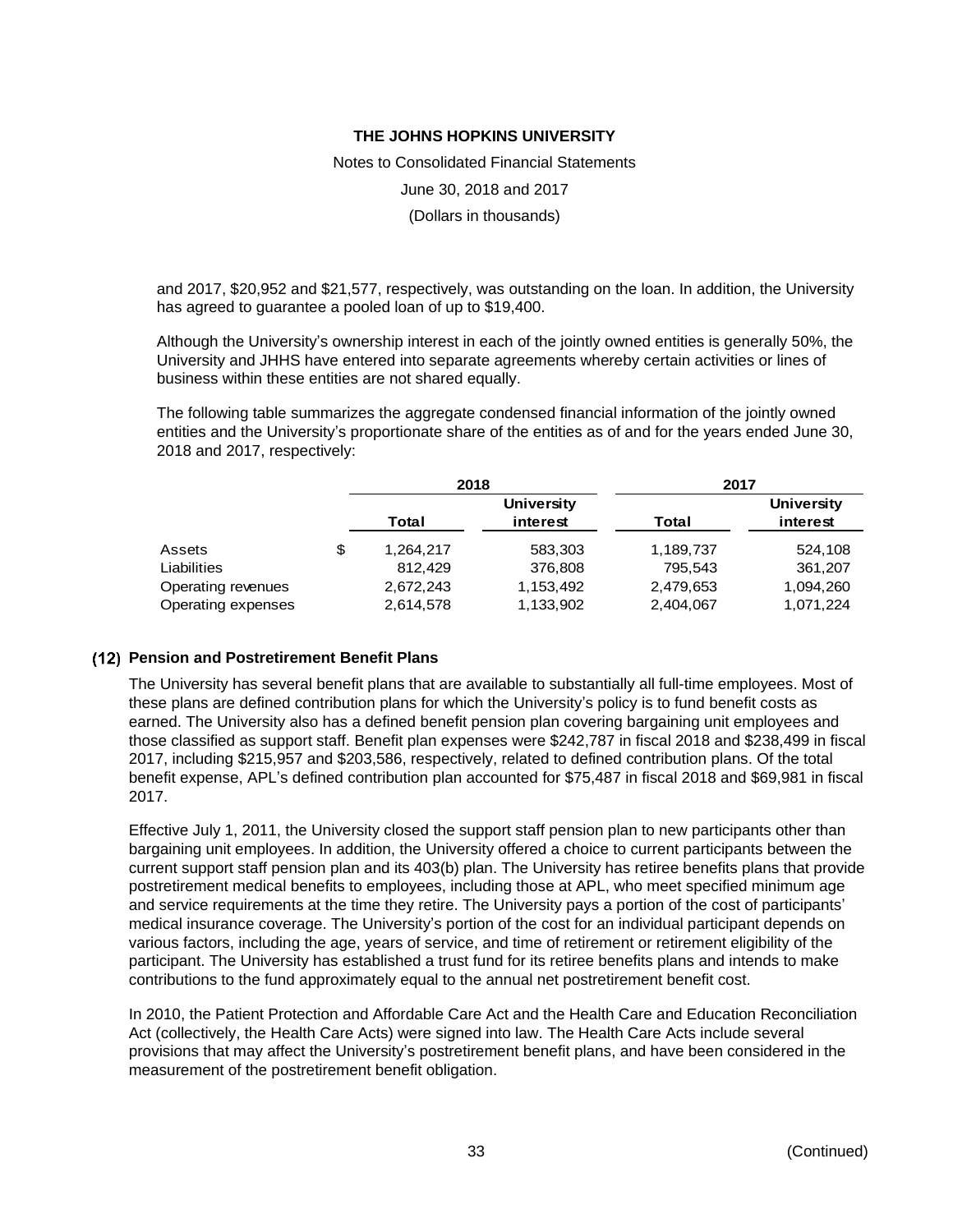Notes to Consolidated Financial Statements

June 30, 2018 and 2017

(Dollars in thousands)

The University uses a June 30 measurement date for its defined benefit pension plan and retiree benefit plans. Information relating to the benefit obligation, assets, and funded status of the defined benefit pension plan and the postretirement benefit plans as of and for the years ended June 30, 2018 and 2017 is summarized as follows:

|                                                           | Pension plan  |            | <b>Postretirement plans</b> |           |  |
|-----------------------------------------------------------|---------------|------------|-----------------------------|-----------|--|
|                                                           | 2018          | 2017       | 2018                        | 2017      |  |
| Change in benefit obligation:                             |               |            |                             |           |  |
| Benefit obligation at beginning of year                   | \$<br>697,585 | 700,782    | 277,368                     | 321,476   |  |
| Service cost                                              | 15,664        | 17,148     | 7,824                       | 10,082    |  |
| Interest cost                                             | 26,915        | 25,117     | 9,674                       | 10,633    |  |
| Participant contributions                                 |               |            | 10,840                      | 10,603    |  |
| Actuarial gain                                            | (27, 655)     | (25, 418)  | (40, 798)                   | (54, 172) |  |
| Benefits paid                                             | (21, 241)     | (20, 044)  | (21, 025)                   | (22, 162) |  |
| Medicare subsidies received                               |               |            | 1,131                       | 908       |  |
| Benefit obligation at end of year                         | 691,268       | 697,585    | 245,014                     | 277,368   |  |
| Change in plan assets:                                    |               |            |                             |           |  |
| Fair value of plan assets at beginning of year            | 495,292       | 425,982    | 286,689                     | 261,320   |  |
| Actual return on plan assets                              | 30,944        | 54,441     | 20,446                      | 33,923    |  |
| University contributions                                  | 26,830        | 34,913     | 5,659                       | 2,097     |  |
| Participant contributions                                 |               |            | 10,840                      | 10,603    |  |
| Benefits paid                                             | (21, 241)     | (20, 044)  | (21, 025)                   | (22, 162) |  |
| Medicare subsidies received                               |               |            | 1,131                       | 908       |  |
| Fair value of plan assets at end of year                  | 531,825       | 495,292    | 303,740                     | 286,689   |  |
| Funded status recognized as<br>pension and postretirement |               |            |                             |           |  |
| obligations, net                                          | (159,443)     | (202, 293) | 58,726                      | 9,321     |  |
|                                                           |               |            |                             |           |  |

The accumulated benefit obligation for the pension plan was \$668,452 and \$673,161 as of June 30, 2018 and 2017, respectively.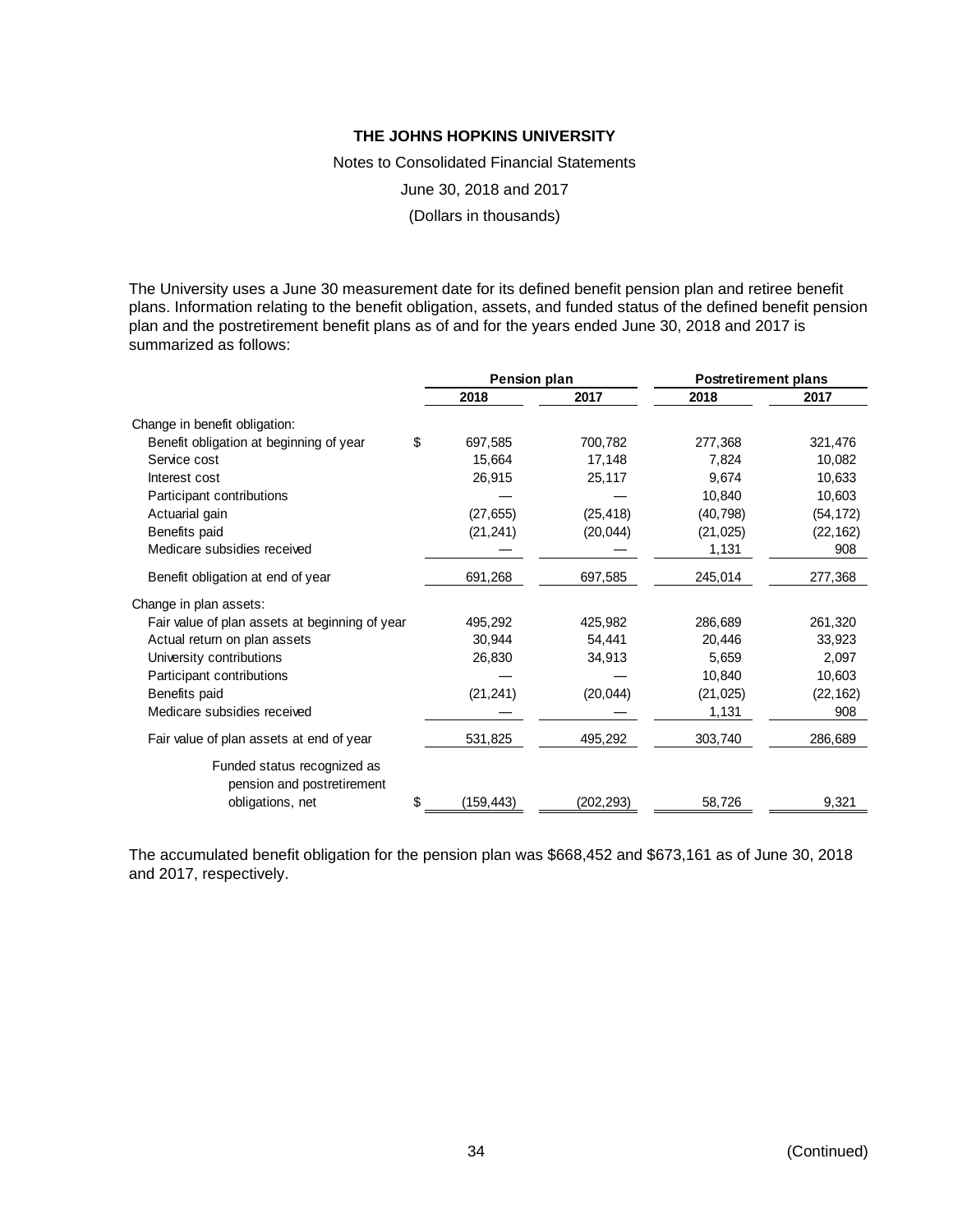Notes to Consolidated Financial Statements

June 30, 2018 and 2017

(Dollars in thousands)

The table below reflects the net pension and postretirement benefit cost reported in operating as benefits expense and nonoperating as other net periodic benefit cost for the years ended June 30, 2018 and 2017:

|                                    | Pension plan |           | <b>Postretirement plans</b> |           |  |
|------------------------------------|--------------|-----------|-----------------------------|-----------|--|
|                                    | 2018         | 2017      | 2018                        | 2017      |  |
| Operating:                         |              |           |                             |           |  |
| Service cost                       | \$<br>15,664 | 17,148    | 7,824                       | 10,082    |  |
| Total operating,                   |              |           |                             |           |  |
| included in benefits               | 15,664       | 17,148    | 7,824                       | 10,082    |  |
| Nonoperating:                      |              |           |                             |           |  |
| Interest cost on accumulated       |              |           |                             |           |  |
| benefit obligation                 | 26.915       | 25,117    | 9,674                       | 10,633    |  |
| Amortization of prior service cost | (167)        | (167)     | (788)                       | (788)     |  |
| Expected return on plan assets     | (29,379)     | (28, 905) | (19, 796)                   | (17, 974) |  |
| Amortization of actuarial loss     | 13,797       | 21,720    | 65                          | 3,248     |  |
| Total nonoperating                 | 11,166       | 17,765    | (10,845)                    | (4,881)   |  |
| Total net pension                  |              |           |                             |           |  |
| and postretirement                 |              |           |                             |           |  |
| benefit cost (credit)              | \$<br>26,830 | 34,913    | (3,021)                     | 5,201     |  |

The table below reflects the changes in plan assets and benefits obligations recognized as nonoperating items for the years ended June 30, 2018 and 2017:

|                                        |                 | Pension plan | <b>Postretirement plans</b> |          |
|----------------------------------------|-----------------|--------------|-----------------------------|----------|
|                                        | 2018            | 2017         | 2018                        | 2017     |
| Net gain for the year                  | \$<br>(29, 221) | (50, 953)    | (41, 444)                   | (70,116) |
| Amortization of prior service cost     | 167             | 167          | 788                         | 788      |
| Amortization of net loss               | (13,797)        | (21, 720)    | (65)                        | (3, 248) |
| Net gain recognized<br>in nonoperating |                 |              |                             |          |
| activities                             | \$<br>(42, 851) | (72,506)     | (40, 721)                   | (72,576) |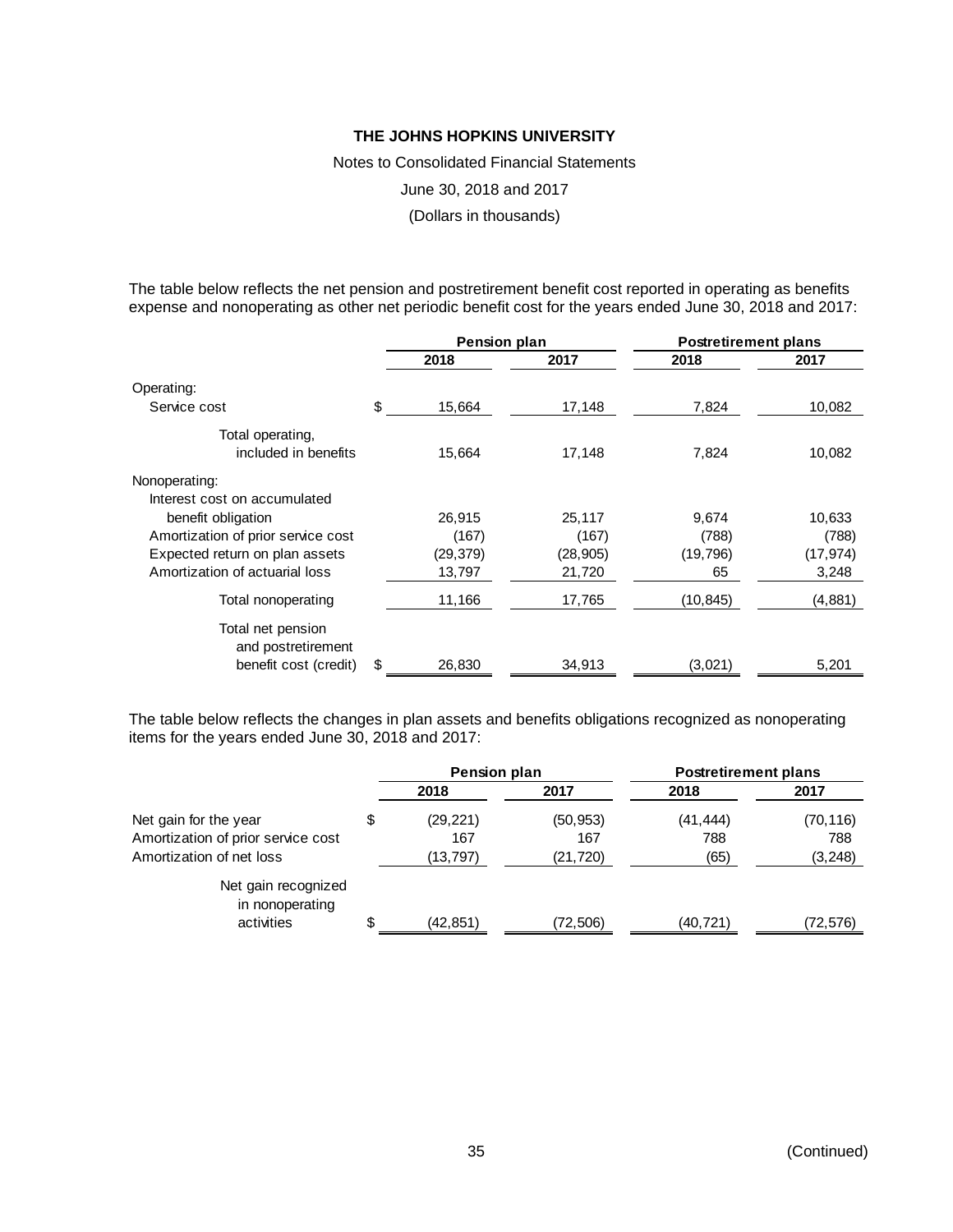Notes to Consolidated Financial Statements

June 30, 2018 and 2017

(Dollars in thousands)

The table below reflects the amortization of amounts expected to be recognized as components of net periodic benefit expense in nonoperating activities during fiscal 2019:

|                                                    |   | <b>Pension plan</b> | <b>Postretirement</b><br>plans |
|----------------------------------------------------|---|---------------------|--------------------------------|
| Net (loss) gain<br>Prior service cost amortization | S | (8,736)<br>167      | 63<br>788                      |
|                                                    |   | (8, 569)            | 851                            |

The weighted average assumptions used to determine benefit obligations and net periodic benefit costs are as follows:

|                                                                                      |        | Pension plan | <b>Postretirement plans</b> |               |  |
|--------------------------------------------------------------------------------------|--------|--------------|-----------------------------|---------------|--|
|                                                                                      | 2018   | 2017         | 2018                        | 2017          |  |
| Weighted average assumptions<br>used to determine benefit<br>obligations at June 30: |        |              |                             |               |  |
| Discount rate                                                                        | 4.18 % | 3.90%        | 4.14%-4.21%                 | 3.80%-3.94%   |  |
| Average rate of compensation                                                         |        |              |                             |               |  |
| increase                                                                             | 2.90   | 2.90         | N/A                         | N/A           |  |
| Rate of increase in healthcare                                                       |        |              |                             |               |  |
| costs for next year                                                                  | N/A    | N/A          | 6.60                        | 6.90          |  |
| Weighted average assumptions                                                         |        |              |                             |               |  |
| used to determine net periodic                                                       |        |              |                             |               |  |
| benefit cost:                                                                        |        |              |                             |               |  |
| Discount rate                                                                        | 3.90   | 3.65         | 3.80-3.94                   | $3.55 - 3.75$ |  |
| Expected rate of return on plan                                                      |        |              |                             |               |  |
| assets                                                                               | 6.75   | 6.75         | 7.00                        | 7.00          |  |
| Rate of compensation increase                                                        | 2.90   | 2.90         | N/A                         | N/A           |  |
| Rate of increase in healthcare                                                       |        |              |                             |               |  |
| costs                                                                                | N/A    | N/A          | 6.90                        | 7.20          |  |

The expected long-term rate of return for the assets of the plans is based on historical and expected long-term future asset class returns. The rate is reviewed annually and adjusted as appropriate to reflect changes in projected market performance or in the targeted asset allocations.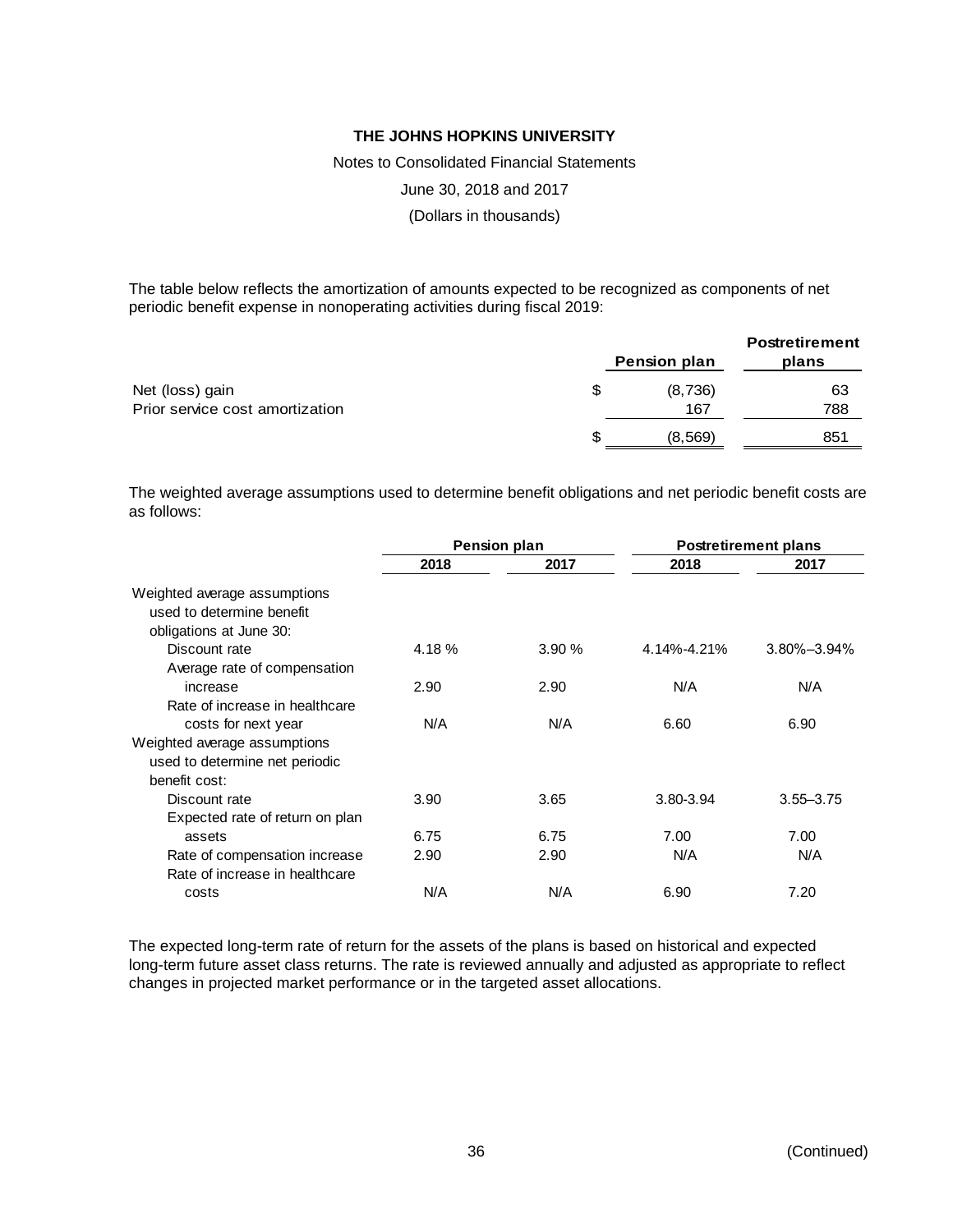Notes to Consolidated Financial Statements June 30, 2018 and 2017 (Dollars in thousands)

The rate of increase in healthcare costs was assumed to begin with an initial rate of 6.9% in 2018 and decrease to 4.5% in 2036 and to remain at that level thereafter. Assumed healthcare cost trend rates have a significant effect on the reported postretirement benefit cost and obligation. A one-percentage-point change in the assumed rates used at June 30, 2018 would have the following effects:

|                                            | Increase | Decrease |
|--------------------------------------------|----------|----------|
| Total service and interest cost components | 306      | (268)    |
| Postretirement benefit obligation          | 6.752    | (5,836)  |

#### *(a) Plans' Assets*

The purpose of the pension and postretirement plans is to meet the retirement benefit obligations of eligible University employees. The plans' assets are invested with the objective of meeting these obligations under the rules stipulated by the Employee Retirement Income Security Act.

An asset allocation has been established, which endeavors to adequately cover the liability stream posed by the beneficiaries of the plans and minimize the frequency and amount of the plans' contributions by the University. The intended benefits of this diversification are reduced risk and improved investment returns.

#### *(b) Pension Plan*

The following table presents the fair value and categorization within the fair value hierarchy of the assets of the defined benefit pension plan as of June 30, 2018 and 2017:

|                              | 2018    |         |                 | 2017    |         |            |  |
|------------------------------|---------|---------|-----------------|---------|---------|------------|--|
|                              |         |         | <b>Funds at</b> |         |         |            |  |
|                              | Total   | Level 1 | <b>NAV</b>      | Total   | Level 1 | <b>NAV</b> |  |
| Cash and cash equivalents \$ | 445     | 445     |                 | 13.538  | 13,538  |            |  |
| Fixed income securities      | 172.219 | 164.159 | 8.060           | 93.461  | 84,108  | 9,353      |  |
| United States equities and   |         |         |                 |         |         |            |  |
| international equities       | 259,486 | 259.486 |                 | 322,989 | 254,270 | 68,719     |  |
| Real assets                  | 20.737  |         | 20.737          | 19.283  |         | 19,283     |  |
| Marketable alternatives      | 78,938  |         | 78,938          | 46,021  |         | 46,021     |  |
| Total                        | 531,825 | 424,090 | 107,735         | 495,292 | 351,916 | 143,376    |  |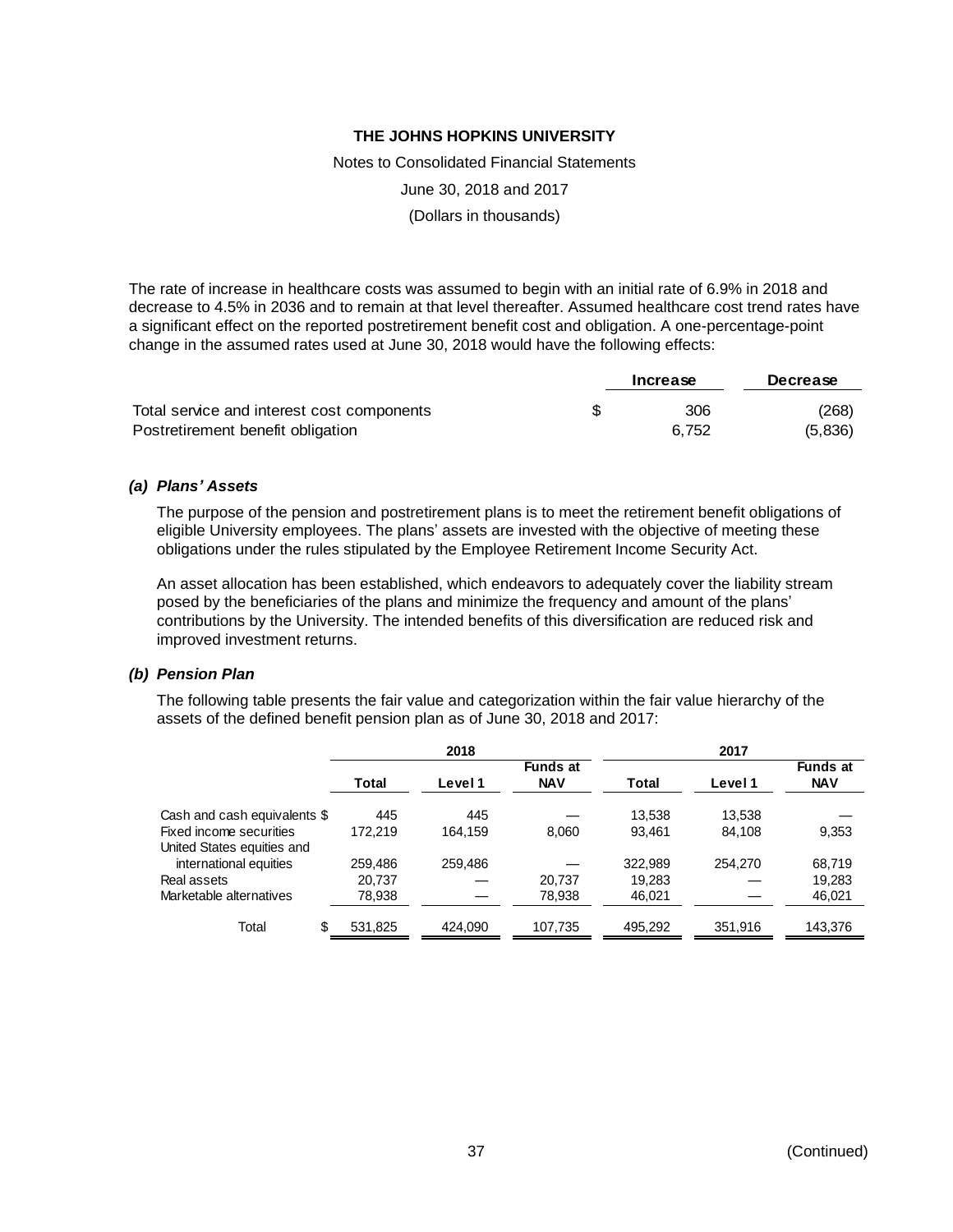# Notes to Consolidated Financial Statements

June 30, 2018 and 2017

(Dollars in thousands)

#### *(c) Postretirement Plans*

The following table presents the fair value and categorization within the fair value hierarchy of the assets of the postretirement plans as of June 30, 2018 and 2017:

|                              | 2018    |         |                 | 2017    |                 |            |  |
|------------------------------|---------|---------|-----------------|---------|-----------------|------------|--|
|                              |         |         | <b>Funds at</b> |         | <b>Funds at</b> |            |  |
|                              | Total   | Level 1 | <b>NAV</b>      | Total   | Level 1         | <b>NAV</b> |  |
| Cash and cash equivalents \$ | 3.532   | 3,532   |                 | 1.315   | 1.315           |            |  |
| Fixed income securities      | 87.609  | 87.609  |                 | 75.261  | 75.261          |            |  |
| United States equities and   |         |         |                 |         |                 |            |  |
| international equities       | 170.162 | 170.162 |                 | 188.878 | 136.487         | 52,391     |  |
| Marketable alternatives      | 42,437  |         | 42,437          | 21,235  |                 | 21,235     |  |
| Total                        | 303.740 | 261.303 | 42.437          | 286.689 | 213.063         | 73.626     |  |

The Plans have no unfunded commitments to fund managers as of June 30, 2018 and 2017.

The University's target asset allocations for the pension plan and the postretirement plans as of June 30, 2018 and 2017:

|                                                    | Pension plan |       | <b>Postretirement plan</b> |       |  |  |
|----------------------------------------------------|--------------|-------|----------------------------|-------|--|--|
|                                                    | 2018         | 2017  | 2018                       | 2017  |  |  |
| Fixed income securities                            | 30%          | 30%   | 35%                        | 30%   |  |  |
| <b>United States equities</b><br>and international |              |       |                            |       |  |  |
| equities                                           | 55           | 55    | 55                         | 60    |  |  |
| Real estate                                        | 5            | 5     |                            |       |  |  |
| Marketable alternatives                            | 10           | 10    | 10                         | 10    |  |  |
| Total                                              | 100 %        | 100 % | 100 %                      | 100 % |  |  |

#### *(d) Cash Flows*

The University expects to contribute \$21,700 to the pension plan and \$4,101 to its postretirement benefit plans in fiscal 2018.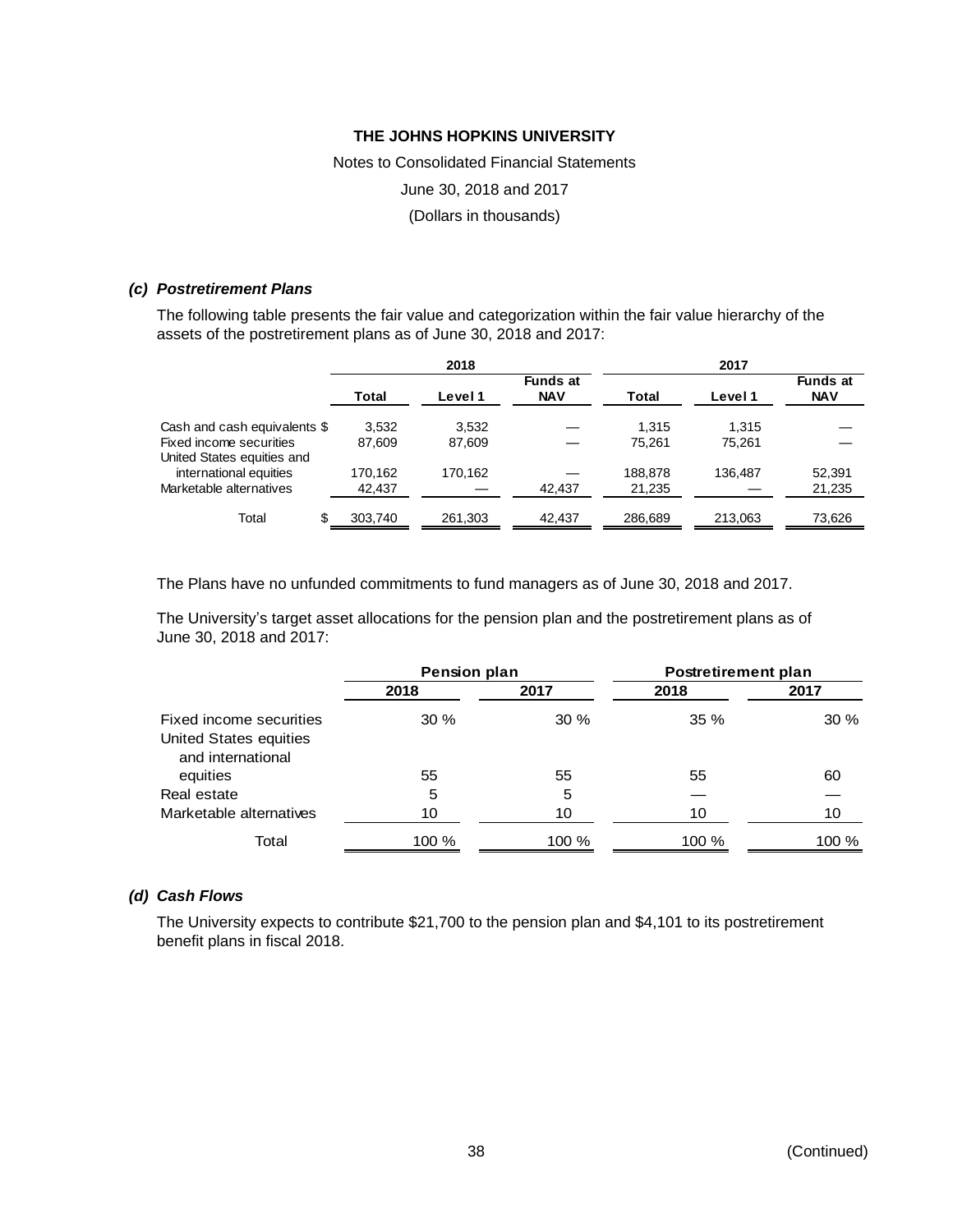Notes to Consolidated Financial Statements

June 30, 2018 and 2017

(Dollars in thousands)

The benefits expected to be paid and Medicare subsidies to be received in the five years subsequent to June 30, 2018 and in aggregate for the five fiscal years thereafter are as follows:

| <b>Fiscal year</b> | <b>Pension</b><br>plan | <b>Postretirement</b><br>plans | <b>Medicare</b><br>subsidies |
|--------------------|------------------------|--------------------------------|------------------------------|
| 2019               | \$<br>25.521           | 12,169                         | 1,897                        |
| 2020               | 27,320                 | 12.916                         | 2,000                        |
| 2021               | 29,009                 | 13,638                         | 734                          |
| 2022               | 30,850                 | 14,327                         | 769                          |
| 2023               | 32,607                 | 14.976                         | 806                          |
| 2024-2028          | 187,552                | 82,915                         | 4,549                        |

## **Functional Expense Information**

Operating expenses by nature and function are summarized as follows for the year ended June 30, 2018:

| 2018<br><b>Programs</b>        |                                                      |            |                            |                    |           |                   |                                 |                   |
|--------------------------------|------------------------------------------------------|------------|----------------------------|--------------------|-----------|-------------------|---------------------------------|-------------------|
|                                | Instruction,<br>research<br>and clinical<br>practice | <b>APL</b> | <b>Student</b><br>services | <b>Auxiliaries</b> | Libraries | Total<br>programs | <b>Institutional</b><br>support | Total<br>expenses |
| Compensation                   | \$1,734,475                                          | 688.533    | 56.853                     | 17.143             | 16.069    | 2.513.073         | 225.020                         | 2,738,093         |
| <b>Benefits</b>                | 447.689                                              | 325.010    | 16,686                     | 4,237              | 4,332     | 797.954           | 67.472                          | 865,426           |
| Subcontractors & subrecipients | 323.009                                              | 151,112    |                            |                    |           | 474.121           |                                 | 474.121           |
| Contractual services           | 539.504                                              | 65.480     | 37.517                     | 36.233             | 7.002     | 685.736           | 96.125                          | 781.861           |
| Supplies, materials & other    | 360.814                                              | 129.251    | 11.132                     | 29.012             | 8.739     | 538.948           | 64.410                          | 603.358           |
| Depreciation & amortization    | 92.458                                               | 58.445     | 4,517                      | 7.897              | 15.107    | 178.424           | 32.769                          | 211,193           |
| Travel                         | 114.692                                              | 26.364     | 3.983                      | 454                | 426       | 145.919           | 7.685                           | 153,604           |
| Interest                       | 31,186                                               | 1,397      | 1,312                      | 2,889              | 840       | 37,624            | 9,959                           | 47,583            |
| Total                          | \$ 3.643.827                                         | .445.592   | 132.000                    | 97.865             | 52.515    | 5.371.799         | 503.440                         | 5.875.239         |

Operating expenses by nature and function are summarized as follows for the year ended June 30, 2017:

| 2017                           |                                                      |            |                            |                                       |           |                   |                                 |                   |
|--------------------------------|------------------------------------------------------|------------|----------------------------|---------------------------------------|-----------|-------------------|---------------------------------|-------------------|
|                                | Instruction,<br>research<br>and clinical<br>practice | <b>APL</b> | <b>Student</b><br>services | <b>Programs</b><br><b>Auxiliaries</b> | Libraries | Total<br>programs | <b>Institutional</b><br>support | Total<br>expenses |
| Compensation                   | 1.655.539<br>\$                                      | 647,196    | 53.158                     | 16,900                                | 14,948    | 2,387,741         | 213.124                         | 2,600,865         |
| <b>Benefits</b>                | 430.678                                              | 294.845    | 15,747                     | 4,276                                 | 4,067     | 749.613           | 63,916                          | 813,529           |
| Subcontractors & subrecipients | 306.529                                              | 151.841    |                            |                                       | –         | 458.370           |                                 | 458.370           |
| Contractual services           | 504.502                                              | 64.185     | 28.004                     | 35.737                                | 7.147     | 639.575           | 103.693                         | 743.268           |
| Supplies, materials & other    | 348.719                                              | 132.690    | 9,233                      | 28.329                                | 8.382     | 527.353           | 64.816                          | 592.169           |
| Depreciation & amortization    | 92.546                                               | 61.141     | 4,439                      | 7.961                                 | 14.444    | 180.531           | 33.709                          | 214.240           |
| Travel                         | 113.004                                              | 25.000     | 3,329                      | 532                                   | 430       | 142.295           | 8.454                           | 150.749           |
| Interest                       | 32,702                                               | 2,531      | 1,351                      | 3,124                                 | 850       | 40,558            | 10,494                          | 51,052            |
| Total                          | \$3.484.219                                          | 1.379.429  | 115.261                    | 96.859                                | 50.268    | 5,126,036         | 498.206                         | 5.624.242         |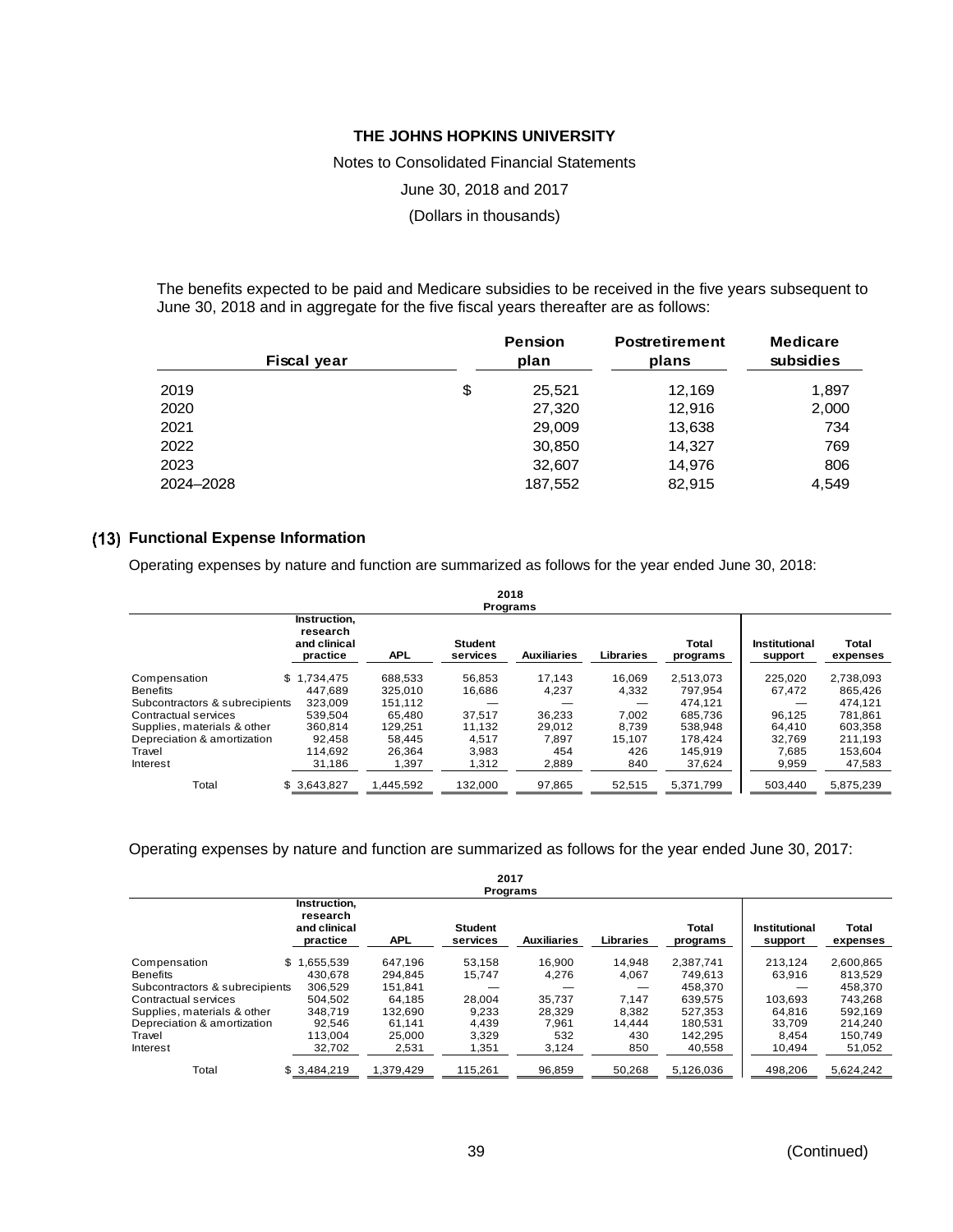Notes to Consolidated Financial Statements June 30, 2018 and 2017 (Dollars in thousands)

Costs related to the operation and maintenance of property, including depreciation of property and equipment and interest on related debt, are allocated to program and supporting activities based upon periodic inventories of facilities. Other net periodic benefit costs recorded in nonoperating expense was \$321 and \$12,884 for the years ended June 30, 2018 and 2017, respectively.

## **Liquidity and Availability**

The University regularly monitors liquidity required to meet its operating needs and other contractual commitments, while also striving to maximize the investment of its available funds.

As of June 30, 2018 the following assets could readily be available within one year to meet general expenditures:

|                                                                    | 2018          |
|--------------------------------------------------------------------|---------------|
| Cash and cash equivalents                                          | \$<br>262,356 |
| Operating investments                                              | 1,027,478     |
| Sponsored research accounts receivable, net                        | 456,291       |
| Accounts receivable, net                                           | 186,888       |
| Contributions receivable, net                                      | 51,742        |
| Approved endowment payout fiscal 2019                              | 204,797       |
| Investments in and loans to affiliates                             | 7.569         |
| Payout from interests in trusts and endowment funds held by others | 4,336         |
| Financial assets available to meet general expenditures            |               |
| over the next year                                                 | 2,201,457     |

The University has various sources of liquidity at its disposal, including cash and cash equivalents, marketable debt securities, a line of credit for working capital purposes, and a commercial paper facility.

The University's cash flows have seasonal variations during the year attributable to tuition billings, patient service billings and concentration of contributions received at calendar and fiscal year-ends. Operating investments have been reduced for an estimate of expenditures that will occur on grants and gifts beyond one year, as well as, cash received for capital contributions. Principal and interest on student loans are not included as those amounts are used solely to make new loans and are, therefore, not available to meet current operating needs. Based on historical experience, only the portion of contributions receivable for operations expected to be received within one year is considered liquid. Investments in and loans to affiliates includes only the loan principal payments due from affiliates in the next year.

#### **Lease Commitments**

The University leases certain facilities from the Hospital under a renewable one-year lease, which provides for a rent equal to the cost to the Hospital of providing and maintaining the facilities. This lease has been renewed for the year ending June 30, 2019.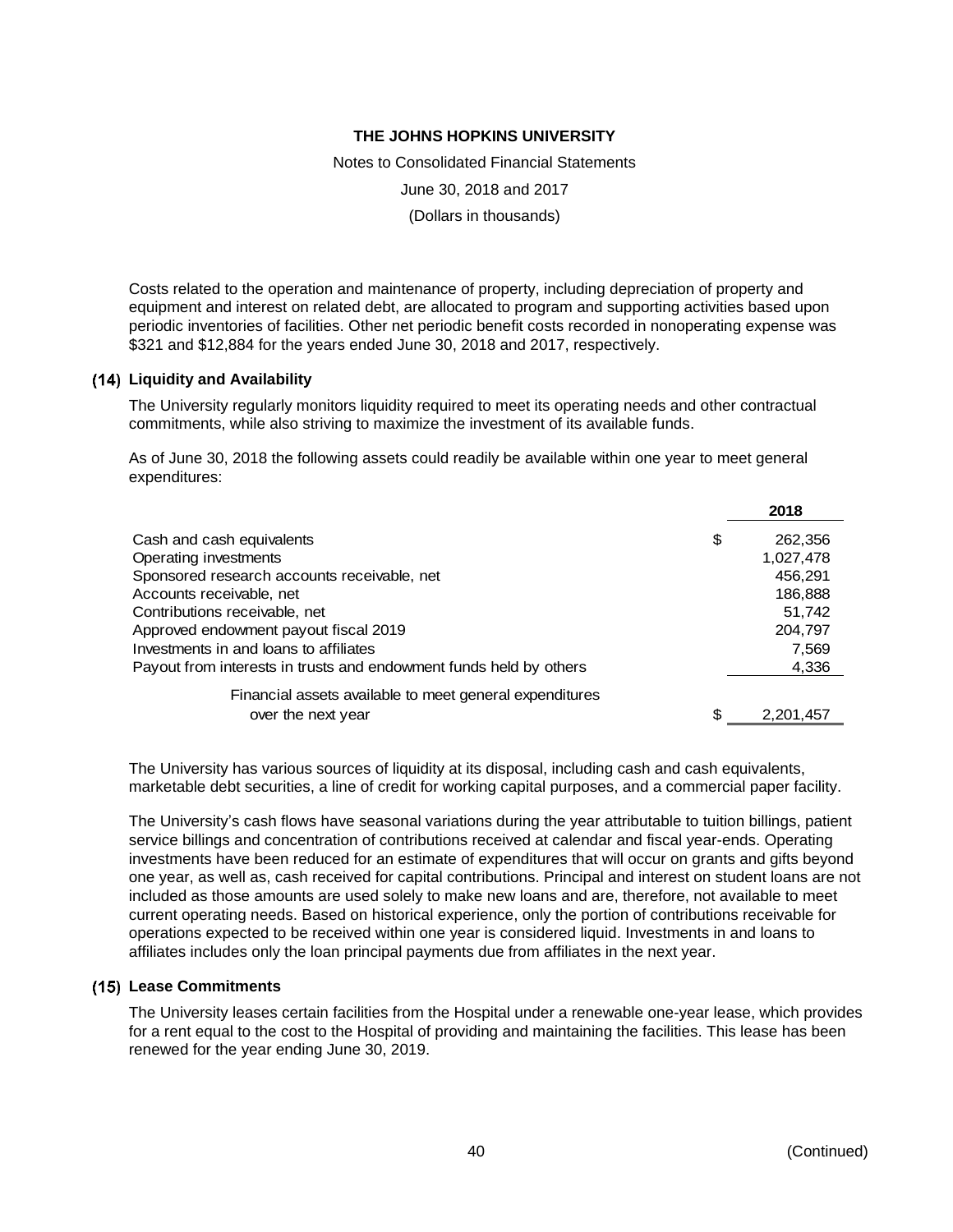Notes to Consolidated Financial Statements June 30, 2018 and 2017

(Dollars in thousands)

The University leases other facilities used in its academic and research operations under long-term operating leases expiring at various dates to 2032, subject to renewal options in certain cases. Certain of these facilities are leased from affiliated entities.

The aggregate annual minimum guaranteed rents to be paid to the expiration of the initial terms of these leases, excluding the rentals to the Hospital under the JAA, are as follows as of June 30, 2018:

|            | <b>Affiliates</b> | <b>Others</b> | <b>Total</b> |
|------------|-------------------|---------------|--------------|
| 2019       | \$<br>10,353      | 31,030        | 41,383       |
| 2020       | 9,968             | 28,895        | 38,863       |
| 2021       | 9,000             | 23,458        | 32,458       |
| 2022       | 7,968             | 17,115        | 25,083       |
| 2023       | 4,334             | 14,110        | 18,444       |
| After 2023 | 11,117            | 22,352        | 33,469       |
|            | \$<br>52,740      | 136,960       | 189,700      |

Rental expense for the long-term operating leases was \$48,517 in fiscal year 2018 and \$49,946 in fiscal year 2017.

The University also leases building and leasehold improvements and certain equipment under capital leases. The following is a summary of minimum lease payments for these leases as of June 30, 2018:

| 2019                                       | \$<br>9,569  |
|--------------------------------------------|--------------|
| 2020                                       | 7,987        |
| 2021                                       | 8,050        |
| 2022                                       | 8,283        |
| 2023                                       | 8,524        |
| After 2023                                 | 51,587       |
| Minimum lease payments                     | 94,000       |
| Less imputed interest (at rates from 3.24% |              |
| to $8.41\%$ )                              | 25,414       |
| Present value of minimum lease             |              |
| payments                                   | \$<br>68.586 |

As of June 30, 2018, the gross amount of assets and accumulated depreciation thereon accounted for as capital leases amounted to \$95,149 and \$45,419, respectively.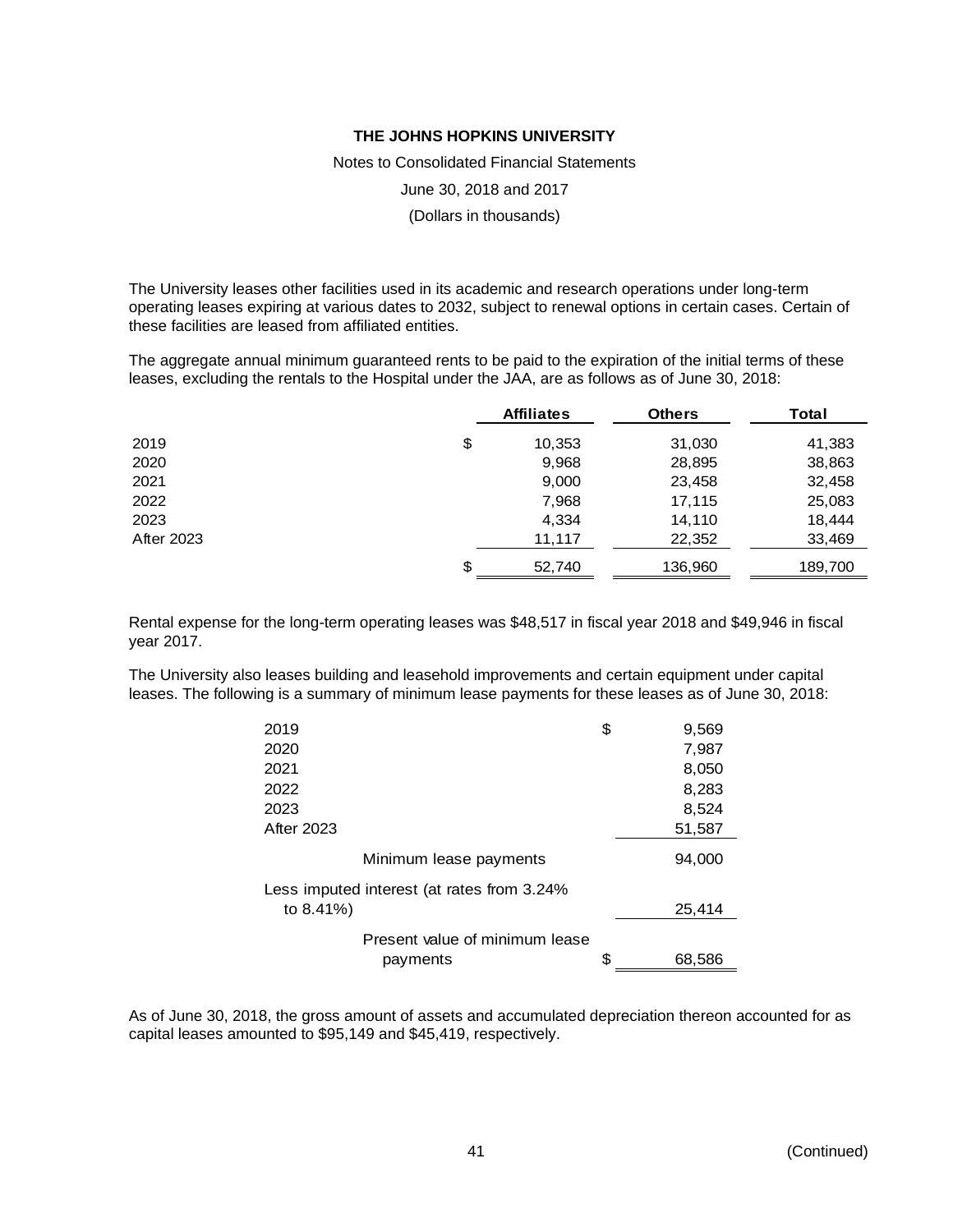Notes to Consolidated Financial Statements June 30, 2018 and 2017 (Dollars in thousands)

#### **Other Commitments and Contingencies**

#### *(a) Guarantees*

The University and the Hospital have also provided guarantees of principal and interest payments related to loans granted to JHMI Utilities LLC under the MHHEFA Pooled Loan Program. As of June 30, 2018, the University's guarantee amounted to \$19,400 and continues until maturity of the loans occurring through 2029.

#### *(b) Regulatory and Legal Matters*

Amounts received and expended by the University under various federal and state programs are subject to audit by governmental agencies. In the opinion of management, audit adjustments, if any, will not have a material adverse effect on the financial position of the University.

The University is subject to various claims, litigation, tax, and other assessments in connection with its domestic and foreign operations. In the opinion of management, adequate provision has been made for losses on these matters, where material, including insurance for malpractice and general liability claims, and their ultimate resolution will not have a material adverse effect on the financial position of the University.

#### *(i) Specific Matters*

On April 1, 2015, a complaint was filed against The Johns Hopkins University, its Bloomberg School of Public Health and its School of Medicine, The Johns Hopkins Health System Corporation and The Johns Hopkins Hospital (collectively, the Johns Hopkins Defendants), as well as another institution and a pharmaceutical company. The claims arise from human experiments conducted in Guatemala between 1946 and 1948 (the Study) under the auspices of the United States Public Health Service, the Guatemala government, and the Pan American Sanitary Bureau. The plaintiffs' third amended complaint alleges that physicians and scientists employed by defendants "approved, encouraged, and directed nonconsensual and nontherapeutic human experiments in Guatemala" in which research subjects were intentionally exposed to and infected with venereal diseases without informed consent, and that the individuals were not told about the consequences of the experiments or given follow up care, treatment, or education. The third amended complaint alleges claims under both the Guatemala civil code and the federal Alien Tort Statute (the ATS), and seeks compensatory damages in excess of \$75,000 and punitive damages of \$1 billion. The Johns Hopkins Defendants dispute both the factual allegations and legal claims in the complaint. The Johns Hopkins Defendants did not initiate, pay for, direct, or conduct the Study. In 2010, the United States government accepted responsibility for the Study and apologized to all who were affected by it. A prior lawsuit against officials of the United States government for the same injuries alleged in the suit against the Johns Hopkins Defendants was dismissed by the U.S. District Court for the District of Columbia.